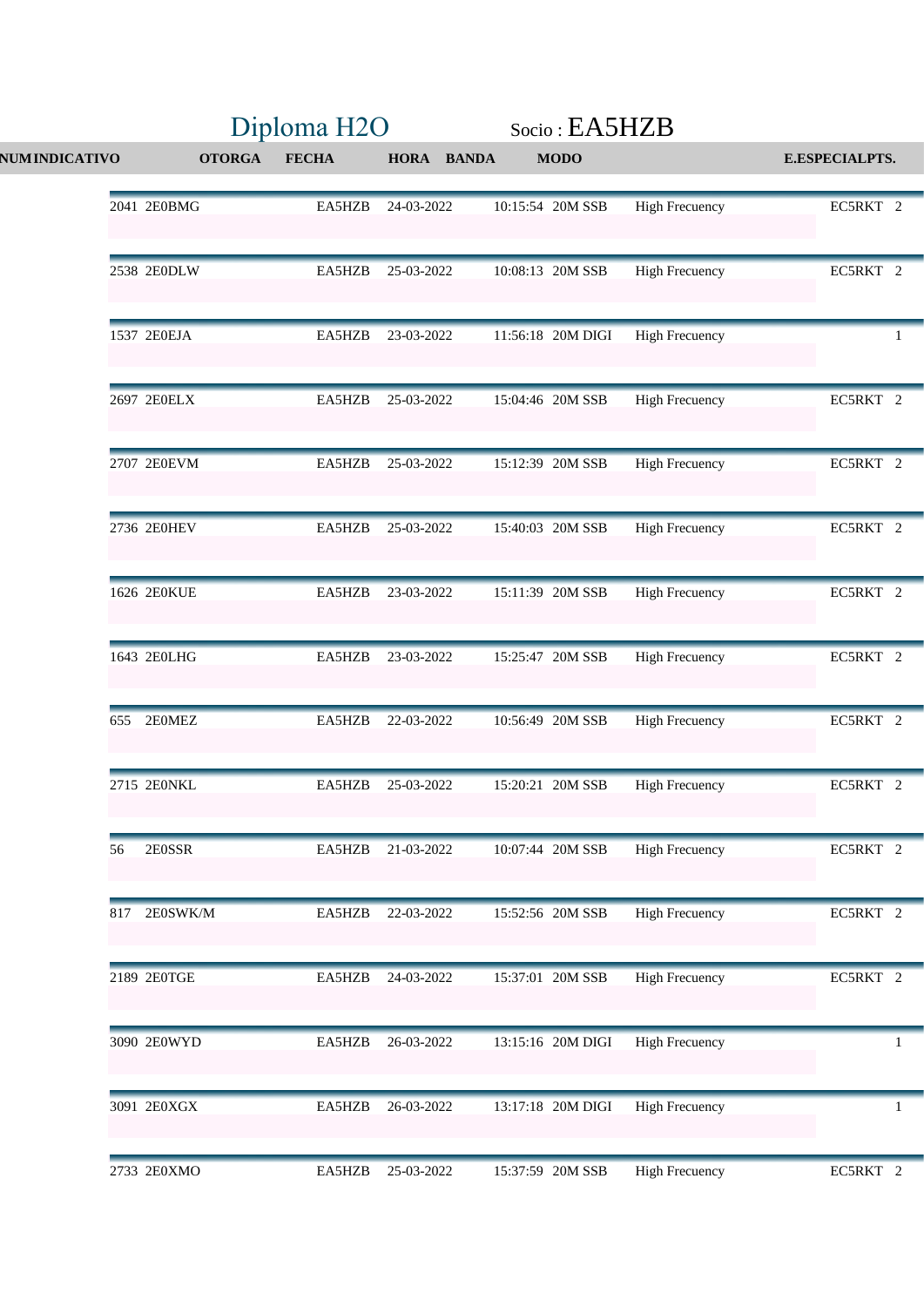|     | 1419 2E1TAP                            | EA5HZB                     | 23-03-2022                             | 10:41:58 20M SSB                                            | <b>High Frecuency</b>                                                   | EC5RKT 2         |
|-----|----------------------------------------|----------------------------|----------------------------------------|-------------------------------------------------------------|-------------------------------------------------------------------------|------------------|
|     | 2197 2ESSR/P                           | EA5HZB                     | 24-03-2022                             | 15:44:13 20M SSB                                            | <b>High Frecuency</b>                                                   | EC5RKT 2         |
|     | 1386 2W0DSP                            | EA5HZB                     | 23-03-2022                             | 10:33:08 20M SSB                                            | <b>High Frecuency</b>                                                   | EC5RKT 2         |
|     | 2046 2W0YLE                            | EA5HZB                     | 24-03-2022                             | 10:19:58 20M SSB                                            | <b>High Frecuency</b>                                                   | EC5RKT 2         |
|     | 1431 4L1WW                             | EA5HZB                     | 23-03-2022                             | 10:44:47 20M SSB                                            | <b>High Frecuency</b>                                                   | EC5RKT 2         |
|     | 2705 4X6YW                             | EA5HZB                     | 25-03-2022                             | 15:10:10 20M SSB                                            | <b>High Frecuency</b>                                                   | EC5RKT 2         |
|     | 794 4Z1IZ                              | EA5HZB                     | 22-03-2022                             | 15:41:58 20M SSB                                            | <b>High Frecuency</b>                                                   | EC5RKT 2         |
|     | 2723 4Z4JW                             | EA5HZB                     | 25-03-2022                             | 15:27:53 20M SSB                                            | <b>High Frecuency</b>                                                   | EC5RKT 2         |
| 787 | 4Z5MJ                                  | EA5HZB                     | 22-03-2022                             | 15:36:34 20M SSB                                            | <b>High Frecuency</b>                                                   | EC5RKT 2         |
|     | 2188 5B4AKC                            | EA5HZB                     | 24-03-2022                             | 15:35:33 20M SSB                                            | <b>High Frecuency</b>                                                   | EC5RKT 2         |
|     | 1685 5B4YU                             | EA5HZB                     | 23-03-2022                             | 15:49:57 20M SSB                                            | <b>High Frecuency</b>                                                   | EC5RKT 2         |
|     | 2204 9A/OH2CFZ                         | EA5HZB                     | 24-03-2022                             | 15:48:30 20M SSB                                            | <b>High Frecuency</b>                                                   | EC5RKT 2         |
|     | 3157 9A2HX/P                           | EA5HZB                     | 26-03-2022                             | 17:43:42 20M DIGI                                           | <b>High Frecuency</b>                                                   |                  |
|     | 1267 9A2KS                             | EA5HZB                     | 22-03-2022                             | 22:44:39 40M DIGI                                           | <b>High Frecuency</b>                                                   | 1                |
|     | 2614 9A2KS<br>3132 9A2KS<br>3100 9A2KS | EA5HZB<br>EA5HZB<br>EA5HZB | 25-03-2022<br>26-03-2022<br>26-03-2022 | 11:21:24 20M DIGI<br>17:04:04 20M DIGI<br>15:14:19 20M DIGI | <b>High Frecuency</b><br><b>High Frecuency</b><br><b>High Frecuency</b> | 1<br>EC5RKT<br>2 |
|     | 2651 9A3KRC                            | EA5HZB                     | 25-03-2022                             | 11:57:17 20M DIGI                                           | <b>High Frecuency</b>                                                   | 1                |
|     | 3002 9A3KRC                            | EA5HZB                     | 26-03-2022                             | 10:20:51 20M DIGI                                           | <b>High Frecuency</b>                                                   | EC5RKT 2         |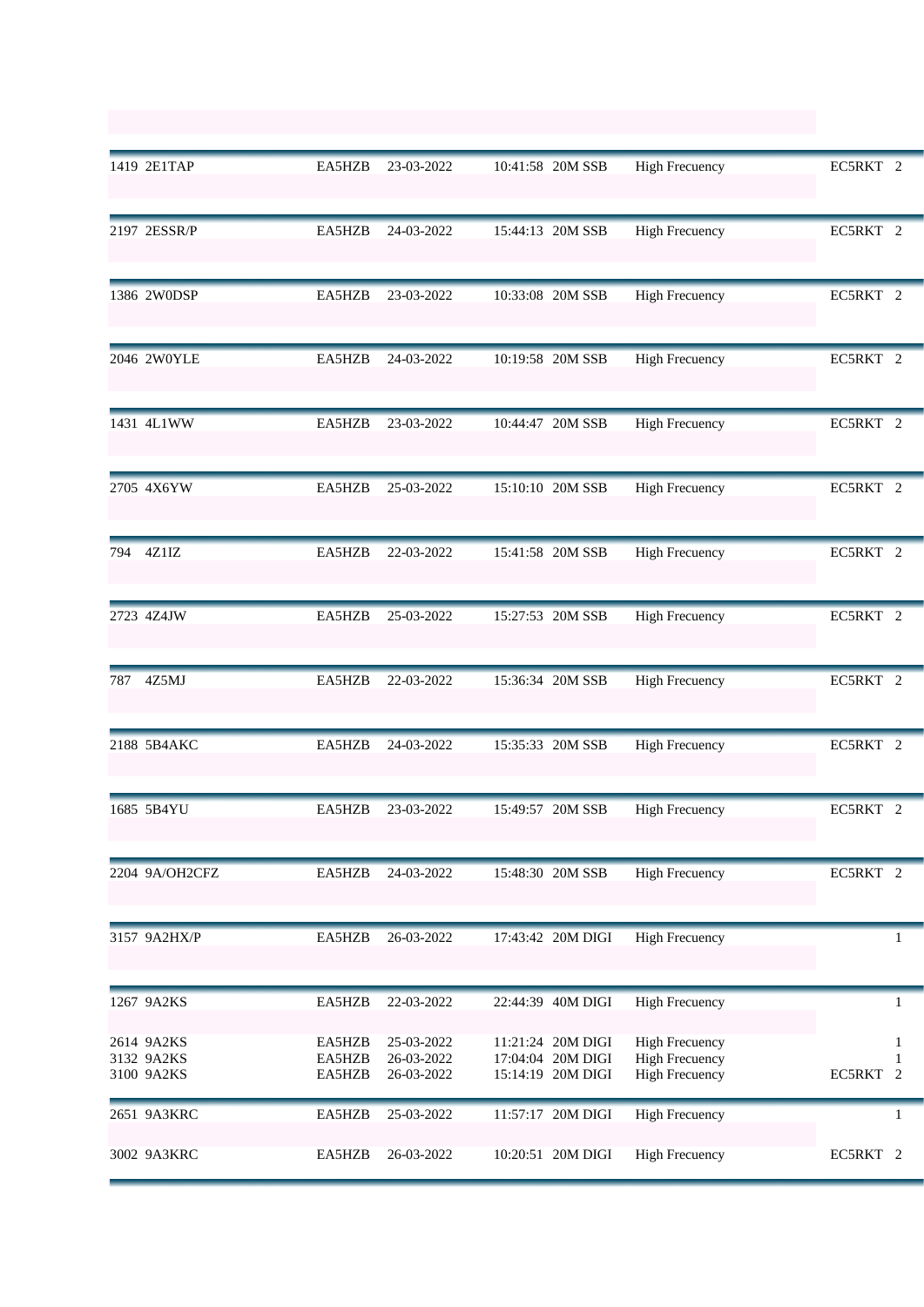|     | 775 9A4MZ   | EA5HZB | 22-03-2022 | 15:22:56 20M SSB  | <b>High Frecuency</b> | EC5RKT 2     |
|-----|-------------|--------|------------|-------------------|-----------------------|--------------|
| 778 | 9A6JAW      | EA5HZB | 22-03-2022 | 15:26:10 20M SSB  | <b>High Frecuency</b> | EC5RKT 2     |
|     | 1395 9H1EG  | EA5HZB | 23-03-2022 | 10:35:57 20M SSB  | <b>High Frecuency</b> | EC5RKT 2     |
| 605 | 9H1MRC      | EA5HZB | 22-03-2022 | 10:21:31 20M SSB  | <b>High Frecuency</b> | EC5RKT 2     |
|     | 1665 9H1RZ  | EA5HZB | 23-03-2022 | 15:41:20 20M SSB  | <b>High Frecuency</b> | EC5RKT 2     |
|     | 2739 9H1UG  | EA5HZB | 25-03-2022 | 15:42:23 20M SSB  | <b>High Frecuency</b> | EC5RKT 2     |
|     | 2714 9H1ZX  | EA5HZB | 25-03-2022 | 15:19:49 20M SSB  | <b>High Frecuency</b> | EC5RKT 2     |
|     | 3128 A61ZX  | EA5HZB | 26-03-2022 | 16:59:34 20M DIGI | <b>High Frecuency</b> | 1            |
|     | 2960 BG8GAM | EA5HZB | 25-03-2022 | 23:41:58 20M DIGI | <b>High Frecuency</b> | 1            |
|     | 2959 BH4SCF | EA5HZB | 25-03-2022 | 23:35:47 20M DIGI | <b>High Frecuency</b> | $\mathbf{1}$ |
|     | 3171 CU3HN  | EA5HZB | 26-03-2022 | 18:26:17 20M DIGI | <b>High Frecuency</b> | 1            |
|     | 648 DB1AX   | EA5HZB | 22-03-2022 | 10:53:16 20M SSB  | <b>High Frecuency</b> | EC5RKT 2     |
| 86  | DB3RB       | EA5HZB | 21-03-2022 | 10:35:13 20M SSB  | <b>High Frecuency</b> | EC5RKT 2     |
|     | 2717 DC2WR  | EA5HZB | 25-03-2022 | 15:22:18 20M SSB  | <b>High Frecuency</b> | EC5RKT 2     |
|     | 2446 DC4BU  | EA5HZB | 24-03-2022 | 23:36:06 40M DIGI | <b>High Frecuency</b> |              |
| 779 | DC5AQ/P     | EA5HZB | 22-03-2022 | 15:28:00 20M SSB  | <b>High Frecuency</b> | EC5RKT 2     |
|     | 2695 DC7MF  | EA5HZB | 25-03-2022 | 15:04:00 20M SSB  | <b>High Frecuency</b> | EC5RKT 2     |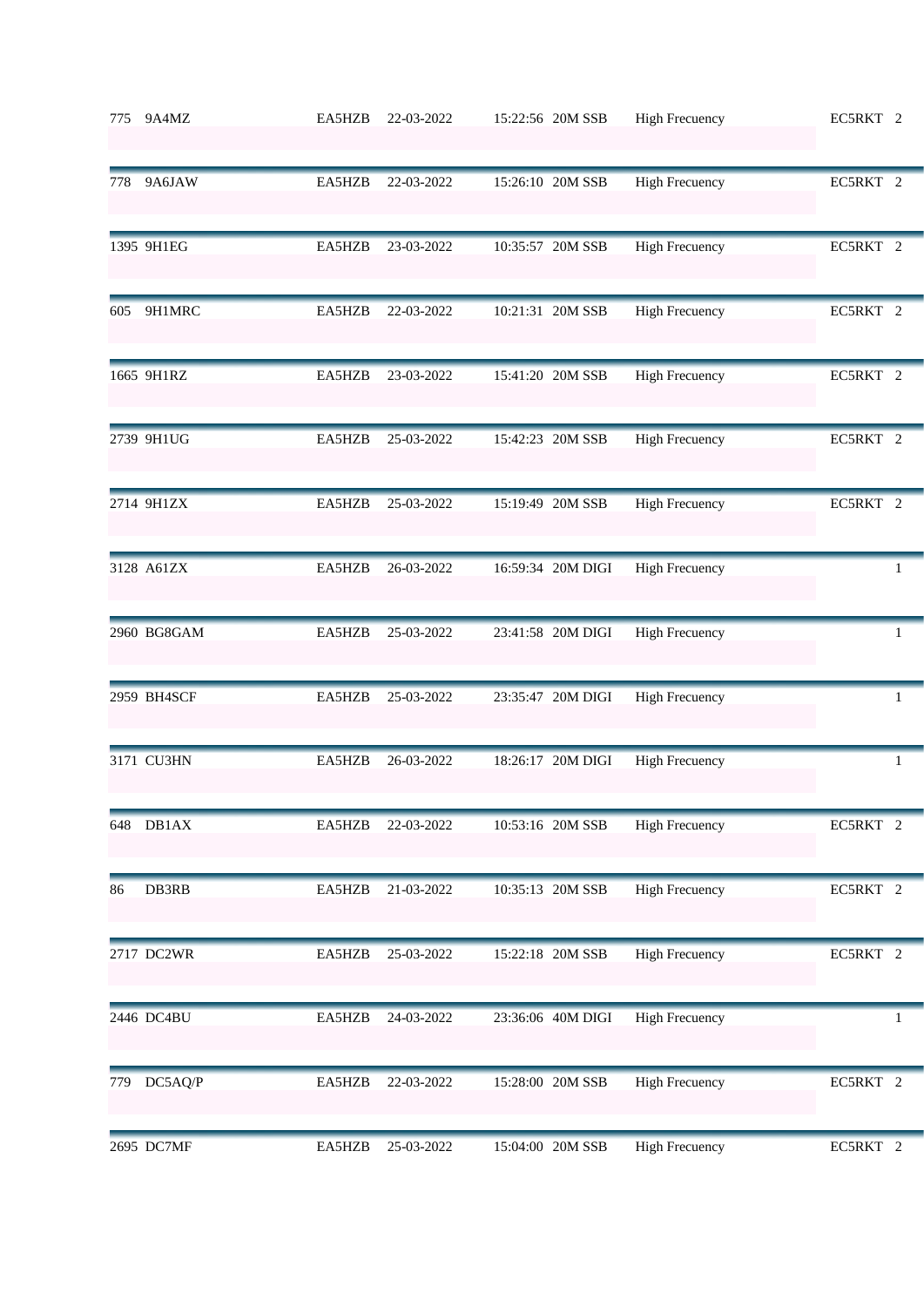|    | 2031 DC7PM   | EA5HZB | 24-03-2022 | 10:06:13 20M SSB  | <b>High Frecuency</b> | EC5RKT 2     |
|----|--------------|--------|------------|-------------------|-----------------------|--------------|
|    | 3118 DC8SG   | EA5HZB | 26-03-2022 | 16:38:16 40M DIGI | <b>High Frecuency</b> | 1            |
|    | 3110 DC8SG   | EA5HZB | 26-03-2022 | 15:40:46 20M DIGI | <b>High Frecuency</b> | EC5RKT 2     |
|    | 658 DD3DJ    | EA5HZB | 22-03-2022 | 10:57:13 20M SSB  | <b>High Frecuency</b> | EC5RKT 2     |
|    | 1354 DD6PS   | EA5HZB | 23-03-2022 | 10:11:44 20M SSB  | <b>High Frecuency</b> | EC5RKT 2     |
|    | 3138 DD9WG   | EA5HZB | 26-03-2022 | 17:16:03 20M DIGI | <b>High Frecuency</b> | 1            |
|    | 1363 DF1WR   | EA5HZB | 23-03-2022 | 10:19:17 20M SSB  | <b>High Frecuency</b> | EC5RKT 2     |
|    | 2436 DF3ZE   | EA5HZB | 24-03-2022 | 22:40:08 40M DIGI | <b>High Frecuency</b> | 1            |
|    | 2727 DF4WO   | EA5HZB | 25-03-2022 | 15:31:59 20M SSB  | <b>High Frecuency</b> | EC5RKT 2     |
|    | 3155 DF5CU   | EA5HZB | 26-03-2022 | 17:38:06 20M DIGI | <b>High Frecuency</b> | 1            |
|    | 1281 DF5KA   | EA5HZB | 22-03-2022 | 23:30:34 40M DIGI | <b>High Frecuency</b> | $\mathbf{1}$ |
|    | 1756 DF7HSA  | EA5HZB | 23-03-2022 | 16:49:14 20M DIGI | <b>High Frecuency</b> |              |
|    | 3096 DF7HSA  | EA5HZB | 26-03-2022 | 15:04:17 20M DIGI | <b>High Frecuency</b> | EC5RKT 2     |
|    | 1334 DF9LW   | EA5HZB | 23-03-2022 | 10:03:25 20M SSB  | <b>High Frecuency</b> | EC5RKT 2     |
|    | 2185 DF9LW   | EA5HZB | 24-03-2022 | 15:32:32 20M SSB  | <b>High Frecuency</b> | EC5RKT 2     |
|    | 634 DG1AAE   | EA5HZB | 22-03-2022 | 10:43:23 20M SSB  | <b>High Frecuency</b> | EC5RKT 2     |
|    | 2617 DG1CAJ  | EA5HZB | 25-03-2022 | 11:26:15 20M DIGI | <b>High Frecuency</b> | 1            |
| 59 | <b>DG1CW</b> | EA5HZB | 21-03-2022 | 10:11:34 20M SSB  | <b>High Frecuency</b> | EC5RKT 2     |
|    | 2720 DG1RAZ  | EA5HZB | 25-03-2022 | 15:24:57 20M SSB  | <b>High Frecuency</b> | EC5RKT 2     |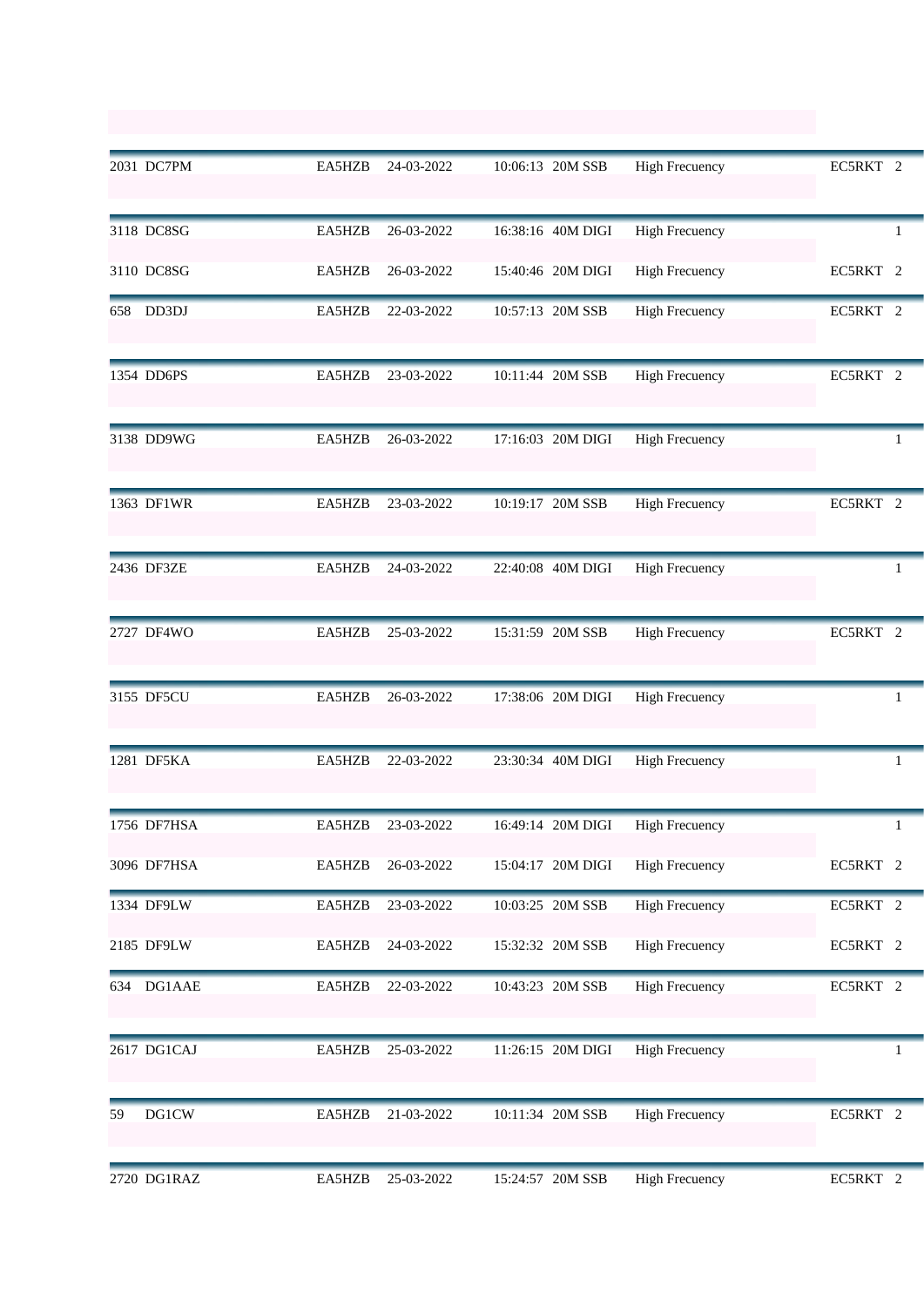|     | 229 DG2MJ     | EA5HZB | 21-03-2022 | 15:29:21 20M SSB  | <b>High Frecuency</b> | EC5RKT 2            |
|-----|---------------|--------|------------|-------------------|-----------------------|---------------------|
|     | 2546 DG2SBL   | EA5HZB | 25-03-2022 | 10:31:08 20M DIGI | <b>High Frecuency</b> | 1                   |
|     | 2650 DG2YFZ   | EA5HZB | 25-03-2022 | 11:54:54 20M DIGI | <b>High Frecuency</b> | 1                   |
|     | 2184 DG3EK    | EA5HZB | 24-03-2022 | 15:32:02 20M SSB  | <b>High Frecuency</b> | EC5RKT 2            |
| 609 | DG3NAB        | EA5HZB | 22-03-2022 | 10:23:19 20M SSB  | <b>High Frecuency</b> | EC5RKT 2            |
|     | 3000 DG3NAB   | EA5HZB | 26-03-2022 | 10:13:04 20M DIGI | <b>High Frecuency</b> | EC5RKT 2            |
| 777 | DG5FFF        | EA5HZB | 22-03-2022 | 15:25:13 20M SSB  | <b>High Frecuency</b> | EC5RKT 2            |
|     | 3087 DG5LP    | EA5HZB | 26-03-2022 | 13:06:17 20M DIGI | <b>High Frecuency</b> | 1                   |
|     | 1432 DG5NAD   | EA5HZB | 23-03-2022 | 10:45:12 20M SSB  | <b>High Frecuency</b> | EC5RKT 2            |
|     | 2809 DG5NET   | EA5HZB | 25-03-2022 | 16:44:56 20M DIGI | <b>High Frecuency</b> | 1                   |
| 233 | DG8BCF        | EA5HZB | 21-03-2022 | 15:33:02 20M SSB  | <b>High Frecuency</b> | EC5RKT 2            |
|     | 2728 DG8BCF/P | EA5HZB | 25-03-2022 | 15:33:04 20M SSB  | <b>High Frecuency</b> | EC5RKT <sub>2</sub> |
|     | 2216 DG8OP    | EA5HZB | 24-03-2022 | 15:53:11 20M SSB  | <b>High Frecuency</b> | EC5RKT 2            |
|     | 1269 DH2SK    | EA5HZB | 22-03-2022 | 22:49:37 40M DIGI | <b>High Frecuency</b> |                     |
|     | 1656 DH4KAF   | EA5HZB | 23-03-2022 | 15:36:31 20M SSB  | <b>High Frecuency</b> | EC5RKT 2            |
|     | 1283 DH5BM    | EA5HZB | 22-03-2022 | 23:40:04 40M DIGI | <b>High Frecuency</b> |                     |
|     | 3092 DH7SB    | EA5HZB | 26-03-2022 | 13:21:18 20M DIGI | <b>High Frecuency</b> | $\mathbf{1}$        |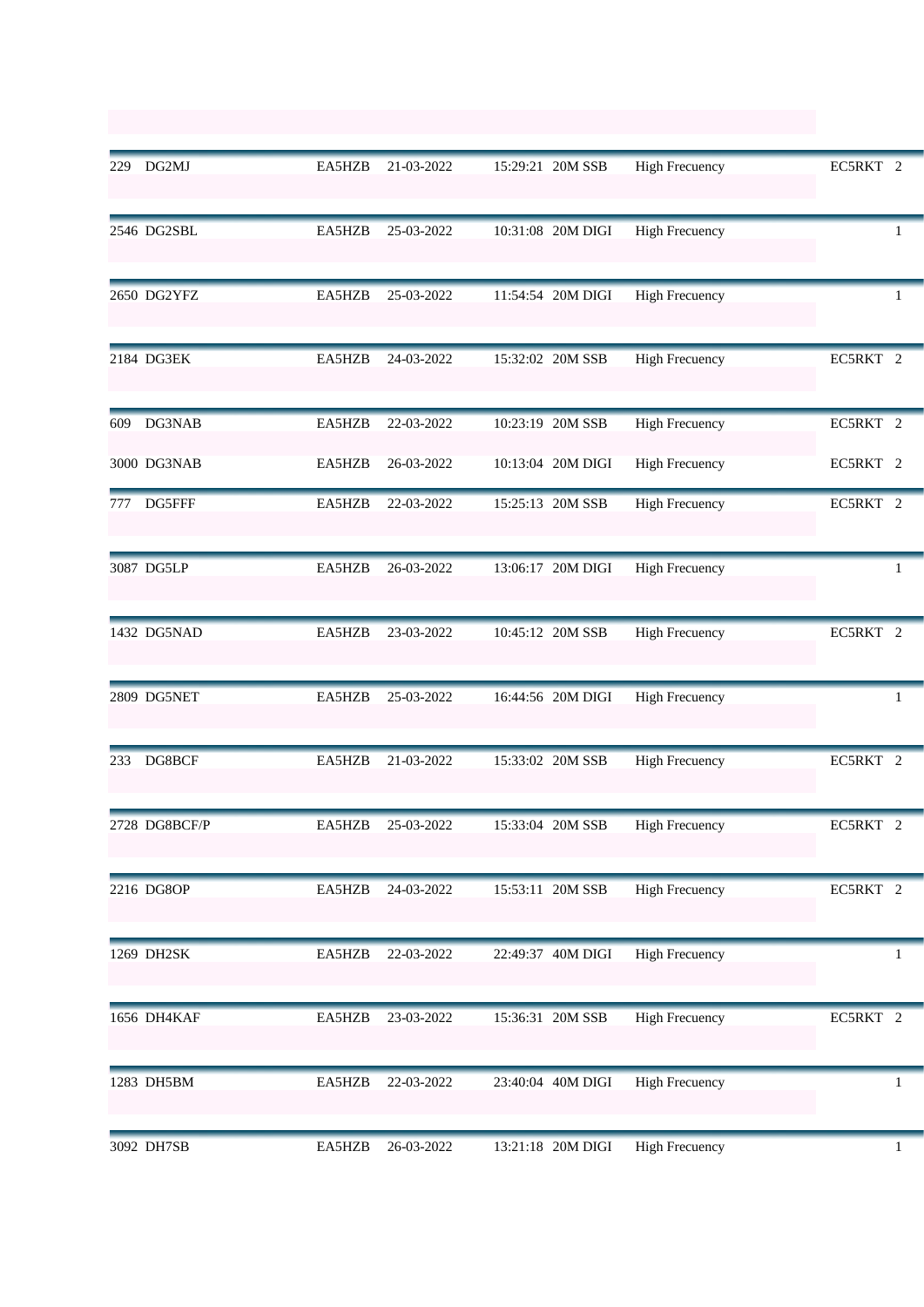| 79  | <b>DJ0FO</b> | EA5HZB | 21-03-2022 | 10:29:12 20M SSB  | <b>High Frecuency</b> | EC5RKT 2            |
|-----|--------------|--------|------------|-------------------|-----------------------|---------------------|
|     | 1260 DJ1AA   | EA5HZB | 22-03-2022 | 22:25:37 40M DIGI | <b>High Frecuency</b> | 1                   |
|     | 1553 DJ1AA   | EA5HZB | 23-03-2022 | 12:04:34 20M DIGI | <b>High Frecuency</b> | 1                   |
|     | 2445 DJ2IO   | EA5HZB | 24-03-2022 | 23:34:19 40M DIGI | <b>High Frecuency</b> | 1                   |
|     | 1620 DJ2RS   | EA5HZB | 23-03-2022 | 15:05:16 20M SSB  | <b>High Frecuency</b> | EC5RKT 2            |
|     | 2159 DJ4DA/M | EA5HZB | 24-03-2022 | 15:12:13 20M SSB  | <b>High Frecuency</b> | EC5RKT 2            |
|     | 2708 DJ4MO   | EA5HZB | 25-03-2022 | 15:14:43 20M SSB  | <b>High Frecuency</b> | EC5RKT 2            |
|     | 1648 DJ7ZW   | EA5HZB | 23-03-2022 | 15:30:19 20M SSB  | <b>High Frecuency</b> | EC5RKT 2            |
| 789 | DJ7ZZ        | EA5HZB | 22-03-2022 | 15:37:50 20M SSB  | <b>High Frecuency</b> | EC5RKT 2            |
|     | 3117 DJ8QP   | EA5HZB | 26-03-2022 | 16:26:48 20M DIGI | <b>High Frecuency</b> | 1                   |
|     | 3005 DJ8QP   | EA5HZB | 26-03-2022 | 10:31:47 20M DIGI | <b>High Frecuency</b> | EC5RKT <sub>2</sub> |
|     | 2627 DK0BO   | EA5HZB | 25-03-2022 | 11:31:21 20M DIGI | <b>High Frecuency</b> | 1                   |
|     | 562 DK0FP    | EA5HZB | 22-03-2022 | 10:01:49 20M SSB  | <b>High Frecuency</b> | EC5RKT 2            |
| 232 | DK1JSN       | EA5HZB | 21-03-2022 | 15:31:35 20M SSB  | <b>High Frecuency</b> | EC5RKT 2            |
|     | 1274 DK1PU   | EA5HZB | 22-03-2022 | 23:09:26 40M DIGI | <b>High Frecuency</b> |                     |
|     | 3107 DK1REM  | EA5HZB | 26-03-2022 | 15:31:16 20M DIGI | <b>High Frecuency</b> | EC5RKT 2            |
|     | 1357 DK2WHS  | EA5HZB | 23-03-2022 | 10:14:06 20M SSB  | <b>High Frecuency</b> | EC5RKT 2            |
|     | 2745 DK3GV   | EA5HZB | 25-03-2022 | 15:49:01 20M SSB  | <b>High Frecuency</b> | EC5RKT 2            |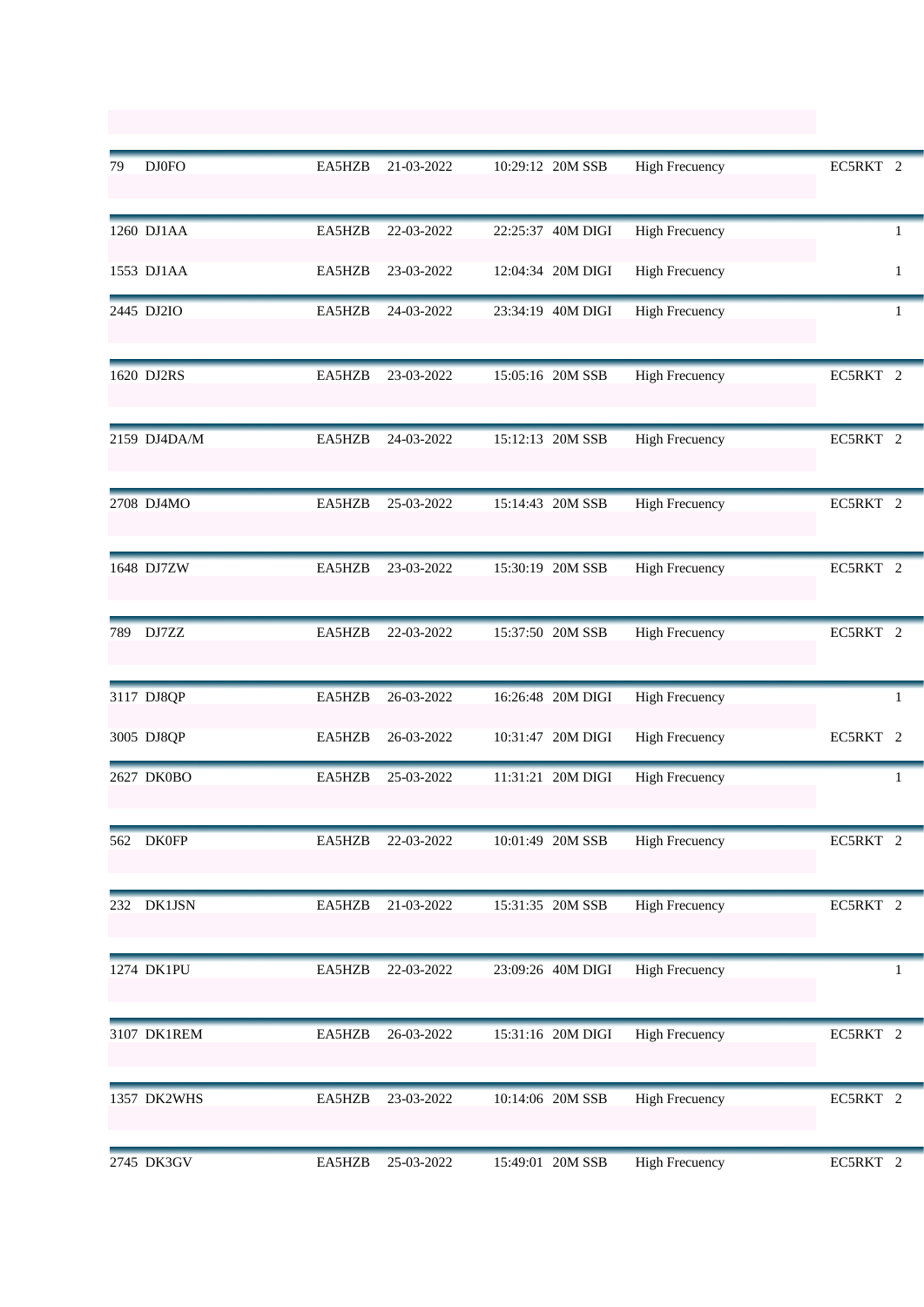|     | 1637 DK3UH    | EA5HZB | 23-03-2022 | 15:19:54 20M SSB  | <b>High Frecuency</b> | EC5RKT 2 |
|-----|---------------|--------|------------|-------------------|-----------------------|----------|
|     | 2670 DK4RH    | EA5HZB | 25-03-2022 | 12:29:59 20M DIGI | <b>High Frecuency</b> |          |
| 791 | DK6OR         | EA5HZB | 22-03-2022 | 15:39:35 20M SSB  | <b>High Frecuency</b> | EC5RKT 2 |
|     | 3121 DK8RE    | EA5HZB | 26-03-2022 | 16:49:34 20M DIGI | <b>High Frecuency</b> | 1        |
|     | 3093 DK8VW    | EA5HZB | 26-03-2022 | 13:24:50 20M DIGI | <b>High Frecuency</b> | 1        |
|     | 763 DL0PAF    | EA5HZB | 22-03-2022 | 15:12:44 20M SSB  | <b>High Frecuency</b> | EC5RKT 2 |
|     | 2040 DL1DRO   | EA5HZB | 24-03-2022 | 10:15:26 20M SSB  | <b>High Frecuency</b> | EC5RKT 2 |
|     | 3116 DL1EDA   | EA5HZB | 26-03-2022 | 16:22:47 20M DIGI | <b>High Frecuency</b> | 1        |
|     | 3037 DL1HQN   | EA5HZB | 26-03-2022 | 11:07:18 20M DIGI | <b>High Frecuency</b> | 1        |
|     | 2766 DL1KRW   | EA5HZB | 25-03-2022 | 16:00:56 20M SSB  | <b>High Frecuency</b> | EC5RKT 2 |
|     | 2219 DL1MMK   | EA5HZB | 24-03-2022 | 15:54:35 20M SSB  | <b>High Frecuency</b> | EC5RKT 2 |
| 53  | <b>DL1ROT</b> | EA5HZB | 21-03-2022 | 10:06:02 20M SSB  | <b>High Frecuency</b> | EC5RKT 2 |
|     | 2951 DL1RTS   | EA5HZB | 25-03-2022 | 22:49:47 20M DIGI | <b>High Frecuency</b> |          |
|     | 1632 DL1ZW    | EA5HZB | 23-03-2022 | 15:16:07 20M SSB  | <b>High Frecuency</b> | EC5RKT 2 |
|     | 2752 DL2BBL   | EA5HZB | 25-03-2022 | 15:54:01 20M SSB  | <b>High Frecuency</b> | EC5RKT 2 |
|     | 614 DL2JX     | EA5HZB | 22-03-2022 | 10:26:14 20M SSB  | <b>High Frecuency</b> | EC5RKT 2 |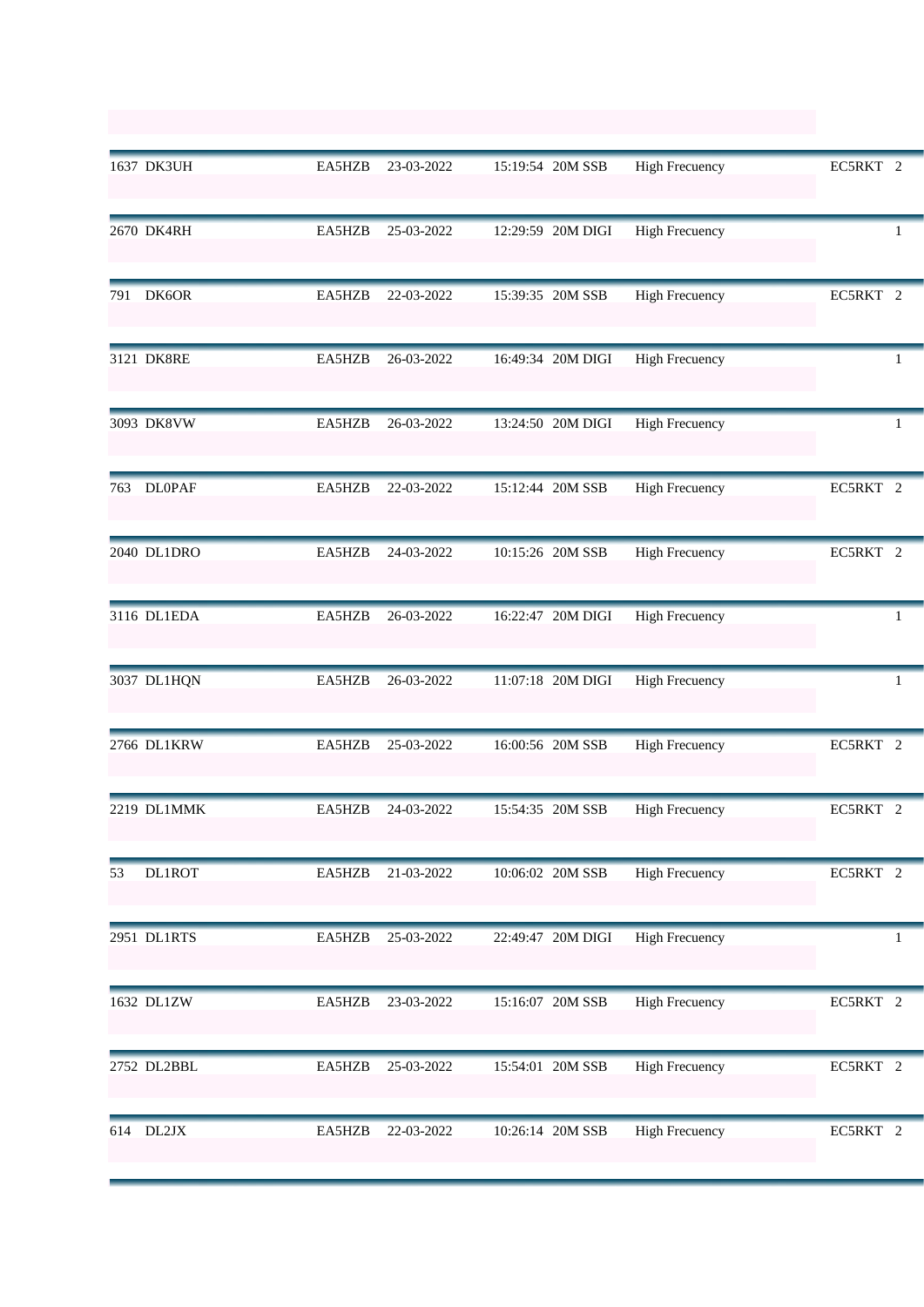|     | 2163 DL2WA   | EA5HZB | 24-03-2022 | 15:15:03 20M SSB  | <b>High Frecuency</b> | EC5RKT 2 |
|-----|--------------|--------|------------|-------------------|-----------------------|----------|
|     | 773 DL2XF    | EA5HZB | 22-03-2022 | 15:21:18 20M SSB  | <b>High Frecuency</b> | EC5RKT 2 |
|     | 2191 DL2YMG  | EA5HZB | 24-03-2022 | 15:39:20 20M SSB  | <b>High Frecuency</b> | EC5RKT 2 |
|     | 2742 DL4CV   | EA5HZB | 25-03-2022 | 15:45:52 20M SSB  | <b>High Frecuency</b> | EC5RKT 2 |
|     | 2616 DL4JR   | EA5HZB | 25-03-2022 | 11:22:58 20M DIGI | <b>High Frecuency</b> | 1        |
|     | 2077 DL4LUS  | EA5HZB | 24-03-2022 | 10:55:29 20M DIGI | <b>High Frecuency</b> | 1        |
|     | 3035 DL4NHP  | EA5HZB | 26-03-2022 | 10:53:50 20M DIGI | <b>High Frecuency</b> | EC5RKT 2 |
|     | 2029 DL4OAD  | EA5HZB | 24-03-2022 | 10:02:09 20M SSB  | <b>High Frecuency</b> | EC5RKT 2 |
| 768 | DL4PAC/M     | EA5HZB | 22-03-2022 | 15:17:18 20M SSB  | <b>High Frecuency</b> | EC5RKT 2 |
|     | 1467 DL4ZB   | EA5HZB | 23-03-2022 | 10:51:56 20M SSB  | <b>High Frecuency</b> | EC5RKT 2 |
| 69  | DL5SFL       | EA5HZB | 21-03-2022 | 10:18:40 20M SSB  | <b>High Frecuency</b> | EC5RKT 2 |
|     | 2654 DL6EAZ  | EA5HZB | 25-03-2022 | 12:06:36 20M DIGI | <b>High Frecuency</b> | 1        |
| 54  | DL6MHC       | EA5HZB | 21-03-2022 | 10:06:40 20M SSB  | <b>High Frecuency</b> | EC5RKT 2 |
|     | 3106 DL6NDU  | EA5HZB | 26-03-2022 | 15:28:22 20M DIGI | <b>High Frecuency</b> | EC5RKT 2 |
|     | 1629 DL75DRG | EA5HZB | 23-03-2022 | 15:14:22 20M SSB  | <b>High Frecuency</b> | EC5RKT 2 |
|     | 2947 DL7BJK  | EA5HZB | 25-03-2022 | 22:39:35 20M DIGI | <b>High Frecuency</b> | 1        |
|     | 2664 DL7DJ   | EA5HZB | 25-03-2022 | 12:26:51 20M DIGI | <b>High Frecuency</b> | 1        |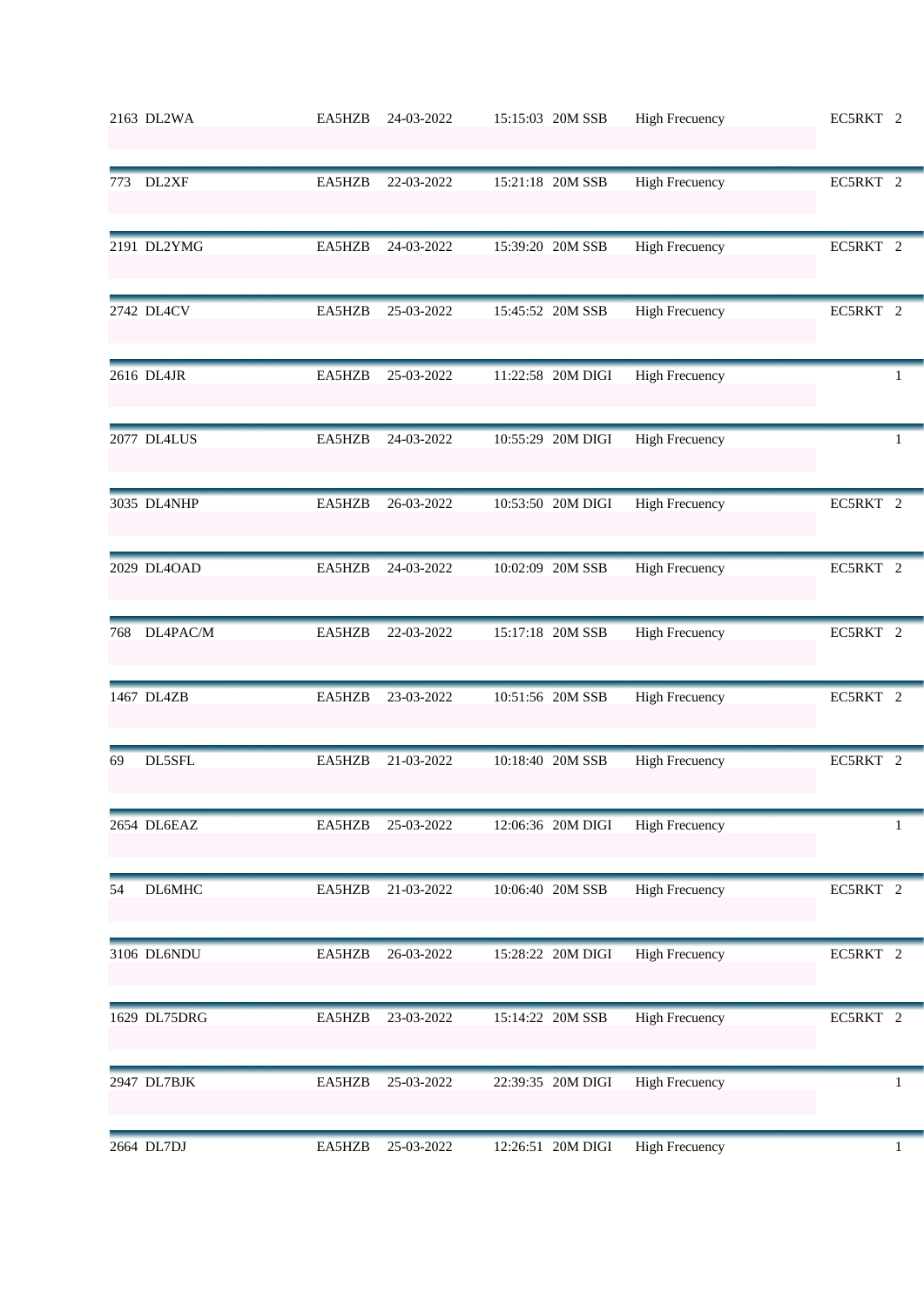| 97  | DL7ISA                   | EA5HZB           | 21-03-2022               | 10:46:37 20M SSB                     | <b>High Frecuency</b>                          | EC5RKT 2             |
|-----|--------------------------|------------------|--------------------------|--------------------------------------|------------------------------------------------|----------------------|
|     | 3048 DL7NV               | EA5HZB           | 26-03-2022               | 11:16:16 20M DIGI                    | <b>High Frecuency</b>                          |                      |
|     | 1389 DL8FQ               | EA5HZB           | 23-03-2022               | 10:33:41 20M SSB                     | <b>High Frecuency</b>                          | EC5RKT 2             |
|     | 1375 DL8GZ               | EA5HZB           | 23-03-2022               | 10:30:18 20M SSB                     | <b>High Frecuency</b>                          | EC5RKT 2             |
|     | 1682 DL8LAR              | EA5HZB           | 23-03-2022               | 15:48:50 20M SSB                     | <b>High Frecuency</b>                          | EC5RKT 2             |
|     | 2659 DL9KM               | EA5HZB           | 25-03-2022               | 12:18:23 20M DIGI                    | <b>High Frecuency</b>                          | 1                    |
|     | 3082 DL9PN               | EA5HZB           | 26-03-2022               | 12:47:31 20M DIGI                    | <b>High Frecuency</b>                          | -1                   |
| 600 | DL9RAZ                   | EA5HZB           | 22-03-2022               | 10:19:03 20M SSB                     | <b>High Frecuency</b>                          | EC5RKT 2             |
|     | 3054 DM1YS               | EA5HZB           | 26-03-2022               | 11:21:55 20M DIGI                    | <b>High Frecuency</b>                          | 1                    |
|     | 3136 DM2FK               | EA5HZB           | 26-03-2022               | 17:14:34 20M DIGI                    | <b>High Frecuency</b>                          | 1                    |
|     | 1341 DM4SA               | EA5HZB           | 23-03-2022               | 10:04:44 20M SSB                     | <b>High Frecuency</b>                          | EC5RKT 2             |
| 225 | DM5RE                    | EA5HZB           | 21-03-2022               | 15:23:07 20M SSB                     | <b>High Frecuency</b>                          | EC5RKT 2             |
|     | 1272 DM5UE               | EA5HZB           | 22-03-2022               | 22:59:05 40M DIGI                    | <b>High Frecuency</b>                          |                      |
| 837 | E75HZ                    | EA5HZB           | 22-03-2022               | 15:57:33 20M SSB                     | <b>High Frecuency</b>                          | EC5RKT 2             |
|     | 1650 E75HZ<br>2042 E75HZ | EA5HZB<br>EA5HZB | 23-03-2022<br>24-03-2022 | 15:30:51 20M SSB<br>10:16:20 20M SSB | <b>High Frecuency</b><br><b>High Frecuency</b> | EC5RKT 2<br>EC5RKT 2 |
|     | 2543 E77KD               | EA5HZB           | 25-03-2022               | 10:28:34 20M DIGI                    | <b>High Frecuency</b>                          | 1                    |
| 638 | EA1AEC                   | EA5HZB           | 22-03-2022               | 10:46:16 20M SSB                     | <b>High Frecuency</b>                          | EC5RKT 2             |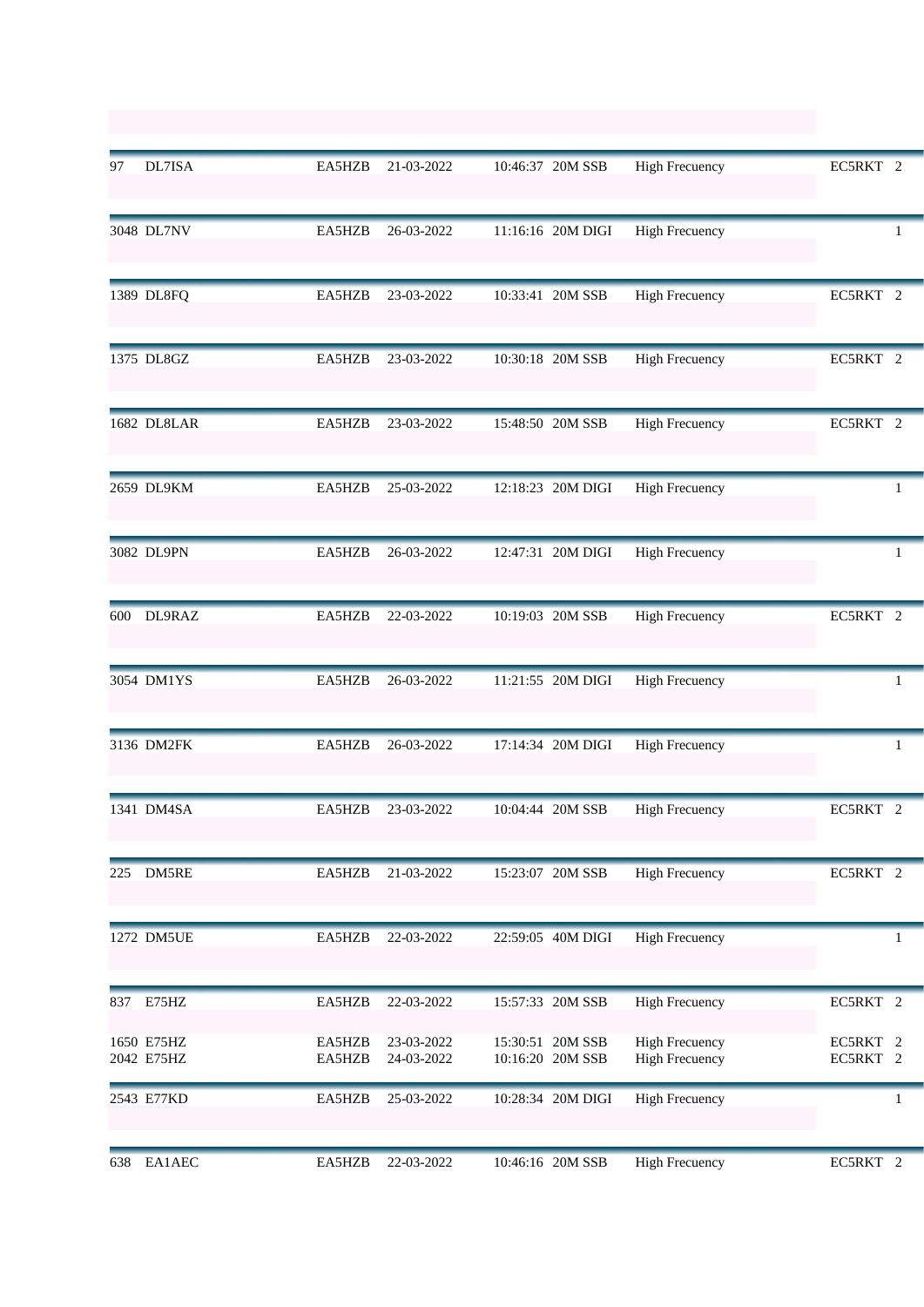|     | 1271 EA1BAF                | EA5HZB           | 22-03-2022               | 22:53:34 40M DIGI                      | <b>High Frecuency</b>                          |               |
|-----|----------------------------|------------------|--------------------------|----------------------------------------|------------------------------------------------|---------------|
| 601 | EA1DF                      | EA5HZB           | 22-03-2022               | 10:20:09 20M SSB                       | <b>High Frecuency</b>                          | EC5RKT 2      |
|     | <b>1578 EA1DME</b>         | EA5HZB           | 23-03-2022               | 12:28:36 40M DIGI                      | <b>High Frecuency</b>                          |               |
|     | 1263 EA1FK                 | EA5HZB           | 22-03-2022               | 22:32:38 40M DIGI                      | <b>High Frecuency</b>                          | 1             |
|     | 1504 EA1HCJ                | EA5HZB           | 23-03-2022               | 11:37:04 40M DIGI                      | <b>High Frecuency</b>                          | 1             |
| 640 | <b>EA1HLH</b>              | EA5HZB           | 22-03-2022               | 10:47:36 20M SSB                       | <b>High Frecuency</b>                          | EC5RKT 2      |
|     | 1751 EA1IOK                | EA5HZB           | 23-03-2022               | 16:42:02 40M DIGI                      | <b>High Frecuency</b>                          | -1            |
|     | 2051 EA1IOK<br>2572 EA1IOK | EA5HZB<br>EA5HZB | 24-03-2022<br>25-03-2022 | 10:33:47 40M DIGI<br>10:50:48 40M DIGI | <b>High Frecuency</b><br><b>High Frecuency</b> | 1<br>1        |
| 642 | <b>EA1JBK</b>              | EA5HZB           | 22-03-2022               | 10:49:11 20M SSB                       | <b>High Frecuency</b>                          | EC5RKT 2      |
|     | 1503 EA2ADP                | EA5HZB           | 23-03-2022               | 11:35:07 40M DIGI                      | <b>High Frecuency</b>                          | 1             |
|     | 2048 EA2ADP                | EA5HZB           | 24-03-2022               | 10:29:14 40M DIGI                      | <b>High Frecuency</b>                          | 1             |
| 581 | <b>EA2ESU</b>              | EA5HZB           | 22-03-2022               | 10:08:44 40M SSB                       | <b>High Frecuency</b>                          | EC5RKT<br>- 2 |
|     | 2569 EA3GXZ                | EA5HZB           | 25-03-2022               | 10:45:03 40M DIGI                      | <b>High Frecuency</b>                          | 1             |
|     | 1574 EA4AFP                | EA5HZB           | 23-03-2022               | 12:24:47 40M DIGI                      | <b>High Frecuency</b>                          | 1             |
|     | 1573 EA4CPM                | EA5HZB           | 23-03-2022               | 12:23:42 40M DIGI                      | <b>High Frecuency</b>                          | 1             |
|     | 2047 EA4EMV                | EA5HZB           | 24-03-2022               | 10:26:37 40M DIGI                      | <b>High Frecuency</b>                          | 1             |
|     | 2055 EA4FTV                | EA5HZB           | 24-03-2022               | 10:42:51 40M DIGI                      | <b>High Frecuency</b>                          | 1             |
|     | 1568 EA4HDW                | EA5HZB           | 23-03-2022               | 12:18:15 40M DIGI                      | <b>High Frecuency</b>                          | $\mathbf{1}$  |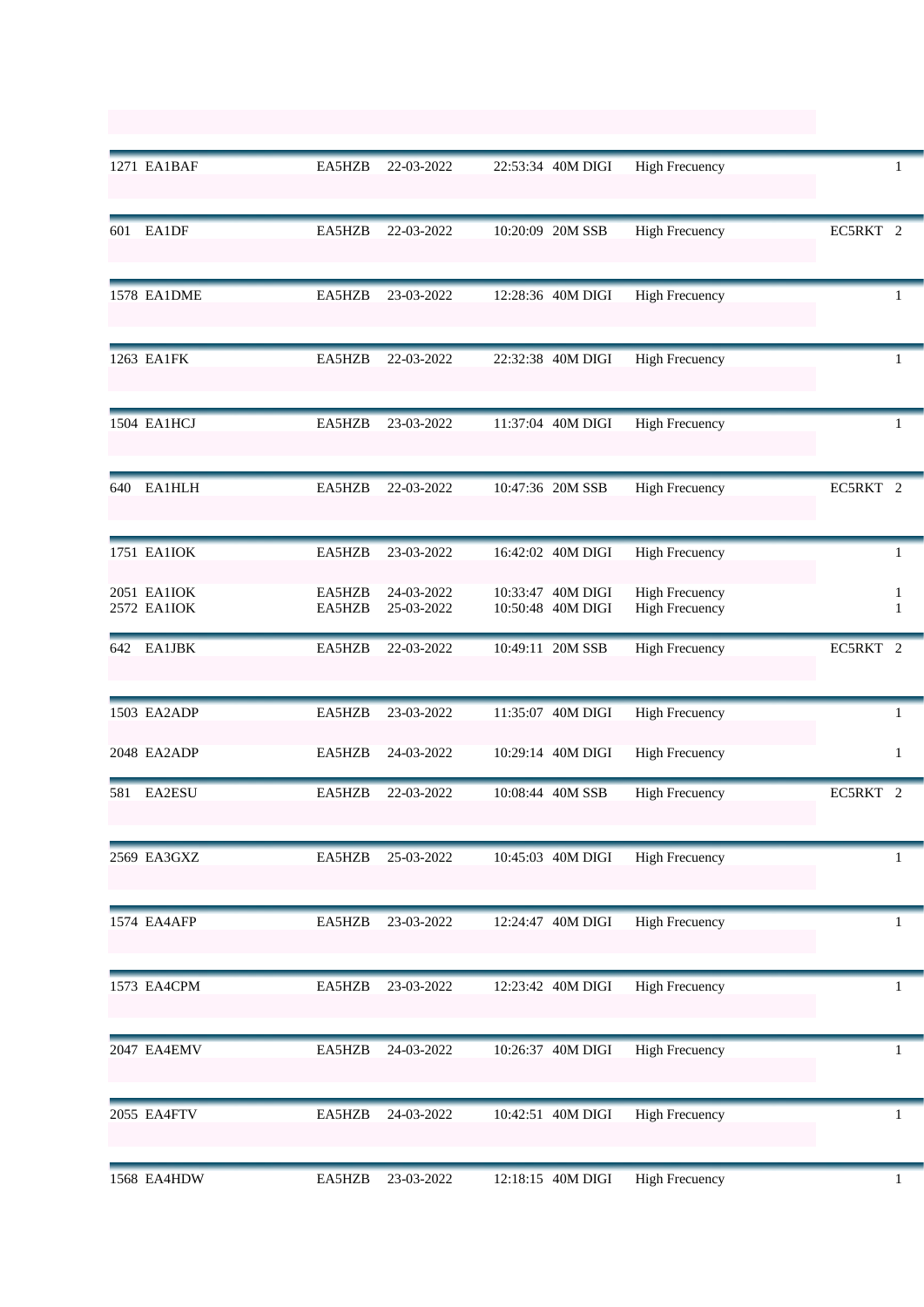|     | 1518 EA4WD                                                              | EA5HZB                                         | 23-03-2022                                                         | 11:46:04 40M DIGI                                                                                     | <b>High Frecuency</b>                                                                                                     |                       |
|-----|-------------------------------------------------------------------------|------------------------------------------------|--------------------------------------------------------------------|-------------------------------------------------------------------------------------------------------|---------------------------------------------------------------------------------------------------------------------------|-----------------------|
| 576 | EA5AJU                                                                  | EA5HZB                                         | 22-03-2022                                                         | 10:07:27 40M SSB                                                                                      | <b>High Frecuency</b>                                                                                                     | EC5RKT 2              |
|     | 2050 EA5GGU                                                             | EA5HZB                                         | 24-03-2022                                                         | 10:31:44 40M DIGI                                                                                     | <b>High Frecuency</b>                                                                                                     | T.                    |
|     | 2451 EA5GVJ                                                             | EA5HZB                                         | 24-03-2022                                                         | 23:46:07 40M DIGI                                                                                     | <b>High Frecuency</b>                                                                                                     | -1                    |
|     | 1502 EA5HAY                                                             | EA5HZB                                         | 23-03-2022                                                         | 11:33:43 40M SSB                                                                                      | <b>High Frecuency</b>                                                                                                     | 1                     |
|     | 1559 EA5HAY<br>2049 EA5HAY<br>2570 EA5HAY<br>2671 EA5HAY<br>3085 EA5HAY | EA5HZB<br>EA5HZB<br>EA5HZB<br>EA5HZB<br>EA5HZB | 23-03-2022<br>24-03-2022<br>25-03-2022<br>25-03-2022<br>26-03-2022 | 12:07:45 20M DIGI<br>10:30:48 40M DIGI<br>10:46:09 40M DIGI<br>12:33:30 20M DIGI<br>12:57:49 40M DIGI | <b>High Frecuency</b><br><b>High Frecuency</b><br><b>High Frecuency</b><br><b>High Frecuency</b><br><b>High Frecuency</b> | 1<br>1<br>1<br>1<br>1 |
| 637 | EA5HRI                                                                  | EA5HZB                                         | 22-03-2022                                                         | 10:46:02 20M SSB                                                                                      | <b>High Frecuency</b>                                                                                                     | EC5RKT 2              |
|     | 2948 EA5IAG                                                             | EA5HZB                                         | 25-03-2022                                                         | 22:41:04 20M DIGI                                                                                     | <b>High Frecuency</b>                                                                                                     | 1                     |
| 88  | EA5IAG                                                                  | EA5HZB                                         | 21-03-2022                                                         | 10:37:13 20M SSB                                                                                      | <b>High Frecuency</b>                                                                                                     | EC5RKT 2              |
|     | 1519 EA5IIE                                                             | EA5HZB                                         | 23-03-2022                                                         | 11:47:02 40M DIGI                                                                                     | <b>High Frecuency</b>                                                                                                     | 1                     |
|     | 1528 EA5RKE                                                             | EA5HZB                                         | 23-03-2022                                                         | 11:53:32 40M DIGI                                                                                     | <b>High Frecuency</b>                                                                                                     | 1                     |
|     | 618 EA5WE                                                               | EA5HZB                                         | 22-03-2022                                                         | 10:30:44 20M SSB                                                                                      | <b>High Frecuency</b>                                                                                                     | EC5RKT 2              |
|     | 1370 EA5WE                                                              | EA5HZB                                         | 23-03-2022                                                         | 10:25:15 20M SSB                                                                                      | <b>High Frecuency</b>                                                                                                     | EC5RKT 2              |
|     | 1567 EA5XC                                                              | EA5HZB                                         | 23-03-2022                                                         | 12:15:54 40M DIGI                                                                                     | <b>High Frecuency</b>                                                                                                     | 1                     |
|     | 1585 EA6PT/QRP                                                          | EA5HZB                                         | 23-03-2022                                                         | 12:42:48 40M DIGI                                                                                     | <b>High Frecuency</b>                                                                                                     | 1                     |
|     | 2571 EA7AH                                                              | EA5HZB                                         | 25-03-2022                                                         | 10:49:16 40M DIGI                                                                                     | <b>High Frecuency</b>                                                                                                     | 1                     |
|     | 2583 EA7B                                                               | EA5HZB                                         | 25-03-2022                                                         | 10:58:00 40M DIGI                                                                                     | <b>High Frecuency</b>                                                                                                     | 1                     |
|     | 1575 EA7IRV                                                             | EA5HZB                                         | 23-03-2022                                                         | 12:26:16 40M DIGI                                                                                     | <b>High Frecuency</b>                                                                                                     | 1                     |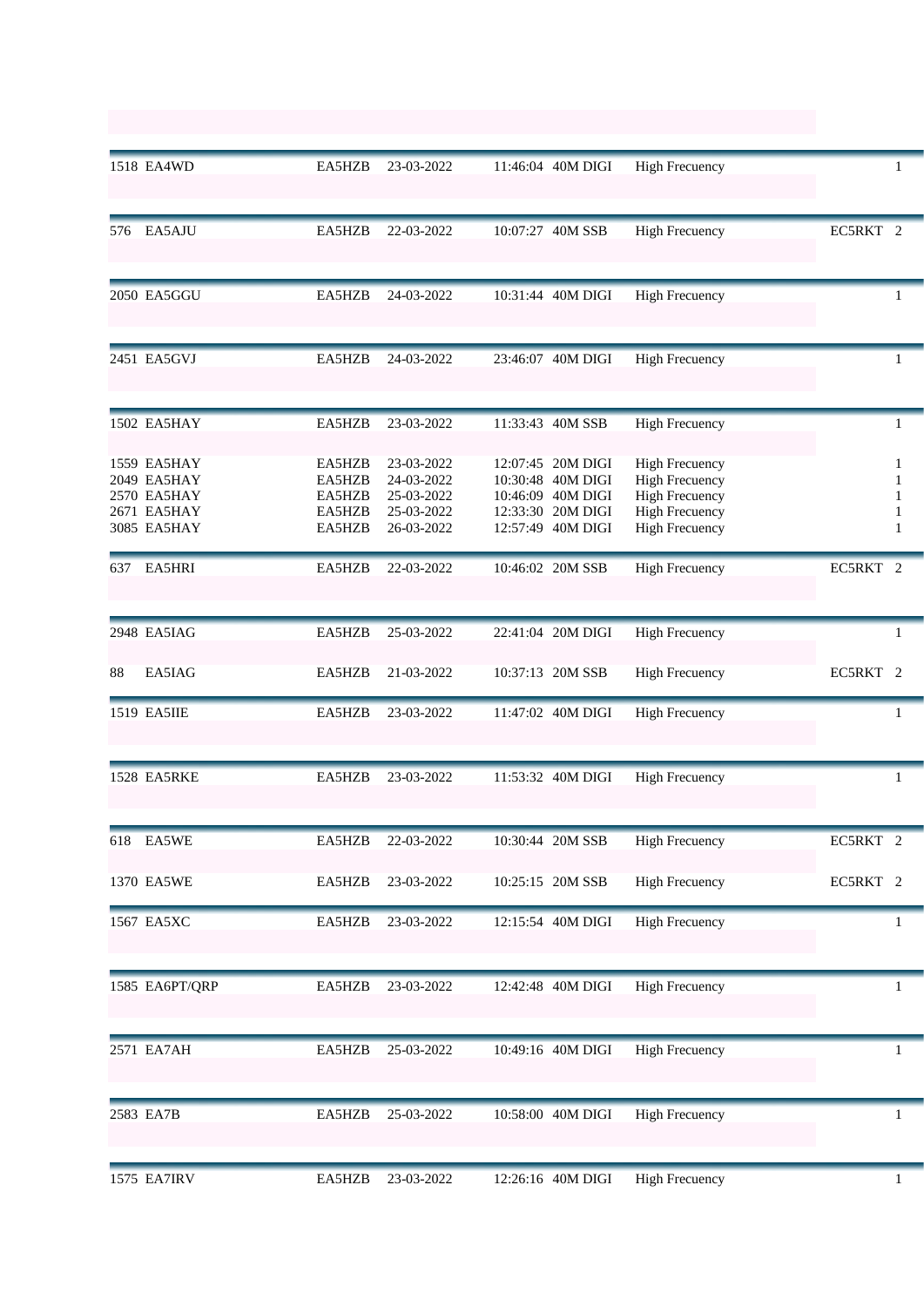|     | 644 EA7IXM    | EA5HZB | 22-03-2022 | 10:50:15 20M SSB  | <b>High Frecuency</b> | EC5RKT 2     |
|-----|---------------|--------|------------|-------------------|-----------------------|--------------|
|     | 2577 EA7JPK   | EA5HZB | 25-03-2022 | 10:54:13 40M DIGI | <b>High Frecuency</b> | 1            |
|     | 2053 EA7QL    | EA5HZB | 24-03-2022 | 10:36:19 40M DIGI | <b>High Frecuency</b> | Ŧ.           |
|     | 2949 EA8CAZ   | EA5HZB | 25-03-2022 | 22:45:05 20M DIGI | <b>High Frecuency</b> | 1            |
|     | 1670 EA8CWA   | EA5HZB | 23-03-2022 | 15:44:34 20M SSB  | <b>High Frecuency</b> | EC5RKT 2     |
| 66  | EA8DDW        | EA5HZB | 21-03-2022 | 10:16:02 20M SSB  | <b>High Frecuency</b> | EC5RKT 2     |
|     | 2033 EA8DDW   | EA5HZB | 24-03-2022 | 10:08:54 20M SSB  | <b>High Frecuency</b> | EC5RKT 2     |
|     | 1775 EA8UU    | EA5HZB | 23-03-2022 | 16:57:24 20M DIGI | <b>High Frecuency</b> | 1            |
|     | 2052 EB2EMZ   | EA5HZB | 24-03-2022 | 10:34:47 40M DIGI | <b>High Frecuency</b> | 1            |
|     | 3084 EB2EMZ   | EA5HZB | 26-03-2022 | 12:56:48 40M DIGI | <b>High Frecuency</b> | $\mathbf{1}$ |
|     | 1569 EB4DOL   | EA5HZB | 23-03-2022 | 12:19:51 40M DIGI | <b>High Frecuency</b> | 1            |
| 636 | <b>EC1RCB</b> | EA5HZB | 22-03-2022 | 10:45:38 20M SSB  | <b>High Frecuency</b> | EC5RKT 2     |
|     | 764 EI3IUB/P  | EA5HZB | 22-03-2022 | 15:13:27 20M SSB  | <b>High Frecuency</b> | EC5RKT 2     |
| 118 | EI5HMB        | EA5HZB | 21-03-2022 | 10:53:32 20M SSB  | <b>High Frecuency</b> | EC5RKT 2     |
| 49  | EI6IYB        | EA5HZB | 21-03-2022 | 10:02:42 20M SSB  | <b>High Frecuency</b> | EC5RKT 2     |
|     | 1689 F1AUF    | EA5HZB | 23-03-2022 | 15:54:27 20M SSB  | <b>High Frecuency</b> | EC5RKT 2     |
|     | 1492 F1CBE    | EA5HZB | 23-03-2022 | 10:57:14 20M SSB  | <b>High Frecuency</b> | EC5RKT 2     |
| 77  | F1MGL         | EA5HZB | 21-03-2022 | 10:26:44 20M SSB  | <b>High Frecuency</b> | EC5RKT 2     |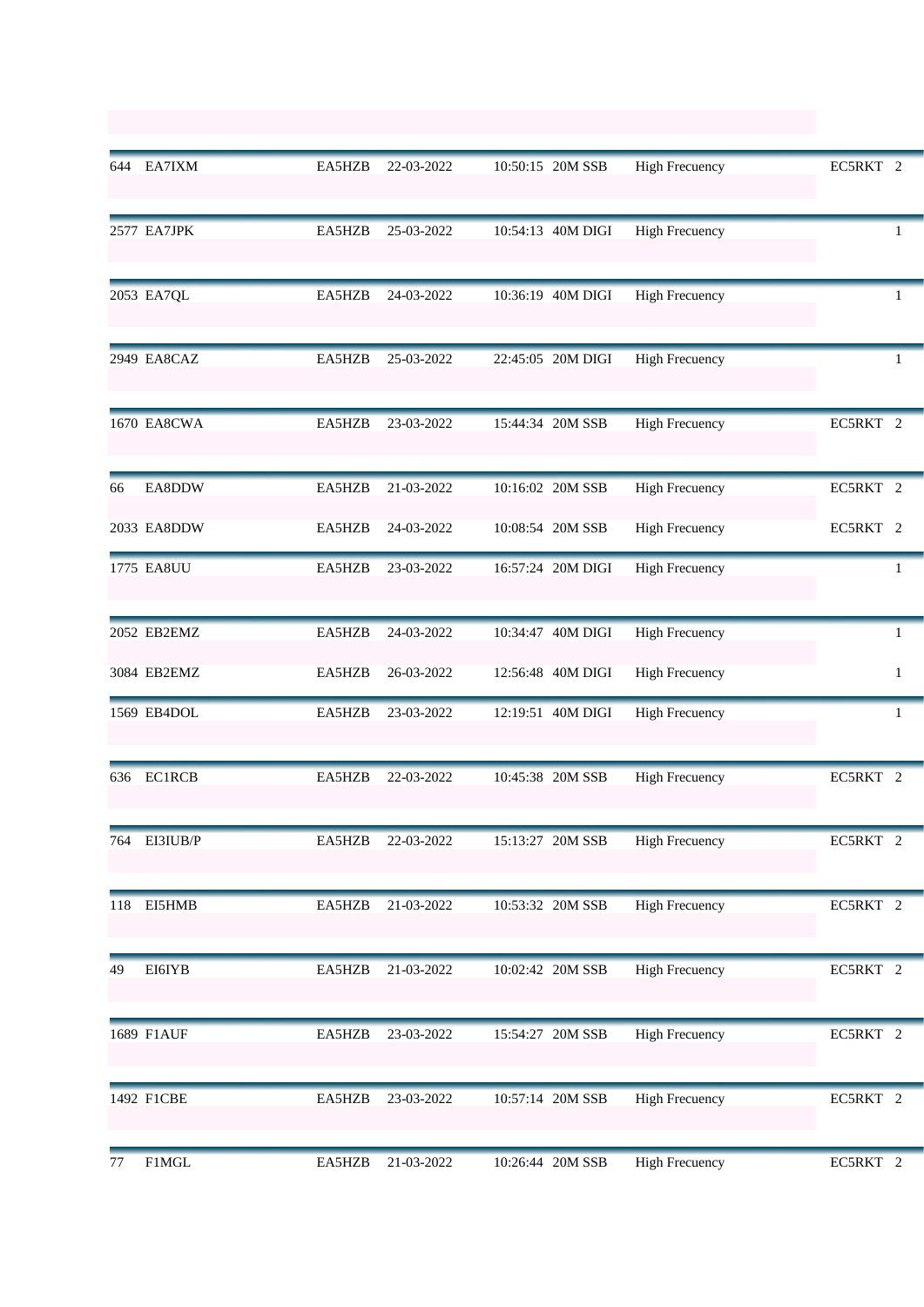| 72  | F1PSX                   | EA5HZB           | 21-03-2022               | 10:20:33 20M SSB                     | <b>High Frecuency</b>                          | EC5RKT 2             |
|-----|-------------------------|------------------|--------------------------|--------------------------------------|------------------------------------------------|----------------------|
|     | 629 F1PSX<br>2732 F1PSX | EA5HZB<br>EA5HZB | 22-03-2022<br>25-03-2022 | 10:39:44 20M SSB<br>15:37:26 20M SSB | <b>High Frecuency</b><br><b>High Frecuency</b> | EC5RKT 2<br>EC5RKT 2 |
|     | 2636 F1TRF              | EA5HZB           | 25-03-2022               | 11:34:05 20M DIGI                    | <b>High Frecuency</b>                          | 1                    |
|     | 1282 F1TWS              | EA5HZB           | 22-03-2022               | 23:37:25 40M DIGI                    | <b>High Frecuency</b>                          | 1                    |
|     | 1442 F3QW               | EA5HZB           | 23-03-2022               | 10:47:28 20M SSB                     | <b>High Frecuency</b>                          | EC5RKT 2             |
| 58  | F4ALP                   | EA5HZB           | 21-03-2022               | 10:10:01 20M SSB                     | <b>High Frecuency</b>                          | EC5RKT 2             |
| 64  | F4DCB                   | EA5HZB           | 21-03-2022               | 10:15:28 20M SSB                     | <b>High Frecuency</b>                          | EC5RKT 2             |
|     | 3083 F4DYX              | EA5HZB           | 26-03-2022               | 12:49:48 20M DIGI                    | <b>High Frecuency</b>                          | 1                    |
| 760 | F4ENC                   | EA5HZB           | 22-03-2022               | 15:11:30 20M SSB                     | <b>High Frecuency</b>                          | EC5RKT 2             |
| 81  | F4EUL                   | EA5HZB           | 21-03-2022               | 10:31:33 20M SSB                     | <b>High Frecuency</b>                          | EC5RKT 2             |
|     | 1371 F4FTJ              | EA5HZB           | 23-03-2022               | 10:26:02 20M SSB                     | <b>High Frecuency</b>                          | EC5RKT 2             |
|     | 2658 F4FVV/P            | EA5HZB           | 25-03-2022               | 12:15:56 20M DIGI                    | <b>High Frecuency</b>                          | 1                    |
|     | 2726 F4GOR              | EA5HZB           | 25-03-2022               | 15:31:18 20M SSB                     | <b>High Frecuency</b>                          | EC5RKT 2             |
|     | 2169 F4HJO/M            | EA5HZB           | 24-03-2022               | 15:19:55 20M SSB                     | <b>High Frecuency</b>                          | EC5RKT 2             |
|     | 1359 F4HQH              | EA5HZB           | 23-03-2022               | 10:16:16 20M SSB                     | <b>High Frecuency</b>                          | EC5RKT 2             |
| 249 | F4HQW                   | EA5HZB           | 21-03-2022               | 15:48:55 20M SSB                     | <b>High Frecuency</b>                          | EC5RKT 2             |
|     | 1512 F4HRR              | EA5HZB           | 23-03-2022               | 11:41:49 40M SSB                     | <b>High Frecuency</b>                          | 1                    |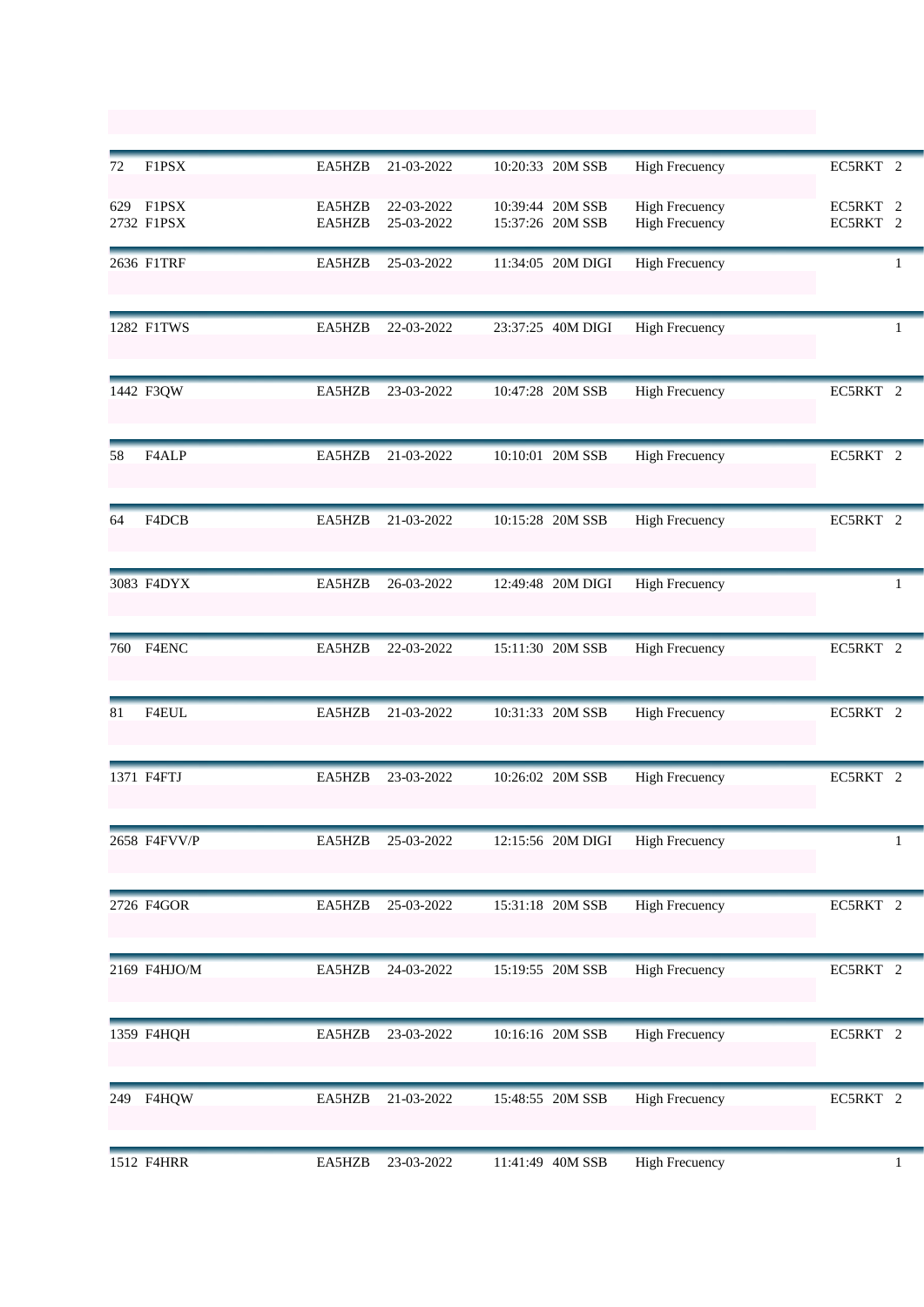|    | 2173 F4IEY   | EA5HZB | 24-03-2022 | 15:22:40 20M SSB  | <b>High Frecuency</b> | EC5RKT 2            |
|----|--------------|--------|------------|-------------------|-----------------------|---------------------|
| 89 | F4IGP        | EA5HZB | 21-03-2022 | 10:37:51 20M SSB  | <b>High Frecuency</b> | EC5RKT 2            |
| 71 | F4IJE        | EA5HZB | 21-03-2022 | 10:19:36 20M SSB  | <b>High Frecuency</b> | EC5RKT 2            |
|    | 2734 F4IOS   | EA5HZB | 25-03-2022 | 15:38:36 20M SSB  | <b>High Frecuency</b> | EC5RKT 2            |
|    | 639 F4IUT    | EA5HZB | 22-03-2022 | 10:46:54 20M SSB  | <b>High Frecuency</b> | EC5RKT 2            |
|    | 663 F4IVY    | EA5HZB | 22-03-2022 | 10:59:04 20M SSB  | <b>High Frecuency</b> | EC5RKT 2            |
|    | 2187 F4IZA/M | EA5HZB | 24-03-2022 | 15:34:43 20M SSB  | <b>High Frecuency</b> | EC5RKT 2            |
|    | 3098 F4JDT   | EA5HZB | 26-03-2022 | 15:07:13 20M DIGI | <b>High Frecuency</b> | EC5RKT 2            |
| 74 | F4JIS        | EA5HZB | 21-03-2022 | 10:22:27 20M SSB  | <b>High Frecuency</b> | EC5RKT 2            |
|    | 2226 F5CCR   | EA5HZB | 24-03-2022 | 15:57:55 20M SSB  | <b>High Frecuency</b> | EC5RKT 2            |
|    | 2536 F5CCR   | EA5HZB | 25-03-2022 | 10:06:49 20M SSB  | <b>High Frecuency</b> | EC5RKT 2            |
|    | 218 F5HVZ/M  | EA5HZB | 21-03-2022 | 15:16:55 20M SSB  | <b>High Frecuency</b> | EC5RKT <sub>2</sub> |
|    | 607 F5LCX    | EA5HZB | 22-03-2022 | 10:22:54 20M SSB  | <b>High Frecuency</b> | EC5RKT 2            |
|    | 1369 F5LMH   | EA5HZB | 23-03-2022 | 10:23:50 20M SSB  | <b>High Frecuency</b> | EC5RKT 2            |
|    | 807 F5PVK    | EA5HZB | 22-03-2022 | 15:48:09 20M SSB  | <b>High Frecuency</b> | EC5RKT 2            |
| 50 | F5PXF        | EA5HZB | 21-03-2022 | 10:04:20 20M SSB  | <b>High Frecuency</b> | EC5RKT 2            |
|    | 212 F5SAV    | EA5HZB | 21-03-2022 | 15:12:55 20M SSB  | <b>High Frecuency</b> | EC5RKT 2            |
|    | 2172 F5SAV   | EA5HZB | 24-03-2022 | 15:22:07 20M SSB  | <b>High Frecuency</b> | EC5RKT 2            |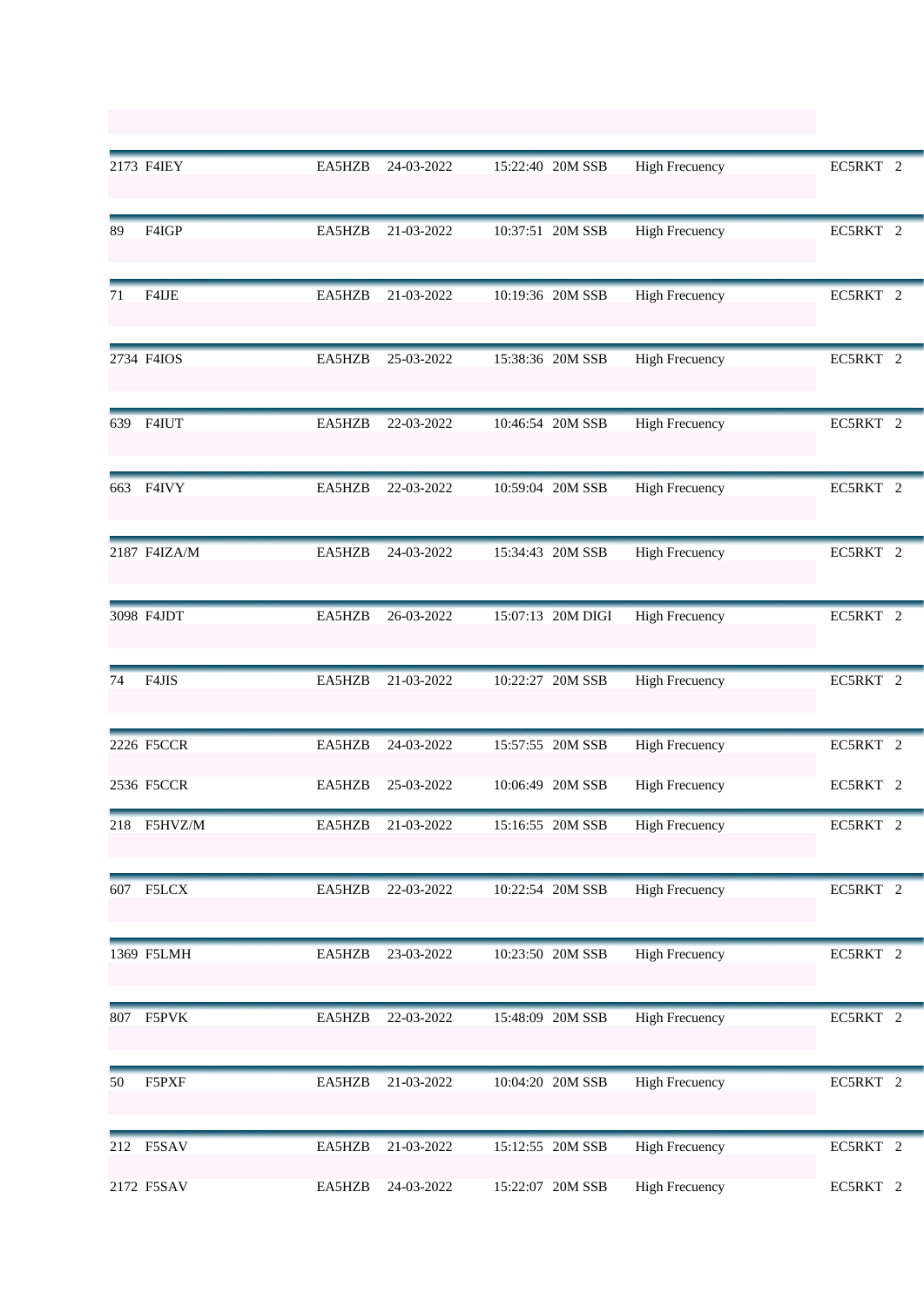|     | 2737 F5TAB   | EA5HZB | 25-03-2022 | 15:40:43 20M SSB  | <b>High Frecuency</b> | EC5RKT 2 |
|-----|--------------|--------|------------|-------------------|-----------------------|----------|
|     | 784 F5XE     | EA5HZB | 22-03-2022 | 15:32:17 20M SSB  | <b>High Frecuency</b> | EC5RKT 2 |
| 126 | F6ARL/M      | EA5HZB | 21-03-2022 | 10:56:25 20M SSB  | <b>High Frecuency</b> | EC5RKT 2 |
|     | 1358 F6AUT   | EA5HZB | 23-03-2022 | 10:15:02 20M SSB  | <b>High Frecuency</b> | EC5RKT 2 |
| 83  | F6HQP        | EA5HZB | 21-03-2022 | 10:34:01 20M SSB  | <b>High Frecuency</b> | EC5RKT 2 |
|     | 2738 F6HSZ   | EA5HZB | 25-03-2022 | 15:41:35 20M SSB  | <b>High Frecuency</b> | EC5RKT 2 |
|     | 105 F8TRC    | EA5HZB | 21-03-2022 | 10:48:39 20M SSB  | <b>High Frecuency</b> | EC5RKT 2 |
|     | 1675 G0CXP/M | EA5HZB | 23-03-2022 | 15:45:44 20M SSB  | <b>High Frecuency</b> | EC5RKT 2 |
|     | 2090 G0FIC   | EA5HZB | 24-03-2022 | 11:00:09 20M DIGI | <b>High Frecuency</b> | 1        |
|     | 3036 G0FIC   | EA5HZB | 26-03-2022 | 10:57:33 20M DIGI | <b>High Frecuency</b> | EC5RKT 2 |
|     | 616 G0POQ    | EA5HZB | 22-03-2022 | 10:29:24 20M SSB  | <b>High Frecuency</b> | EC5RKT 2 |
|     | 2210 G0SPF   | EA5HZB | 24-03-2022 | 15:50:29 20M SSB  | <b>High Frecuency</b> | EC5RKT 2 |
|     | 1342 GOUQY   | EA5HZB | 23-03-2022 | 10:05:24 20M SSB  | <b>High Frecuency</b> | EC5RKT 2 |
|     | 2747 G0UQY   | EA5HZB | 25-03-2022 | 15:50:33 20M SSB  | <b>High Frecuency</b> | EC5RKT 2 |
| 795 | G0UXG        | EA5HZB | 22-03-2022 | 15:42:33 20M SSB  | <b>High Frecuency</b> | EC5RKT 2 |
| 652 | G0VNP/P      | EA5HZB | 22-03-2022 | 10:54:48 20M SSB  | <b>High Frecuency</b> | EC5RKT 2 |
|     | 2725 G0WXZ   | EA5HZB | 25-03-2022 | 15:30:27 20M SSB  | <b>High Frecuency</b> | EC5RKT 2 |
|     | 1372 G0XTV   | EA5HZB | 23-03-2022 | 10:28:01 20M SSB  | <b>High Frecuency</b> | EC5RKT 2 |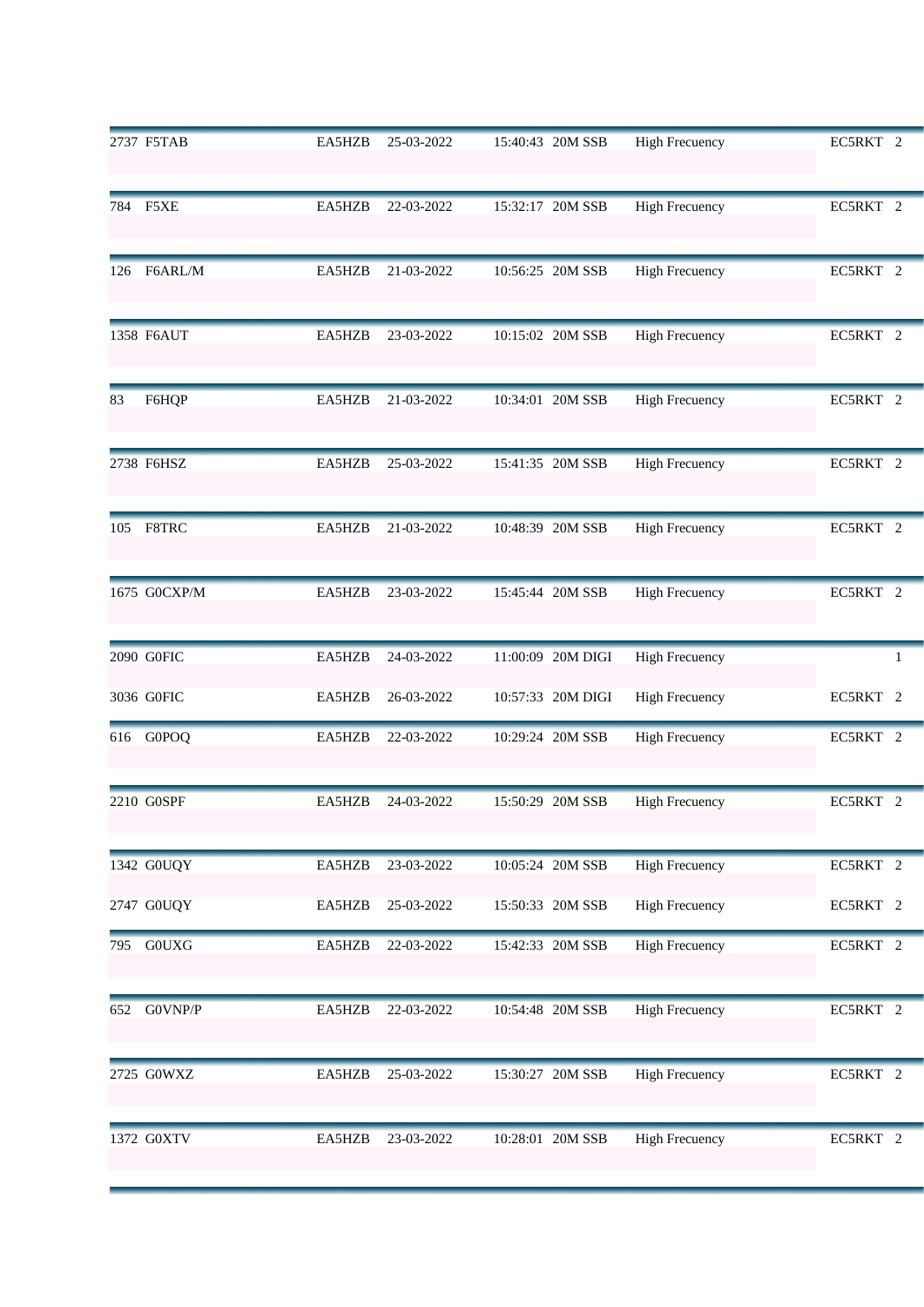|     | 2063 G1OVK   | EA5HZB | 24-03-2022 | 10:50:49 20M DIGI | <b>High Frecuency</b> | $\mathbf{1}$ |
|-----|--------------|--------|------------|-------------------|-----------------------|--------------|
|     | 2044 G3KYF   | EA5HZB | 24-03-2022 | 10:17:44 20M SSB  | <b>High Frecuency</b> | EC5RKT 2     |
|     | 1687 G3TMG   | EA5HZB | 23-03-2022 | 15:52:56 20M SSB  | <b>High Frecuency</b> | EC5RKT 2     |
|     | 2702 G4FYF   | EA5HZB | 25-03-2022 | 15:07:33 20M SSB  | <b>High Frecuency</b> | EC5RKT 2     |
| 111 | G4GMA        | EA5HZB | 21-03-2022 | 10:50:49 20M SSB  | <b>High Frecuency</b> | EC5RKT 2     |
| 93  | G4LSX        | EA5HZB | 21-03-2022 | 10:41:17 20M SSB  | <b>High Frecuency</b> | EC5RKT 2     |
|     | 1381 G4PFT   | EA5HZB | 23-03-2022 | 10:31:43 20M SSB  | <b>High Frecuency</b> | EC5RKT 2     |
|     | 1414 G4RZN   | EA5HZB | 23-03-2022 | 10:40:34 20M SSB  | <b>High Frecuency</b> | EC5RKT 2     |
|     | 2165 G4VZV   | EA5HZB | 24-03-2022 | 15:16:20 20M SSB  | <b>High Frecuency</b> | EC5RKT 2     |
|     | 3015 G4WGE   | EA5HZB | 26-03-2022 | 10:37:38 20M DIGI | <b>High Frecuency</b> | EC5RKT 2     |
| 654 | G4XNR        | EA5HZB | 22-03-2022 | 10:56:21 20M SSB  | <b>High Frecuency</b> | EC5RKT 2     |
|     | 2179 G6LPC   | EA5HZB | 24-03-2022 | 15:27:32 20M SSB  | <b>High Frecuency</b> | EC5RKT 2     |
|     | 1655 G7DSU   | EA5HZB | 23-03-2022 | 15:35:02 20M SSB  | <b>High Frecuency</b> | EC5RKT 2     |
|     | 114 G7NRS    | EA5HZB | 21-03-2022 | 10:52:14 20M SSB  | <b>High Frecuency</b> | EC5RKT 2     |
| 796 | G7SYW        | EA5HZB | 22-03-2022 | 15:43:08 20M SSB  | <b>High Frecuency</b> | EC5RKT 2     |
|     | 3053 G7TVI   | EA5HZB | 26-03-2022 | 11:18:50 20M DIGI | <b>High Frecuency</b> | 1            |
|     | 2698 G8AMC/P | EA5HZB | 25-03-2022 | 15:05:20 20M SSB  | <b>High Frecuency</b> | EC5RKT 2     |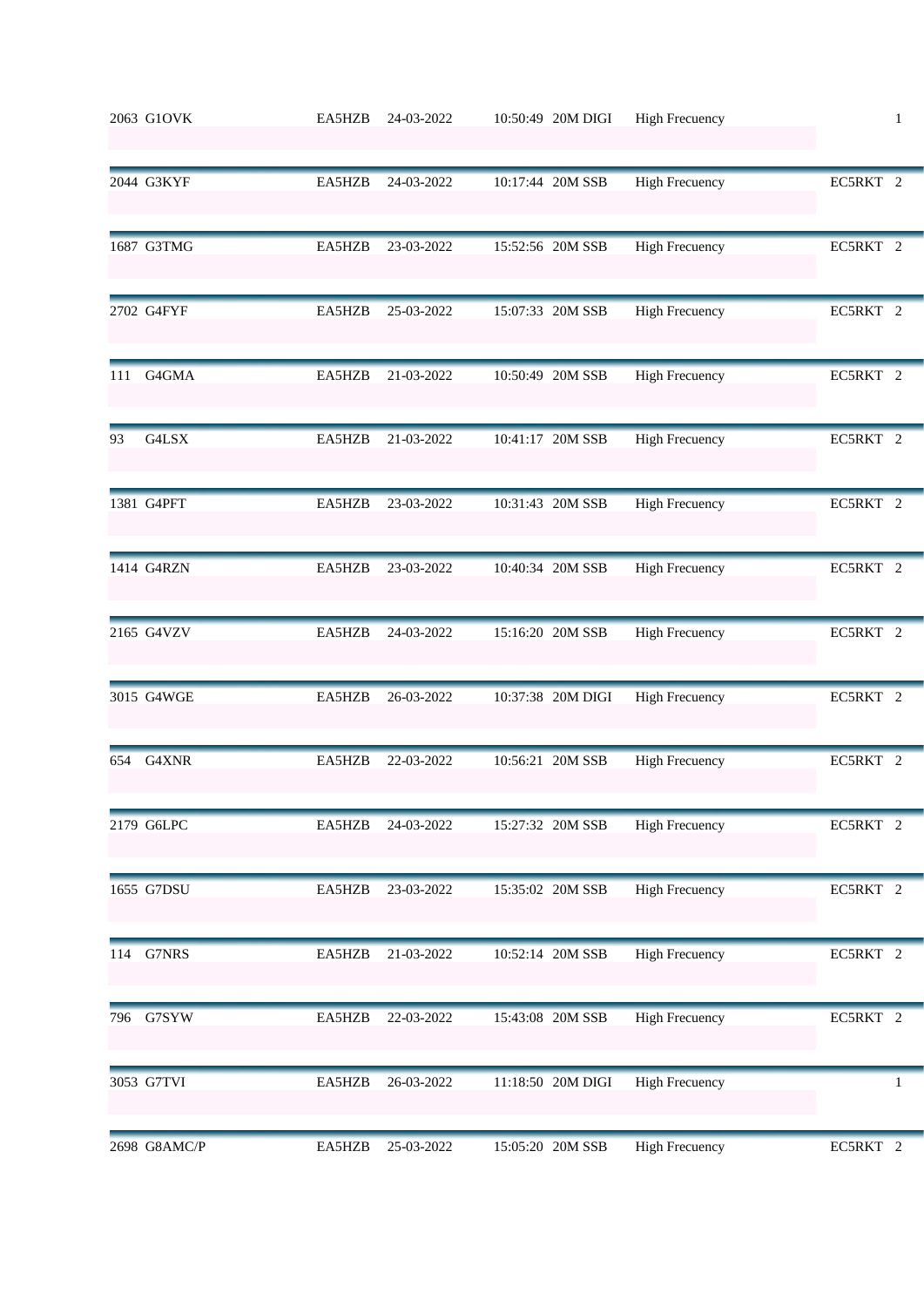|     | 2175 G8KNS    | EA5HZB | 24-03-2022 | 15:24:51 20M SSB  | <b>High Frecuency</b> | EC5RKT 2     |
|-----|---------------|--------|------------|-------------------|-----------------------|--------------|
|     | 2642 G8OO     | EA5HZB | 25-03-2022 | 11:43:50 20M DIGI | <b>High Frecuency</b> | 1            |
|     | 1628 GW4BCF   | EA5HZB | 23-03-2022 | 15:12:26 20M SSB  | <b>High Frecuency</b> | EC5RKT 2     |
|     | 2162 HA0BR    | EA5HZB | 24-03-2022 | 15:14:07 20M SSB  | <b>High Frecuency</b> | EC5RKT 2     |
|     | 2701 HA0OH    | EA5HZB | 25-03-2022 | 15:06:52 20M SSB  | <b>High Frecuency</b> | EC5RKT 2     |
| 612 | HA1GBR        | EA5HZB | 22-03-2022 | 10:24:37 20M SSB  | <b>High Frecuency</b> | EC5RKT 2     |
|     | 2712 HA2PWR   | EA5HZB | 25-03-2022 | 15:17:26 20M SSB  | <b>High Frecuency</b> | EC5RKT 2     |
|     | 3003 HA3FUP   | EA5HZB | 26-03-2022 | 10:24:42 20M DIGI | <b>High Frecuency</b> | EC5RKT 2     |
|     | 2755 HA3HO    | EA5HZB | 25-03-2022 | 15:56:19 20M SSB  | <b>High Frecuency</b> | EC5RKT 2     |
|     | 1659 HA6ZQ    | EA5HZB | 23-03-2022 | 15:38:22 20M SSB  | <b>High Frecuency</b> | EC5RKT 2     |
|     | 1258 HA7TM    | EA5HZB | 22-03-2022 | 22:22:40 40M DIGI | <b>High Frecuency</b> |              |
|     | 1560 HA7TM    | EA5HZB | 23-03-2022 | 12:09:21 20M DIGI | <b>High Frecuency</b> | $\mathbf{1}$ |
|     | 2750 HB9BJH   | EA5HZB | 25-03-2022 | 15:52:30 20M SSB  | <b>High Frecuency</b> | EC5RKT 2     |
| 208 | HB9DTC        | EA5HZB | 21-03-2022 | 15:11:21 20M SSB  | <b>High Frecuency</b> | EC5RKT 2     |
|     | 2754 НВ9ЕКН   | EA5HZB | 25-03-2022 | 15:55:47 20M SSB  | <b>High Frecuency</b> | EC5RKT 2     |
| 649 | HB9ERN        | EA5HZB | 22-03-2022 | 10:54:07 20M SSB  | <b>High Frecuency</b> | EC5RKT 2     |
| 667 | <b>HB9ERN</b> | EA5HZB | 22-03-2022 | 11:00:13 20M SSB  | <b>High Frecuency</b> | EC5RKT 0     |
|     | 1635 HB9HGD/P | EA5HZB | 23-03-2022 | 15:17:29 20M SSB  | <b>High Frecuency</b> | EC5RKT 2     |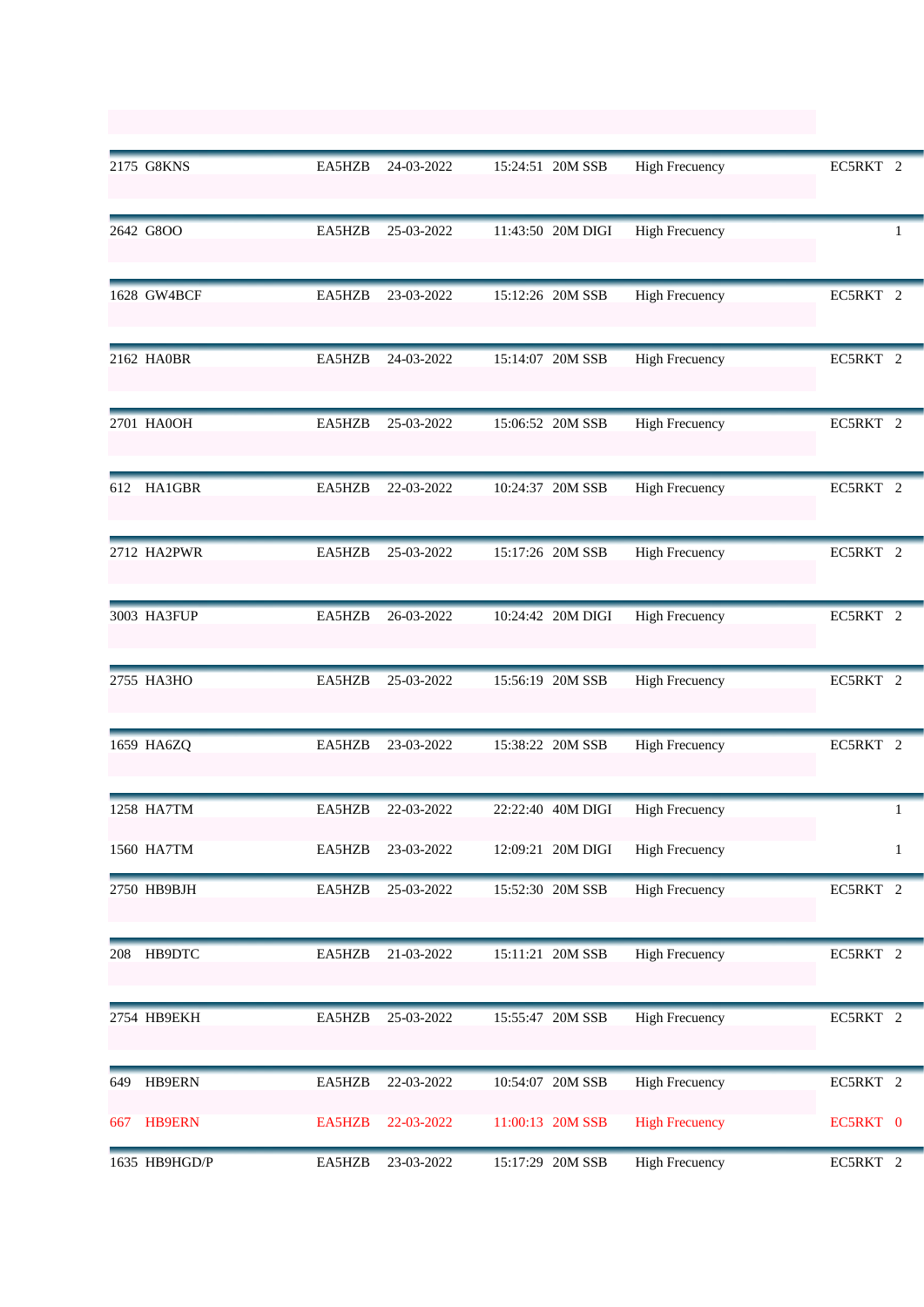|     | 2222 HB9HIB   | EA5HZB | 24-03-2022 | 15:56:36 20M SSB  | <b>High Frecuency</b> | EC5RKT 2     |
|-----|---------------|--------|------------|-------------------|-----------------------|--------------|
|     | 3113 HB9HOI   | EA5HZB | 26-03-2022 | 15:50:45 20M DIGI | <b>High Frecuency</b> | EC5RKT 2     |
| 124 | HB9HOU        | EA5HZB | 21-03-2022 | 10:55:44 20M SSB  | <b>High Frecuency</b> | EC5RKT 2     |
|     | 3115 HB9MXY   | EA5HZB | 26-03-2022 | 16:21:58 20M DIGI | <b>High Frecuency</b> | 1            |
|     | 1406 HB9PUZ   | EA5HZB | 23-03-2022 | 10:39:13 20M SSB  | <b>High Frecuency</b> | EC5RKT 2     |
|     | 1666 HB9TWT   | EA5HZB | 23-03-2022 | 15:42:08 20M SSB  | <b>High Frecuency</b> | EC5RKT 2     |
|     | 2207 HB9TWT   | EA5HZB | 24-03-2022 | 15:49:48 20M SSB  | <b>High Frecuency</b> | EC5RKT 2     |
| 615 | <b>HB9VAB</b> | EA5HZB | 22-03-2022 | 10:27:03 20M SSB  | <b>High Frecuency</b> | EC5RKT 2     |
|     | 1631 HB9VAB   | EA5HZB | 23-03-2022 | 15:15:29 20M SSB  | <b>High Frecuency</b> | EC5RKT 2     |
|     | 1694 HD5RI    | EA5HZB | 23-03-2022 | 15:56:26 20M SSB  | <b>High Frecuency</b> | EC5RKT 2     |
|     | 3111 HF7X     | EA5HZB | 26-03-2022 | 15:43:34 20M DIGI | <b>High Frecuency</b> | EC5RKT 2     |
|     | 1275 HG8IT    | EA5HZB | 22-03-2022 | 23:10:08 40M DIGI | <b>High Frecuency</b> |              |
|     | 1279 HG8LXL   | EA5HZB | 22-03-2022 | 23:26:05 40M DIGI | <b>High Frecuency</b> | 1            |
|     | 1544 HG8LXL   | EA5HZB | 23-03-2022 | 11:57:25 20M DIGI | <b>High Frecuency</b> | $\mathbf{1}$ |
|     | 2430 HS0ONI   | EA5HZB | 24-03-2022 | 22:02:20 20M DIGI | <b>High Frecuency</b> | 1            |
|     | 2166 I1ENW    | EA5HZB | 24-03-2022 | 15:17:24 20M SSB  | <b>High Frecuency</b> | EC5RKT 2     |
|     | 2711 I1ENW    | EA5HZB | 25-03-2022 | 15:17:10 20M SSB  | <b>High Frecuency</b> | EC5RKT 2     |
| 805 | I2NX          | EA5HZB | 22-03-2022 | 15:47:26 20M SSB  | <b>High Frecuency</b> | EC5RKT 2     |
| 632 | I2ZWX         | EA5HZB | 22-03-2022 | 10:41:47 20M SSB  | <b>High Frecuency</b> | EC5RKT 2     |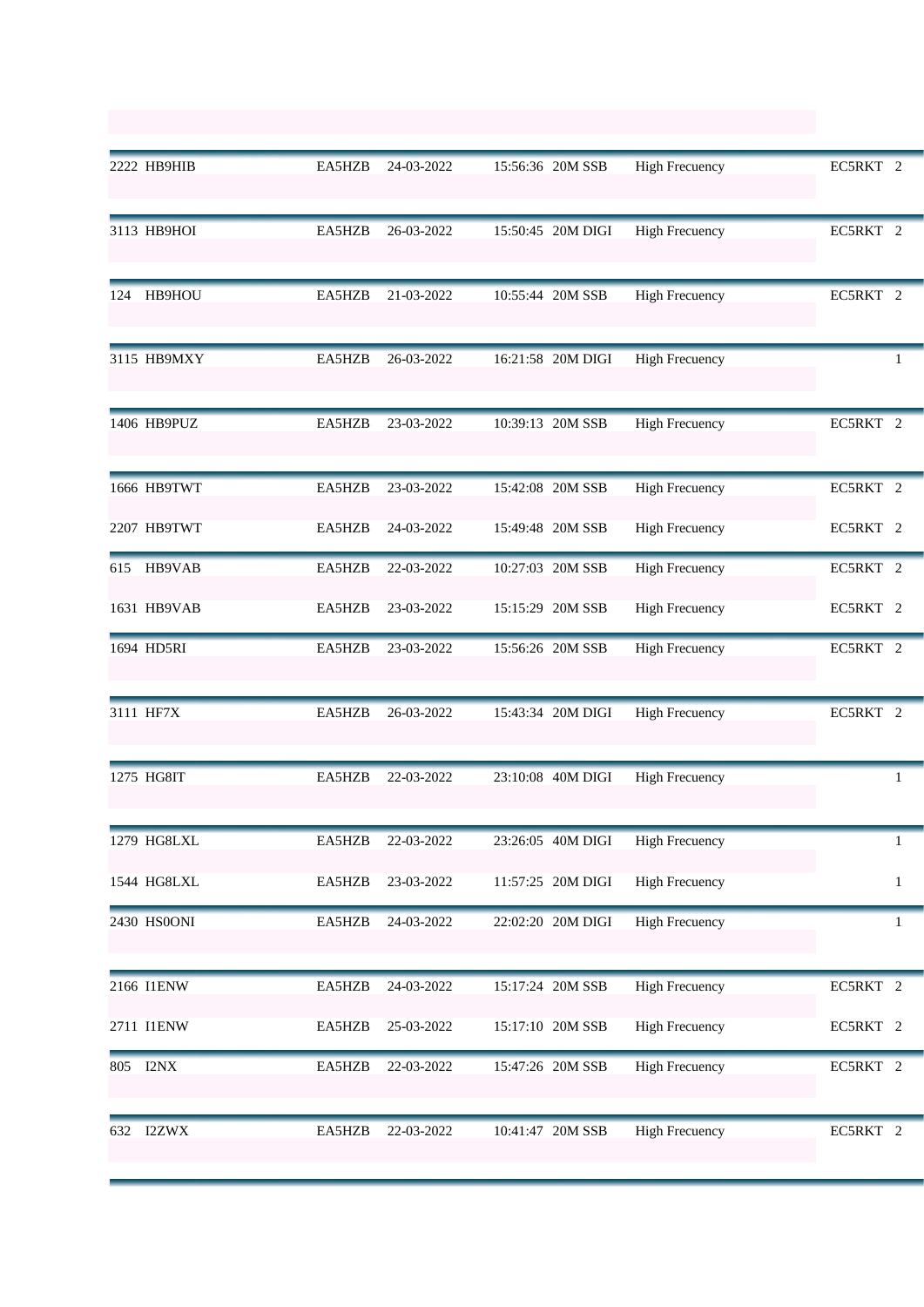|     | 2043 I3ITO    | EA5HZB | 24-03-2022 | 10:17:25 20M SSB  | <b>High Frecuency</b> | EC5RKT 2 |
|-----|---------------|--------|------------|-------------------|-----------------------|----------|
|     | 785 I4UVA     | EA5HZB | 22-03-2022 | 15:33:22 20M SSB  | <b>High Frecuency</b> | EC5RKT 2 |
|     | 3016 I4WQH    | EA5HZB | 26-03-2022 | 10:38:43 20M DIGI | <b>High Frecuency</b> | EC5RKT 2 |
| 90  | I5FIP         | EA5HZB | 21-03-2022 | 10:38:35 20M SSB  | <b>High Frecuency</b> | EC5RKT 2 |
| 202 | I5NQO         | EA5HZB | 21-03-2022 | 15:04:35 20M SSB  | <b>High Frecuency</b> | EC5RKT 2 |
|     | 2227 I5PML    | EA5HZB | 24-03-2022 | 15:58:17 20M SSB  | <b>High Frecuency</b> | EC5RKT 2 |
|     | 2716 I5YFB    | EA5HZB | 25-03-2022 | 15:21:32 20M SSB  | <b>High Frecuency</b> | EC5RKT 2 |
|     | 130 I7IWN     | EA5HZB | 21-03-2022 | 10:58:15 20M SSB  | <b>High Frecuency</b> | EC5RKT 2 |
|     | 1355 I8VHP    | EA5HZB | 23-03-2022 | 10:13:05 20M SSB  | <b>High Frecuency</b> | EC5RKT 2 |
|     | 2751 I8VJK    | EA5HZB | 25-03-2022 | 15:53:19 20M SSB  | <b>High Frecuency</b> | EC5RKT 2 |
|     | 1360 IC8FFP   | EA5HZB | 23-03-2022 | 10:17:33 20M SSB  | <b>High Frecuency</b> | EC5RKT 2 |
|     | 3094 II5WRTC  | EA5HZB | 26-03-2022 | 15:01:20 20M DIGI | <b>High Frecuency</b> | EC5RKT 2 |
|     | 238 IJ3IKK    | EA5HZB | 21-03-2022 | 15:36:51 20M SSB  | <b>High Frecuency</b> | EC5RKT 2 |
|     | 1401 IK0QDM   | EA5HZB | 23-03-2022 | 10:38:11 20M SSB  | <b>High Frecuency</b> | EC5RKT 2 |
|     | 2160 IK1BMT   | EA5HZB | 24-03-2022 | 15:12:55 20M SSB  | <b>High Frecuency</b> | EC5RKT 2 |
| 87  | <b>IK1HJR</b> | EA5HZB | 21-03-2022 | 10:36:40 20M SSB  | <b>High Frecuency</b> | EC5RKT 2 |
|     | 1362 IK1HJR   | EA5HZB | 23-03-2022 | 10:18:40 20M SSB  | <b>High Frecuency</b> | EC5RKT 2 |
| 624 | <b>IK1LGU</b> | EA5HZB | 22-03-2022 | 10:35:40 20M SSB  | <b>High Frecuency</b> | EC5RKT 2 |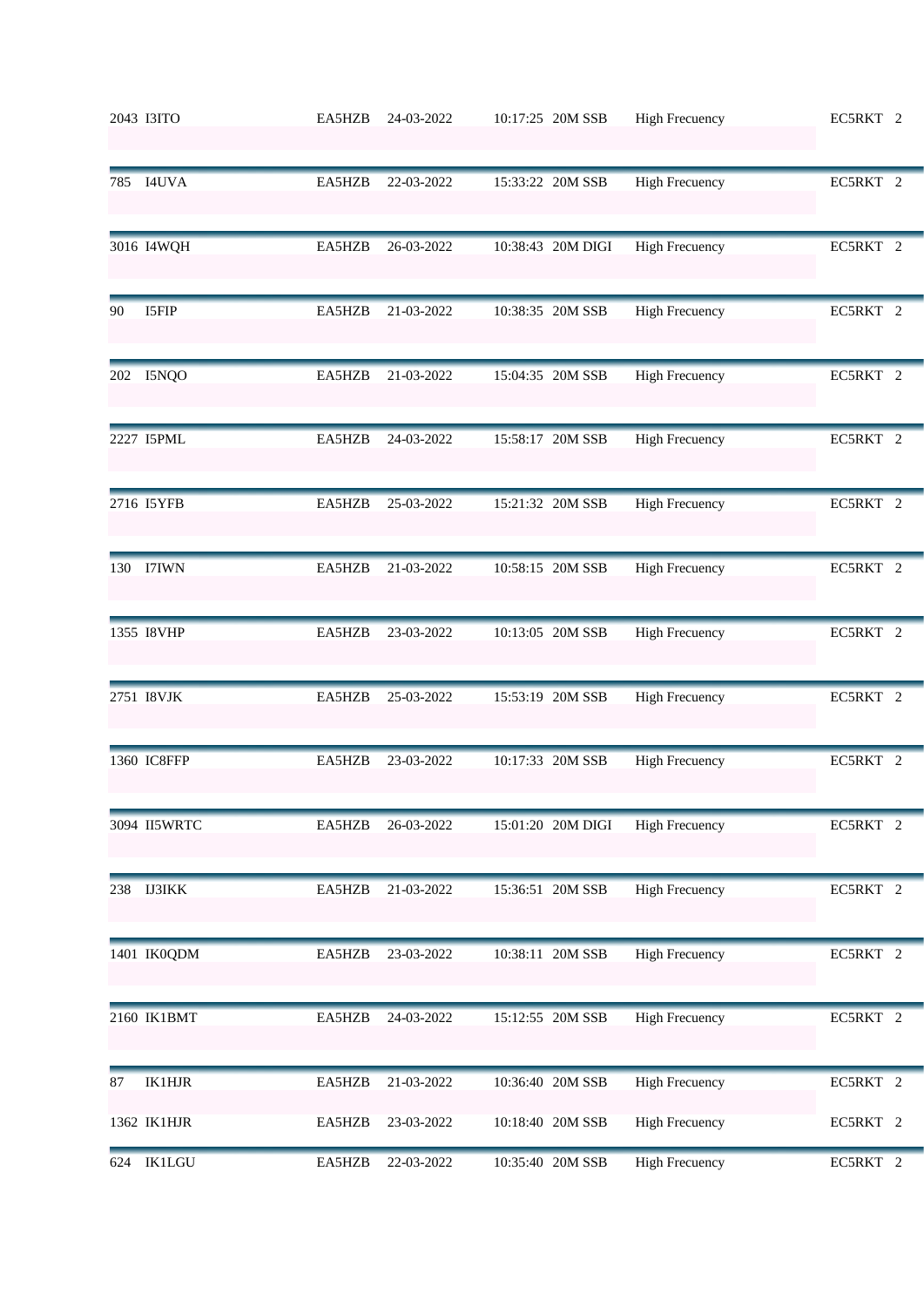| 51  | <b>IK1ZOE</b>              | EA5HZB           | 21-03-2022               | 10:05:29 20M SSB                     | <b>High Frecuency</b>                          | EC5RKT 2             |
|-----|----------------------------|------------------|--------------------------|--------------------------------------|------------------------------------------------|----------------------|
| 625 | <b>IK1ZOE</b>              | EA5HZB           | 22-03-2022               | 10:36:30 20M SSB                     | <b>High Frecuency</b>                          | EC5RKT 2             |
| 133 | IK2AHG                     | EA5HZB           | 21-03-2022               | 10:59:39 20M SSB                     | <b>High Frecuency</b>                          | EC5RKT 2             |
|     | 2200 IK2FIV                | EA5HZB           | 24-03-2022               | 15:46:57 20M SSB                     | <b>High Frecuency</b>                          | EC5RKT 2             |
| 772 | <b>IK2FWO</b>              | EA5HZB           | 22-03-2022               | 15:20:57 20M SSB                     | <b>High Frecuency</b>                          | EC5RKT 2             |
|     | 1450 IK2IWD                | EA5HZB           | 23-03-2022               | 10:48:42 20M SSB                     | <b>High Frecuency</b>                          | EC5RKT 2             |
|     | 2155 IK2IWD<br>2537 IK2IWD | EA5HZB<br>EA5HZB | 24-03-2022<br>25-03-2022 | 15:09:44 20M SSB<br>10:07:38 20M SSB | <b>High Frecuency</b><br><b>High Frecuency</b> | EC5RKT 2<br>EC5RKT 2 |
| 804 | <b>IK2UCL</b>              | EA5HZB           | 22-03-2022               | 15:46:55 20M SSB                     | <b>High Frecuency</b>                          | EC5RKT 2             |
|     | 2535 IK2UCL                | EA5HZB           | 25-03-2022               | 10:06:14 20M SSB                     | <b>High Frecuency</b>                          | EC5RKT 2             |
|     | 2229 IK2WSA                | EA5HZB           | 24-03-2022               | 15:58:56 20M SSB                     | <b>High Frecuency</b>                          | EC5RKT 2             |
| 216 | <b>IK2WSE</b>              | EA5HZB           | 21-03-2022               | 15:14:47 20M SSB                     | <b>High Frecuency</b>                          | EC5RKT 2             |
|     | 2758 IK2WSE                | EA5HZB           | 25-03-2022               | 15:56:39 20M SSB                     | <b>High Frecuency</b>                          | EC5RKT <sub>2</sub>  |
| 135 | <b>IK2WXQ</b>              | EA5HZB           | 21-03-2022               | 11:00:00 20M SSB                     | <b>High Frecuency</b>                          | EC5RKT 2             |
|     | 1278 IK3FUS                | EA5HZB           | 22-03-2022               | 23:23:32 40M DIGI                    | <b>High Frecuency</b>                          |                      |
|     | 1273 IK4JOD                | EA5HZB           | 22-03-2022               | 23:01:07 40M DIGI                    | <b>High Frecuency</b>                          | 1                    |
|     | 2054 IK4LZH                | EA5HZB           | 24-03-2022               | 10:39:47 40M DIGI                    | <b>High Frecuency</b>                          | 1                    |
|     | 2645 IK4LZH                | EA5HZB           | 25-03-2022               | 11:51:55 20M DIGI                    | <b>High Frecuency</b>                          | 1                    |
|     | 2539 IK5USW                | EA5HZB           | 25-03-2022               | 10:09:32 20M SSB                     | <b>High Frecuency</b>                          | EC5RKT 2             |
| 241 | IK6AQU                     | EA5HZB           | 21-03-2022               | 15:42:09 20M SSB                     | <b>High Frecuency</b>                          | EC5RKT 2             |
|     | 2154 IK6AQU                | EA5HZB           | 24-03-2022               | 15:07:17 20M SSB                     | <b>High Frecuency</b>                          | EC5RKT 2             |
| 647 | <b>IK6FUE</b>              | EA5HZB           | 22-03-2022               | 10:52:43 20M SSB                     | <b>High Frecuency</b>                          | EC5RKT 2             |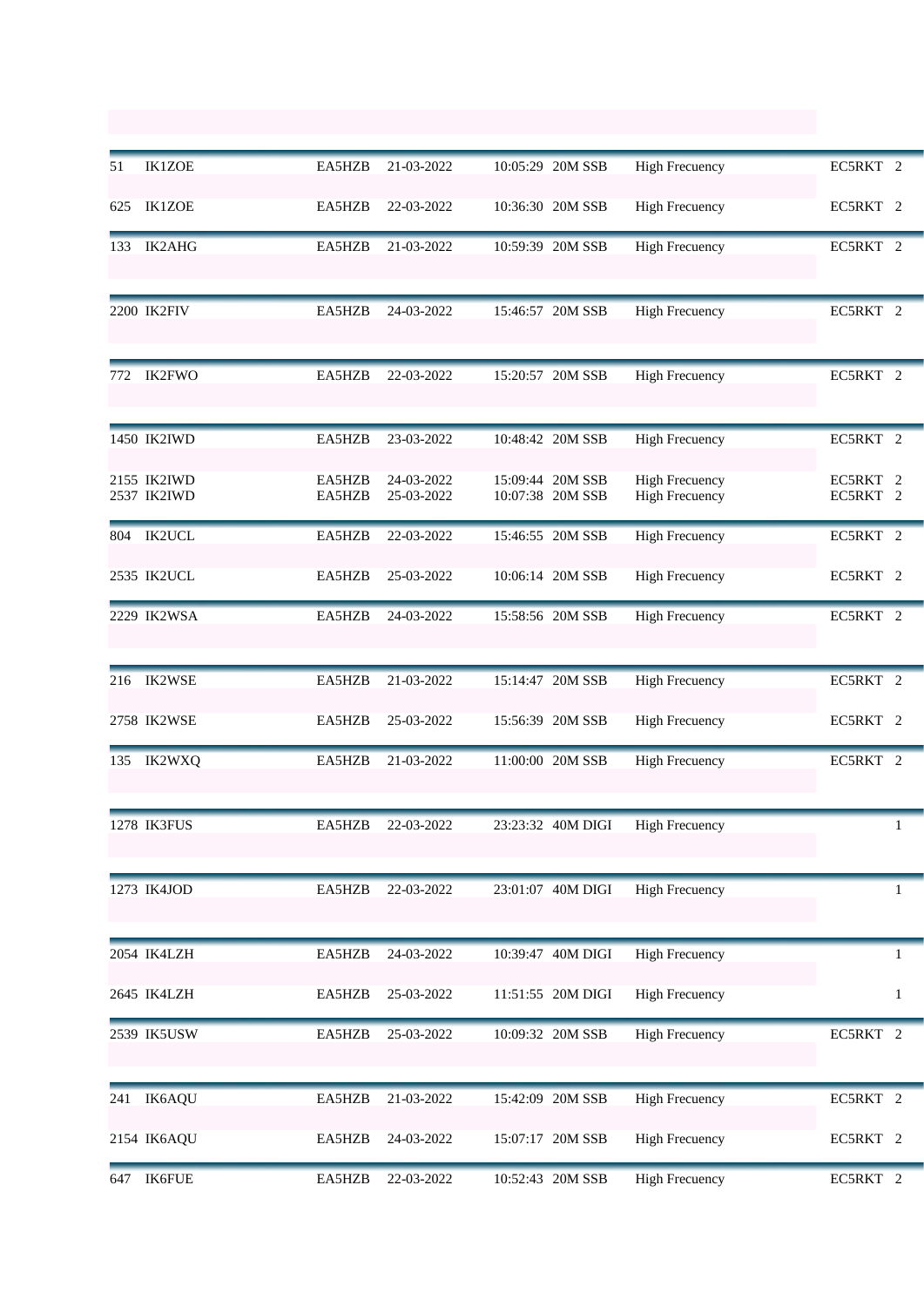| 47  | IK6IMZ        | EA5HZB | 21-03-2022 | 10:00:55 20M SSB  | <b>High Frecuency</b> | EC5RKT 2 |
|-----|---------------|--------|------------|-------------------|-----------------------|----------|
|     | 2709 IK6OSZ   | EA5HZB | 25-03-2022 | 15:16:31 20M SSB  | <b>High Frecuency</b> | EC5RKT 2 |
|     | 2700 IK8DYM   | EA5HZB | 25-03-2022 | 15:06:12 20M SSB  | <b>High Frecuency</b> | EC5RKT 2 |
|     | 217 IK8HEE    | EA5HZB | 21-03-2022 | 15:15:33 20M SSB  | <b>High Frecuency</b> | EC5RKT 2 |
| 248 | <b>IK8NSR</b> | EA5HZB | 21-03-2022 | 15:47:10 20M SSB  | <b>High Frecuency</b> | EC5RKT 2 |
|     | 3097 IK8OAM   | EA5HZB | 26-03-2022 | 15:05:45 20M DIGI | <b>High Frecuency</b> | EC5RKT 2 |
| 774 | <b>IK8RKH</b> | EA5HZB | 22-03-2022 | 15:21:51 20M SSB  | <b>High Frecuency</b> | EC5RKT 2 |
|     | 1571 IN3EJX   | EA5HZB | 23-03-2022 | 12:21:58 40M DIGI | <b>High Frecuency</b> | 1        |
|     | 757 IN3EXJ    | EA5HZB | 22-03-2022 | 15:09:18 20M SSB  | <b>High Frecuency</b> | EC5RKT 2 |
|     | 1276 IN3FLH   | EA5HZB | 22-03-2022 | 23:14:45 40M DIGI | <b>High Frecuency</b> | 1        |
|     | 1639 IN3IZT/P | EA5HZB | 23-03-2022 | 15:23:48 20M SSB  | <b>High Frecuency</b> | EC5RKT 2 |
|     | 2190 IN3LBZ   | EA5HZB | 24-03-2022 | 15:38:12 20M SSB  | <b>High Frecuency</b> | EC5RKT 2 |
|     | 1688 IN3PEE   | EA5HZB | 23-03-2022 | 15:53:54 20M SSB  | <b>High Frecuency</b> | EC5RKT 2 |
| 82  | <b>ISOFFF</b> | EA5HZB | 21-03-2022 | 10:33:28 20M SSB  | <b>High Frecuency</b> | EC5RKT 2 |
| 94  | <b>ISOFUH</b> | EA5HZB | 21-03-2022 | 10:43:06 20M SSB  | <b>High Frecuency</b> | EC5RKT 2 |
|     | 846 IT9BEZ    | EA5HZB | 22-03-2022 | 15:58:45 20M SSB  | <b>High Frecuency</b> | EC5RKT 2 |
|     | 2713 IT9BEZ   | EA5HZB | 25-03-2022 | 15:18:28 20M SSB  | <b>High Frecuency</b> | EC5RKT 2 |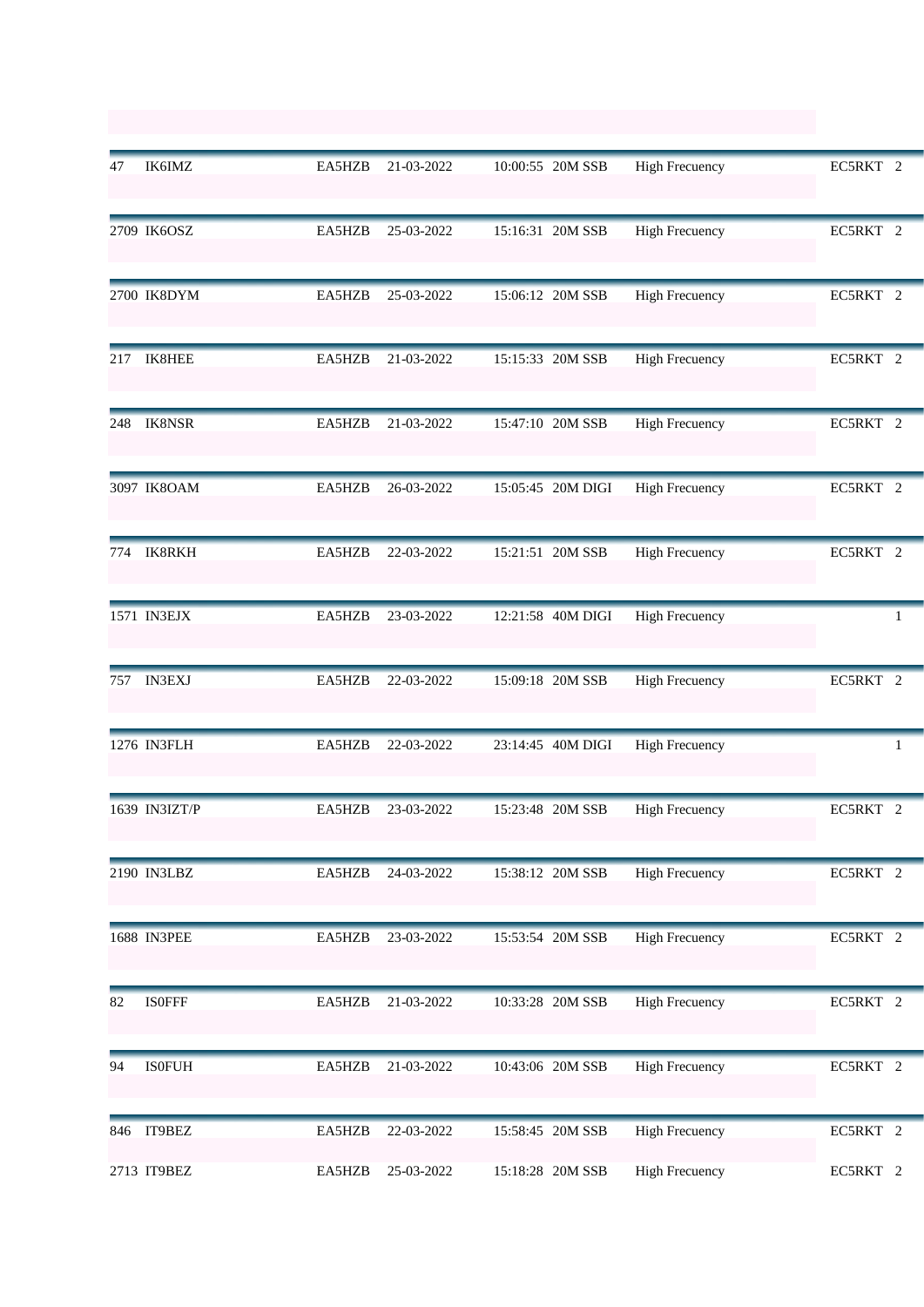|     | 2761 IT9FRR                | EA5HZB           | 25-03-2022               | 15:58:13 20M SSB                     | <b>High Frecuency</b>                          | EC5RKT 2             |
|-----|----------------------------|------------------|--------------------------|--------------------------------------|------------------------------------------------|----------------------|
|     | 2741 IT9JAE                | EA5HZB           | 25-03-2022               | 15:44:46 20M SSB                     | <b>High Frecuency</b>                          | EC5RKT 2             |
|     | 643 IT9LFQ                 | EA5HZB           | 22-03-2022               | 10:49:47 20M SSB                     | <b>High Frecuency</b>                          | EC5RKT 2             |
|     | 1352 IT9LFQ<br>2032 IT9LFQ | EA5HZB<br>EA5HZB | 23-03-2022<br>24-03-2022 | 10:10:53 20M SSB<br>10:08:19 20M SSB | <b>High Frecuency</b><br><b>High Frecuency</b> | EC5RKT 2<br>EC5RKT 2 |
|     | 3147 IU0LGK                | EA5HZB           | 26-03-2022               | 17:26:36 20M DIGI                    | <b>High Frecuency</b>                          | 1                    |
|     | 628 IU0LZV                 | EA5HZB           | 22-03-2022               | 10:39:23 20M SSB                     | <b>High Frecuency</b>                          | EC5RKT 2             |
|     | 2220 IU0OIN                | EA5HZB           | 24-03-2022               | 15:55:07 20M SSB                     | <b>High Frecuency</b>                          | EC5RKT 2             |
| 781 | <b>IU0OXQ</b>              | EA5HZB           | 22-03-2022               | 15:29:37 20M SSB                     | <b>High Frecuency</b>                          | EC5RKT 2             |
| 230 | <b>IU0PXM</b>              | EA5HZB           | 21-03-2022               | 15:29:58 20M SSB                     | <b>High Frecuency</b>                          | EC5RKT 2             |
|     | 2157 IU0PXM                | EA5HZB           | 24-03-2022               | 15:10:57 20M SSB                     | <b>High Frecuency</b>                          | EC5RKT 2             |
|     | 207 IU0PXO                 | EA5HZB           | 21-03-2022               | 15:10:40 20M SSB                     | <b>High Frecuency</b>                          | EC5RKT <sub>2</sub>  |
| 771 | <b>IU1MRH</b>              | EA5HZB           | 22-03-2022               | 15:20:39 20M SSB                     | <b>High Frecuency</b>                          | EC5RKT 2             |
|     | 621 IU1ORL                 | EA5HZB           | 22-03-2022               | 10:32:52 20M SSB                     | <b>High Frecuency</b>                          | EC5RKT 2             |
|     | 1621 IU1PSQ                | EA5HZB           | 23-03-2022               | 15:07:38 20M SSB                     | <b>High Frecuency</b>                          | EC5RKT 2             |
|     | 2703 IU1PZC                | EA5HZB           | 25-03-2022               | 15:08:38 20M SSB                     | <b>High Frecuency</b>                          | EC5RKT 2             |
| 85  | <b>IU1QCB</b>              | EA5HZB           | 21-03-2022               | 10:34:42 20M SSB                     | <b>High Frecuency</b>                          | EC5RKT 2             |
| 255 | <b>IU1YSY</b>              | EA5HZB           | 21-03-2022               | 15:54:43 20M SSB                     | <b>High Frecuency</b>                          | EC5RKT 2             |
|     | 2533 IU2DMI                | EA5HZB           | 25-03-2022               | 10:04:45 20M SSB                     | <b>High Frecuency</b>                          | EC5RKT 2             |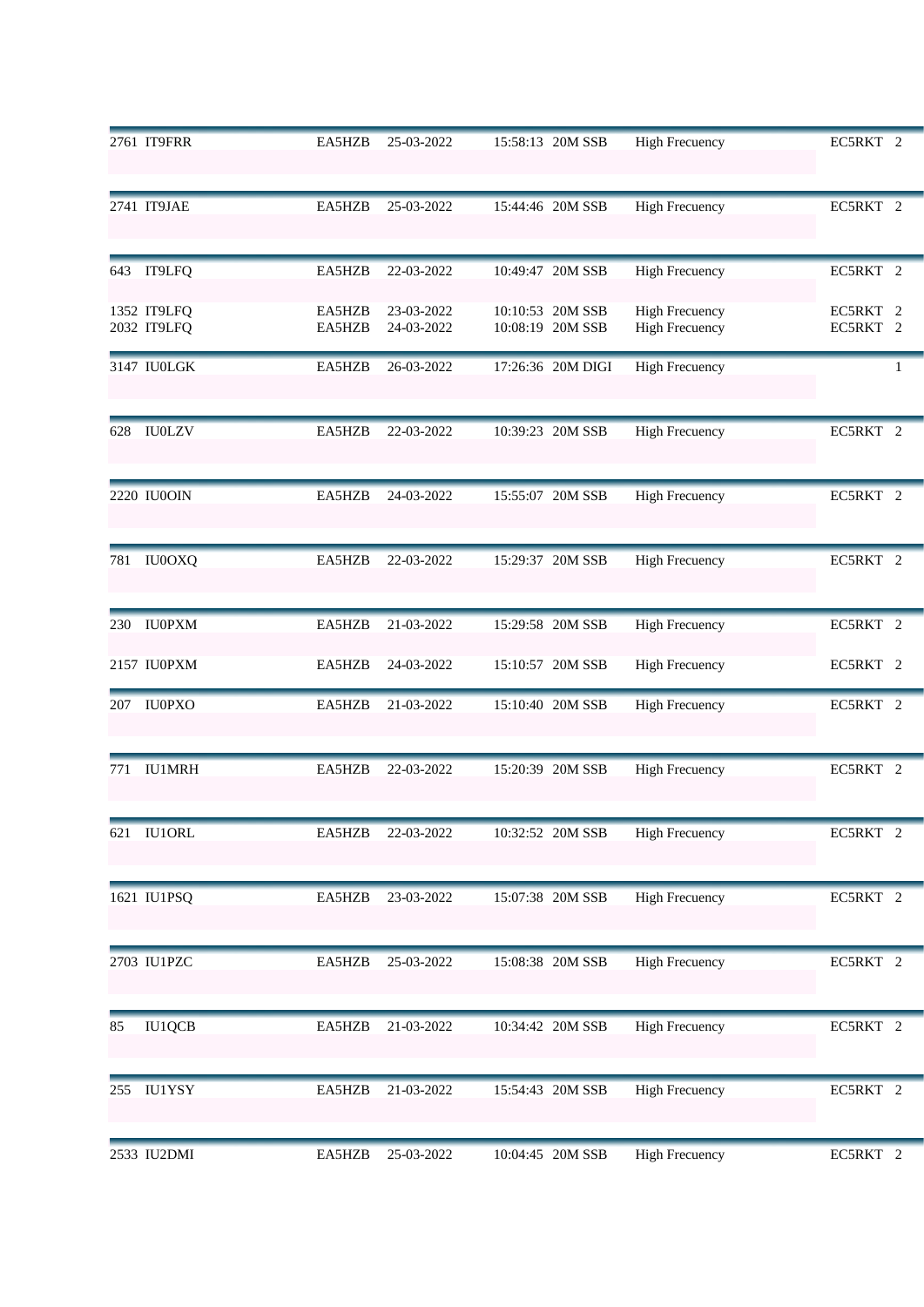|     | 2694 IU2IOT   | EA5HZB | 25-03-2022 | 15:03:13 20M SSB  | <b>High Frecuency</b> | EC5RKT 2 |
|-----|---------------|--------|------------|-------------------|-----------------------|----------|
| 63  | <b>IU2JZA</b> | EA5HZB | 21-03-2022 | 10:14:17 20M SSB  | <b>High Frecuency</b> | EC5RKT 2 |
|     | 2174 IU2OYZ   | EA5HZB | 24-03-2022 | 15:23:26 20M SSB  | <b>High Frecuency</b> | EC5RKT 2 |
| 220 | <b>IU2PAN</b> | EA5HZB | 21-03-2022 | 15:18:41 20M SSB  | <b>High Frecuency</b> | EC5RKT 2 |
|     | 215 IU2PKQ    | EA5HZB | 21-03-2022 | 15:14:28 20M SSB  | <b>High Frecuency</b> | EC5RKT 2 |
|     | 3153 IU2PNZ   | EA5HZB | 26-03-2022 | 17:34:03 20M DIGI | <b>High Frecuency</b> | 1        |
| 61  | <b>IU3EHZ</b> | EA5HZB | 21-03-2022 | 10:13:03 20M SSB  | <b>High Frecuency</b> | EC5RKT 2 |
| 792 | IU3OXX        | EA5HZB | 22-03-2022 | 15:40:58 20M SSB  | <b>High Frecuency</b> | EC5RKT 2 |
|     | 2221 IU3OYI   | EA5HZB | 24-03-2022 | 15:56:05 20M SSB  | <b>High Frecuency</b> | EC5RKT 2 |
|     | 1664 IU3QFR   | EA5HZB | 23-03-2022 | 15:41:02 20M SSB  | <b>High Frecuency</b> | EC5RKT 2 |
|     | 1654 IU4KET   | EA5HZB | 23-03-2022 | 15:33:35 20M SSB  | <b>High Frecuency</b> | EC5RKT 2 |
|     | 3130 IU4OBU   | EA5HZB | 26-03-2022 | 17:01:12 20M DIGI | <b>High Frecuency</b> | 1        |
|     | 2178 IU4PUG/P | EA5HZB | 24-03-2022 | 15:27:16 20M SSB  | <b>High Frecuency</b> | EC5RKT 2 |
|     | 2693 IU5MPH   | EA5HZB | 25-03-2022 | 15:02:04 20M SSB  | <b>High Frecuency</b> | EC5RKT 2 |
|     | 2719 IU5MPN   | EA5HZB | 25-03-2022 | 15:23:29 20M SSB  | <b>High Frecuency</b> | EC5RKT 2 |
|     | 2151 IU6PFY   | EA5HZB | 24-03-2022 | 15:05:22 20M SSB  | <b>High Frecuency</b> | EC5RKT 2 |
|     |               |        |            |                   |                       |          |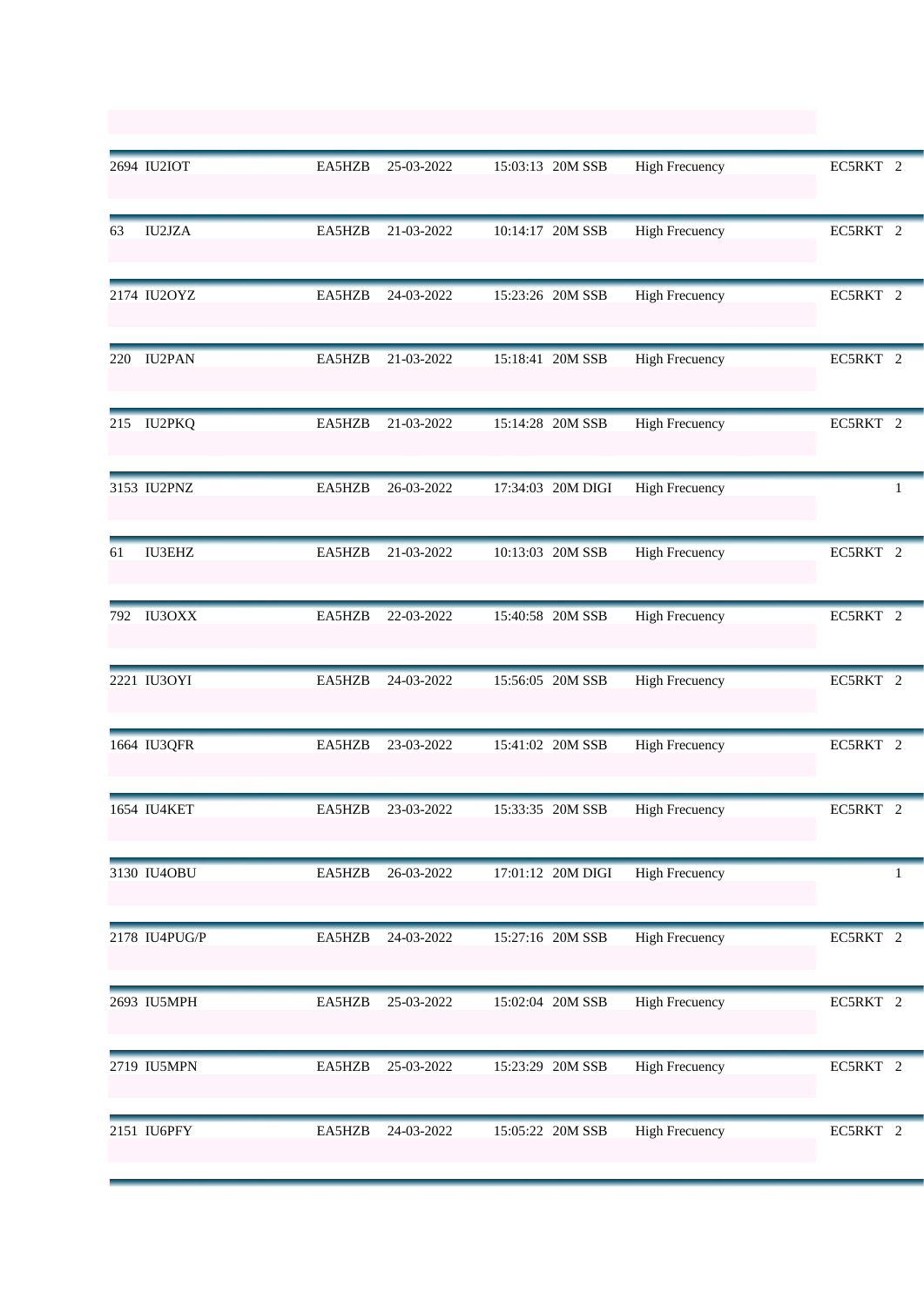|     | 2193 IU6PYP   | EA5HZB | 24-03-2022 | 15:40:43 20M SSB  | <b>High Frecuency</b> | EC5RKT 2 |
|-----|---------------|--------|------------|-------------------|-----------------------|----------|
|     | 786 IU7KFV    | EA5HZB | 22-03-2022 | 15:36:02 20M SSB  | <b>High Frecuency</b> | EC5RKT 2 |
|     | 102 IU7LTM    | EA5HZB | 21-03-2022 | 10:48:04 20M SSB  | <b>High Frecuency</b> | EC5RKT 2 |
|     | 1697 IU7ORN   | EA5HZB | 23-03-2022 | 15:57:30 20M SSB  | <b>High Frecuency</b> | EC5RKT 2 |
|     | 1677 IU7OUD   | EA5HZB | 23-03-2022 | 15:46:57 20M SSB  | <b>High Frecuency</b> | EC5RKT 2 |
|     | 3140 IU8BPS   | EA5HZB | 26-03-2022 | 17:18:32 20M DIGI | <b>High Frecuency</b> | 1        |
|     | 2748 IU8CEC   | EA5HZB | 25-03-2022 | 15:51:20 20M SSB  | <b>High Frecuency</b> | EC5RKT 2 |
|     | 1661 IU8JCQ   | EA5HZB | 23-03-2022 | 15:38:52 20M SSB  | <b>High Frecuency</b> | EC5RKT 2 |
|     | 2168 IU8JCQ   | EA5HZB | 24-03-2022 | 15:19:04 20M SSB  | <b>High Frecuency</b> | EC5RKT 2 |
|     | 2158 IV3BAY   | EA5HZB | 24-03-2022 | 15:11:17 20M SSB  | <b>High Frecuency</b> | EC5RKT 2 |
|     | 761 IWOHLZ    | EA5HZB | 22-03-2022 | 15:11:54 20M SSB  | <b>High Frecuency</b> | EC5RKT 2 |
|     | 1617 IW0QRF   | EA5HZB | 23-03-2022 | 15:02:56 20M SSB  | <b>High Frecuency</b> | EC5RKT 2 |
|     | 1686 IW0SAG   | EA5HZB | 23-03-2022 | 15:52:20 20M SSB  | <b>High Frecuency</b> | EC5RKT 2 |
|     | 832 IW1BBQ    | EA5HZB | 22-03-2022 | 15:56:16 20M SSB  | <b>High Frecuency</b> | EC5RKT 2 |
| 209 | <b>IW1QEA</b> | EA5HZB | 21-03-2022 | 15:11:46 20M SSB  | <b>High Frecuency</b> | EC5RKT 2 |
|     | 793 IW1QEA    | EA5HZB | 22-03-2022 | 15:41:31 20M SSB  | <b>High Frecuency</b> | EC5RKT 2 |
| 630 | <b>IW2DZL</b> | EA5HZB | 22-03-2022 | 10:40:13 20M SSB  | <b>High Frecuency</b> | EC5RKT 2 |
| 849 | <b>IW2GDL</b> | EA5HZB | 22-03-2022 | 15:59:47 20M SSB  | <b>High Frecuency</b> | EC5RKT 2 |
|     | 2762 IW2MYG   | EA5HZB | 25-03-2022 | 15:59:13 20M SSB  | <b>High Frecuency</b> | EC5RKT 2 |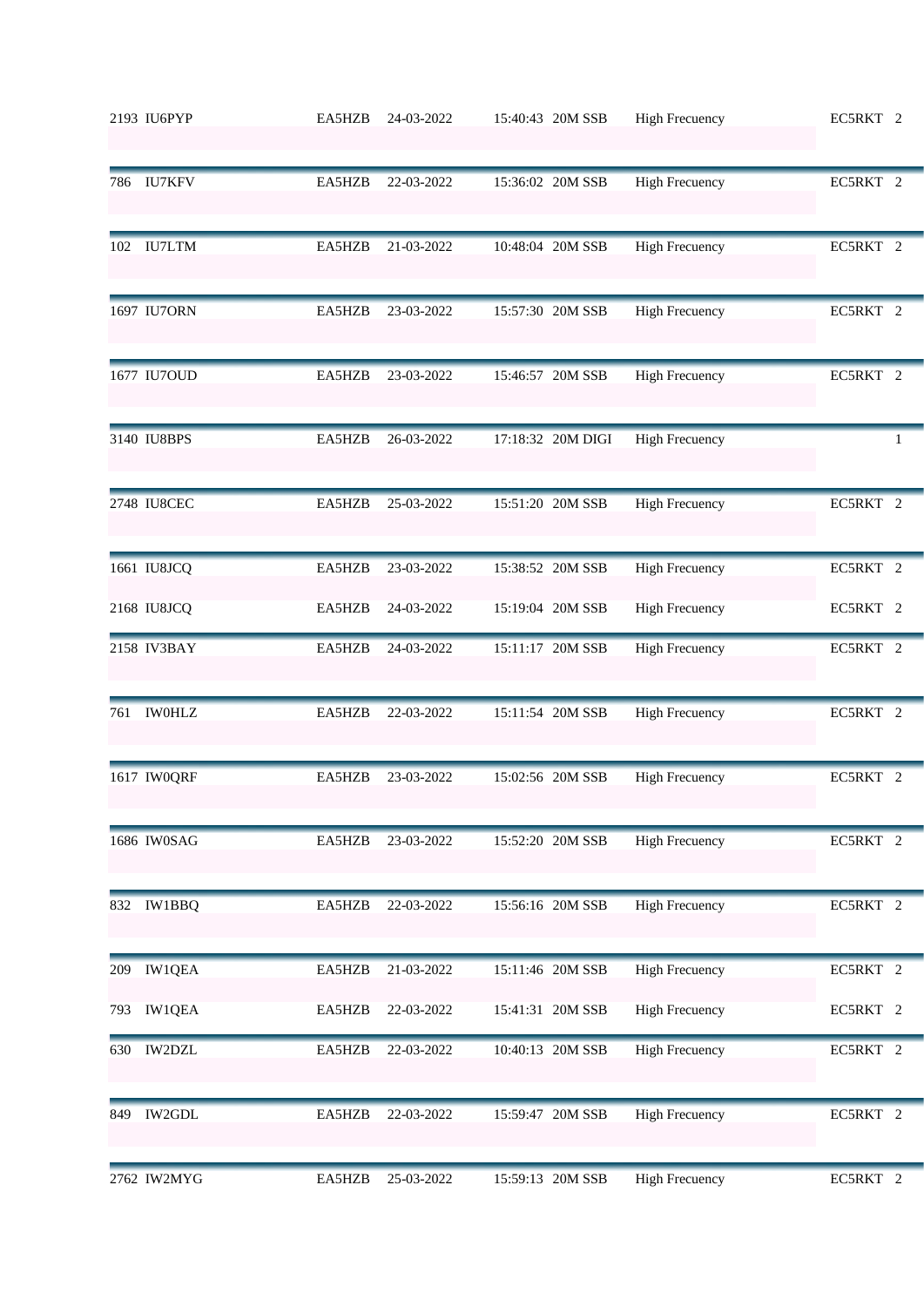|     | 2437 IW2MYH   | EA5HZB | 24-03-2022 | 22:43:49 40M DIGI | <b>High Frecuency</b> | 1                   |
|-----|---------------|--------|------------|-------------------|-----------------------|---------------------|
|     | 2802 IW2MYH   | EA5HZB | 25-03-2022 | 16:34:19 20M SSB  | <b>High Frecuency</b> | $\mathbf{1}$        |
|     | 1270 IW2MZS   | EA5HZB | 22-03-2022 | 22:51:33 40M DIGI | <b>High Frecuency</b> | 1                   |
| 78  | <b>IW2NSK</b> | EA5HZB | 21-03-2022 | 10:28:10 20M SSB  | <b>High Frecuency</b> | EC5RKT 2            |
| 803 | IW2OGS        | EA5HZB | 22-03-2022 | 15:46:21 20M SSB  | <b>High Frecuency</b> | EC5RKT 2            |
| 131 | <b>IW3GZN</b> | EA5HZB | 21-03-2022 | 10:59:06 20M SSB  | <b>High Frecuency</b> | EC5RKT 2            |
|     | 2721 IW3ICM   | EA5HZB | 25-03-2022 | 15:25:57 20M SSB  | <b>High Frecuency</b> | EC5RKT 2            |
|     | 3086 IW4AOT   | EA5HZB | 26-03-2022 | 12:59:18 40M DIGI | <b>High Frecuency</b> | 1                   |
|     | 1625 IW4ENS   | EA5HZB | 23-03-2022 | 15:10:47 20M SSB  | <b>High Frecuency</b> | EC5RKT 2            |
|     | 1633 IW4ODI   | EA5HZB | 23-03-2022 | 15:16:56 20M SSB  | <b>High Frecuency</b> | EC5RKT 2            |
| 228 | <b>IW5DOK</b> | EA5HZB | 21-03-2022 | 15:28:42 20M SSB  | <b>High Frecuency</b> | EC5RKT 2            |
|     | 1379 IW6AFT   | EA5HZB | 23-03-2022 | 10:31:15 20M SSB  | <b>High Frecuency</b> | EC5RKT <sub>2</sub> |
|     | 1353 IW6NSG   | EA5HZB | 23-03-2022 | 10:11:21 20M SSB  | <b>High Frecuency</b> | EC5RKT 2            |
|     | 2170 IW6NSG   | EA5HZB | 24-03-2022 | 15:20:55 20M SSB  | <b>High Frecuency</b> | EC5RKT 2            |
|     | 3004 IW6ON    | EA5HZB | 26-03-2022 | 10:27:49 20M DIGI | <b>High Frecuency</b> | EC5RKT 2            |
| 120 | <b>IW8AOF</b> | EA5HZB | 21-03-2022 | 10:54:39 20M SSB  | <b>High Frecuency</b> | EC5RKT 2            |
|     | 1700 IW8CKT   | EA5HZB | 23-03-2022 | 16:00:43 20M SSB  | <b>High Frecuency</b> | EC5RKT 2            |
| 211 | <b>IW9HPG</b> | EA5HZB | 21-03-2022 | 15:12:25 20M SSB  | <b>High Frecuency</b> | EC5RKT 2            |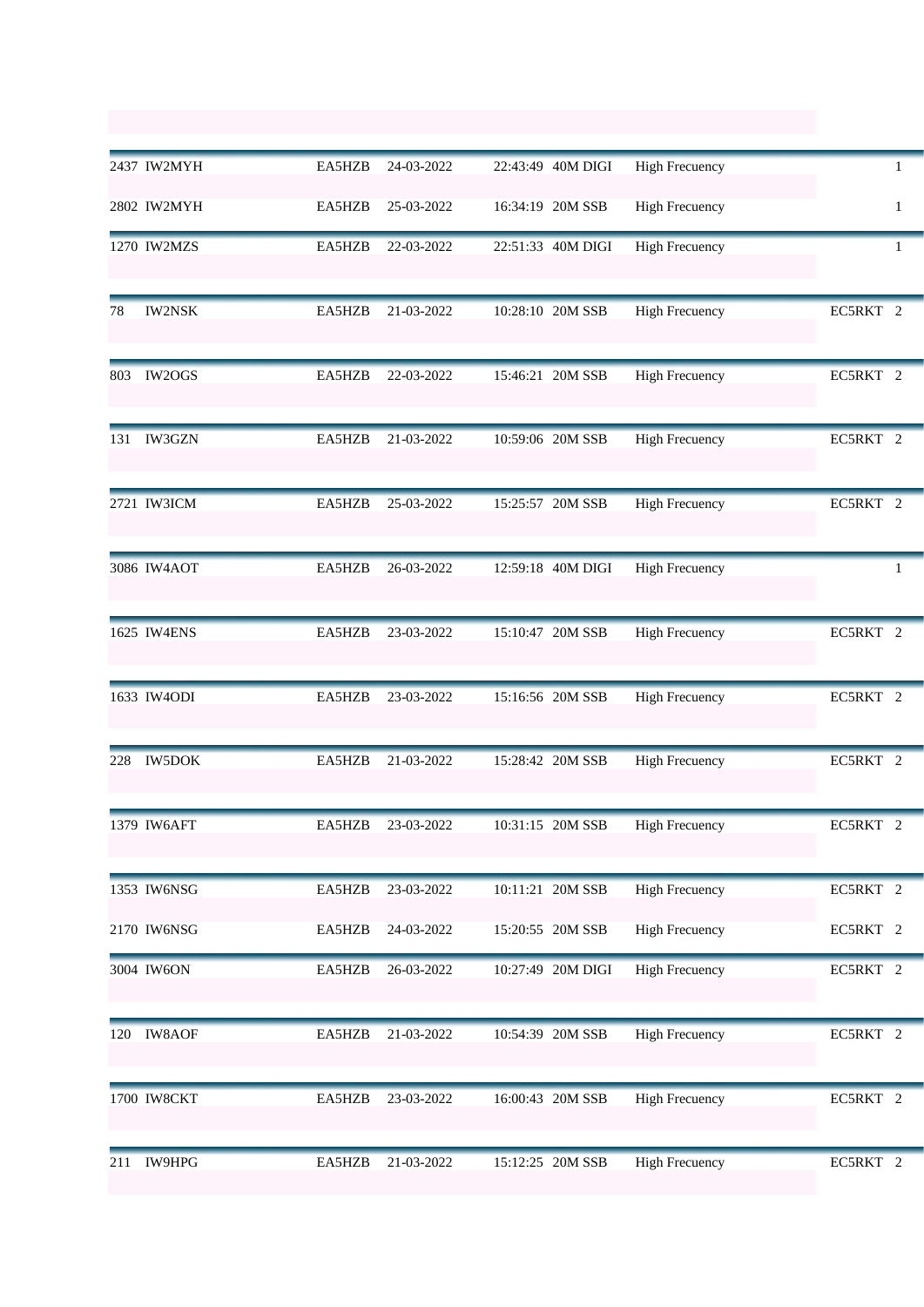|      | 617 IW9HPG<br>1616 IW9HPG | EA5HZB<br>EA5HZB | 22-03-2022<br>23-03-2022 | 10:30:21 20M SSB<br>15:01:54 20M SSB | <b>High Frecuency</b><br><b>High Frecuency</b> | EC5RKT 2<br>EC5RKT 2 |
|------|---------------------------|------------------|--------------------------|--------------------------------------|------------------------------------------------|----------------------|
|      | 2710 IZ0DZV               | EA5HZB           | 25-03-2022               | 15:16:51 20M SSB                     | <b>High Frecuency</b>                          | EC5RKT 2             |
| 598  | <b>IZ0JCF</b>             | EA5HZB           | 22-03-2022               | 10:17:34 20M SSB                     | <b>High Frecuency</b>                          | EC5RKT 2             |
|      | 1410 IZ0JCF               | EA5HZB           | 23-03-2022               | 10:39:56 20M SSB                     | <b>High Frecuency</b>                          | EC5RKT 2             |
|      | 2156 IZ0OJR               | EA5HZB           | 24-03-2022               | 15:10:15 20M SSB                     | <b>High Frecuency</b>                          | EC5RKT 2             |
|      | 2192 IZ1HJR               | EA5HZB           | 24-03-2022               | 15:39:42 20M SSB                     | <b>High Frecuency</b>                          | EC5RKT 2             |
| 770  | IZ1KGW                    | EA5HZB           | 22-03-2022               | 15:19:59 20M SSB                     | <b>High Frecuency</b>                          | EC5RKT 2             |
| 227  | <b>IZ1NDV</b>             | EA5HZB           | 21-03-2022               | 15:26:51 20M SSB                     | <b>High Frecuency</b>                          | EC5RKT 2             |
| 627  | <b>IZ1UMN</b>             | EA5HZB           | 22-03-2022               | 10:38:54 20M SSB                     | <b>High Frecuency</b>                          | EC5RKT 2             |
| 799. | <b>IZ1ZOE</b>             | EA5HZB           | 22-03-2022               | 15:44:08 20M SSB                     | <b>High Frecuency</b>                          | EC5RKT 2             |
|      | 3112 IZ2IPF               | EA5HZB           | 26-03-2022               | 15:48:39 20M DIGI                    | <b>High Frecuency</b>                          | EC5RKT 2             |
|      | 2679 IZ2SXZ               | EA5HZB           | 25-03-2022               | 12:40:13 20M DIGI                    | <b>High Frecuency</b>                          | 1                    |
|      | 2194 IZ3NYI               | EA5HZB           | 24-03-2022               | 15:41:45 20M SSB                     | <b>High Frecuency</b>                          | EC5RKT 2             |
|      | 2039 IZ3PYR               | EA5HZB           | 24-03-2022               | 10:15:03 20M SSB                     | <b>High Frecuency</b>                          | EC5RKT 2             |
|      | 2699 IZ3QHA               | EA5HZB           | 25-03-2022               | 15:05:55 20M SSB                     | <b>High Frecuency</b>                          | EC5RKT 2             |
| 67   | IZ3WUW/P                  | EA5HZB           | 21-03-2022               | 10:17:56 20M SSB                     | <b>High Frecuency</b>                          | EC5RKT 2             |
|      | 3108 IZ3XCA               | EA5HZB           | 26-03-2022               | 15:34:16 20M DIGI                    | <b>High Frecuency</b>                          | EC5RKT 2             |
|      | 1651 IZ3XNJ               | EA5HZB           | 23-03-2022               | 15:31:32 20M SSB                     | <b>High Frecuency</b>                          | EC5RKT 2             |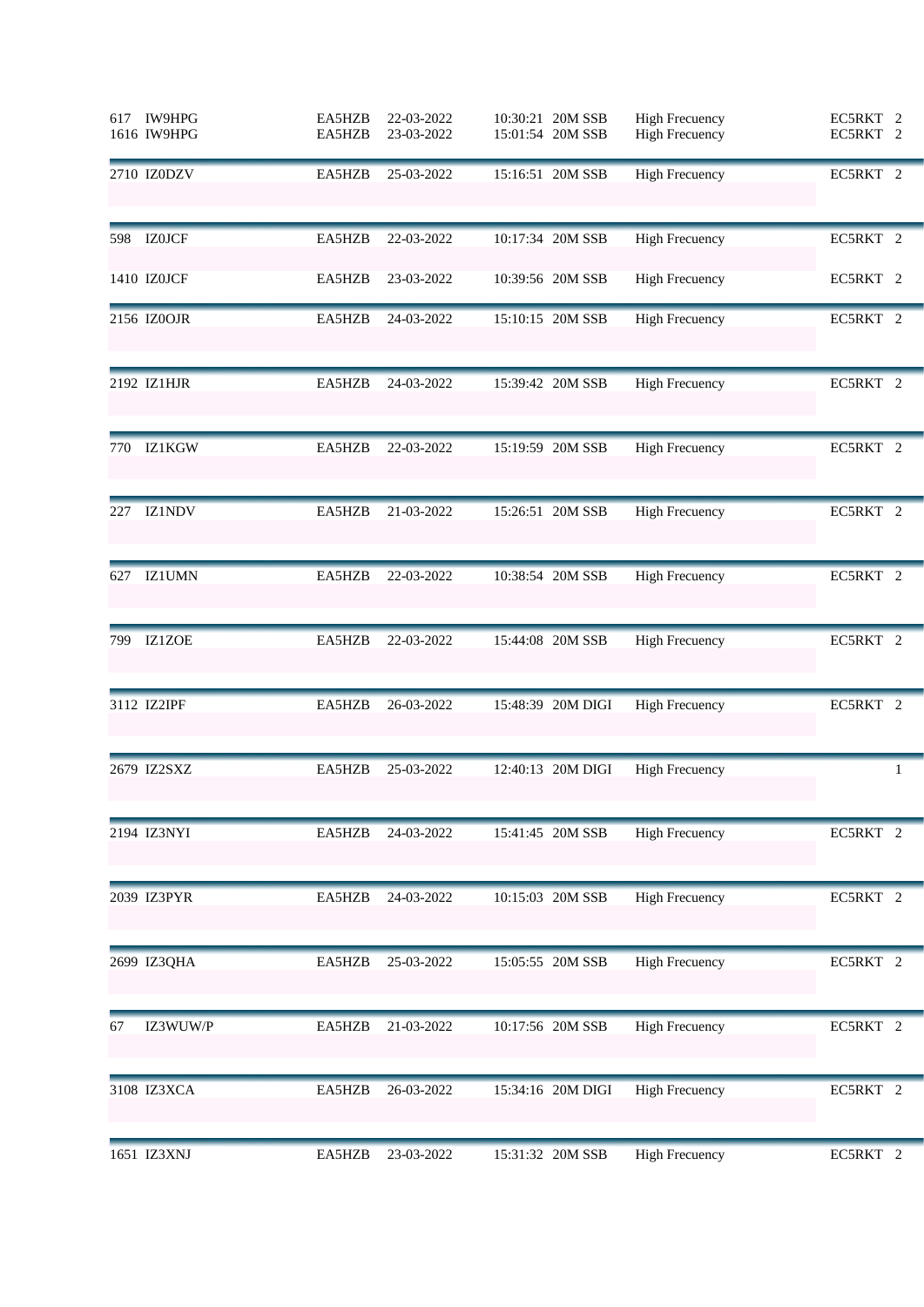|     | 3114 IZ3ZID | EA5HZB        | 26-03-2022 | 15:58:50 20M DIGI | <b>High Frecuency</b> | EC5RKT 2            |
|-----|-------------|---------------|------------|-------------------|-----------------------|---------------------|
|     | 2731 IZ3ZYT | EA5HZB        | 25-03-2022 | 15:36:46 20M SSB  | <b>High Frecuency</b> | EC5RKT 2            |
|     | 224 IZ4VQS  | EA5HZB        | 21-03-2022 | 15:22:23 20M SSB  | <b>High Frecuency</b> | EC5RKT 2            |
|     | 2744 IZ5HEV | EA5HZB        | 25-03-2022 | 15:48:05 20M SSB  | <b>High Frecuency</b> | EC5RKT 2            |
| 599 | IZ5IOS      | EA5HZB        | 22-03-2022 | 10:18:16 20M SSB  | <b>High Frecuency</b> | EC5RKT 2            |
| 60  | IZ5JBZ      | EA5HZB        | 21-03-2022 | 10:12:24 20M SSB  | <b>High Frecuency</b> | EC5RKT 2            |
|     | 2718 IZ5MJO | EA5HZB        | 25-03-2022 | 15:22:55 20M SSB  | <b>High Frecuency</b> | EC5RKT 2            |
|     | 2585 IZ5OVP | EA5HZB        | 25-03-2022 | 11:00:50 40M DIGI | <b>High Frecuency</b> | $\mathbf{1}$        |
|     | 2586 IZ5OVP | <b>EA5HZB</b> | 25-03-2022 | 11:00:50 40M DIGI | <b>High Frecuency</b> | $\mathbf{0}$        |
|     | 237 IZ5TIV  | EA5HZB        | 21-03-2022 | 15:36:20 20M SSB  | <b>High Frecuency</b> | EC5RKT 2            |
|     | 2534 IZ5USW | EA5HZB        | 25-03-2022 | 10:05:51 20M SSB  | <b>High Frecuency</b> | EC5RKT 2            |
| 665 | IZ5YBN      | EA5HZB        | 22-03-2022 | 10:59:51 20M SSB  | High Frecuency        | EC5RKT <sub>2</sub> |
|     | 226 IZ7OJY  | EA5HZB        | 21-03-2022 | 15:24:44 20M SSB  | <b>High Frecuency</b> | EC5RKT 2            |
|     | 593 IZ7QUC  | EA5HZB        | 22-03-2022 | 10:15:20 20M SSB  | <b>High Frecuency</b> | EC5RKT 2            |
|     | 3122 IZ8CPZ | EA5HZB        | 26-03-2022 | 16:51:33 20M DIGI | <b>High Frecuency</b> | 1                   |
|     | 1736 IZ8EDI | EA5HZB        | 23-03-2022 | 16:27:28 20M DIGI | <b>High Frecuency</b> | 1                   |
|     | 2623 IZ8EYN | EA5HZB        | 25-03-2022 | 11:27:52 20M DIGI | <b>High Frecuency</b> | $\mathbf{1}$        |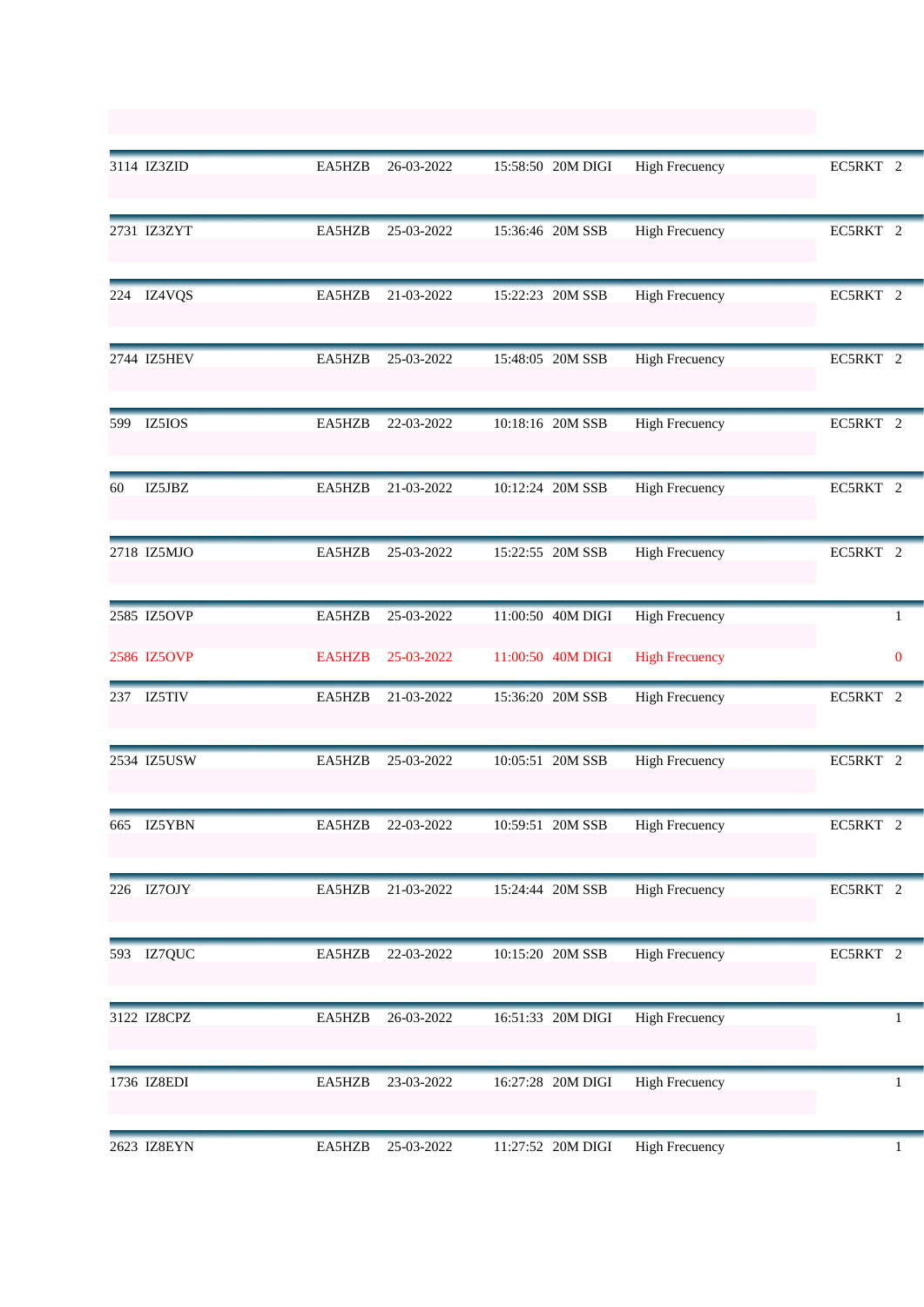|     | 1662 IZ8GPR | EA5HZB | 23-03-2022        | 15:39:59 20M SSB                 | <b>High Frecuency</b> | EC5RKT 2 |              |
|-----|-------------|--------|-------------------|----------------------------------|-----------------------|----------|--------------|
|     | 2549 IZ8JJM | EA5HZB | 25-03-2022        | 10:34:33 20M DIGI                | <b>High Frecuency</b> |          | 1            |
|     | 2644 IZ8JJM | EA5HZB | 25-03-2022        | 11:49:47 20M DIGI                | <b>High Frecuency</b> |          | $\mathbf{0}$ |
| 240 | IZ8MVT      | EA5HZB | 21-03-2022        | 15:40:55 20M SSB                 | <b>High Frecuency</b> | EC5RKT 2 |              |
|     | 3239 JA2RBU | EA5HZB | 26-03-2022        | 23:30:05 20M DIGI                | <b>High Frecuency</b> |          | 1            |
|     | 3160 JA4FKX | EA5HZB | 26-03-2022        | 18:00:05 20M DIGI                | <b>High Frecuency</b> |          | 1            |
|     | 3232 JA5CDL | EA5HZB | 26-03-2022        | 23:12:38 20M DIGI                | <b>High Frecuency</b> |          | 1            |
|     | 3226 JA5CPJ | EA5HZB | 26-03-2022        | 22:47:47 20M DIGI                | <b>High Frecuency</b> |          | 1            |
|     | 3230 JA5EYO | EA5HZB | 26-03-2022        | 23:05:45 20M DIGI                | <b>High Frecuency</b> |          | 1            |
|     | 3241 JA7XVZ | EA5HZB | 26-03-2022        | 23:48:38 20M DIGI                | <b>High Frecuency</b> |          | 1            |
|     | 3229 JA9CWJ | EA5HZB | 26-03-2022        | 23:02:04 20M DIGI                | <b>High Frecuency</b> |          | 1            |
|     | 3238 JF1MUE |        | EA5HZB 26-03-2022 | 23:27:14 20M DIGI High Frecuency |                       |          |              |
|     | 3231 JF2RYX | EA5HZB | 26-03-2022        | 23:11:22 20M DIGI                | <b>High Frecuency</b> |          | 1            |
|     | 3242 JH1LPZ | EA5HZB | 26-03-2022        | 23:53:49 20M DIGI                | <b>High Frecuency</b> |          |              |
|     | 3237 JH3GIR | EA5HZB | 26-03-2022        | 23:22:27 20M DIGI                | <b>High Frecuency</b> |          | 1            |
|     | 3235 JI1OYZ | EA5HZB | 26-03-2022        | 23:16:47 20M DIGI                | <b>High Frecuency</b> |          | 1            |
|     | 3228 JI1SCR | EA5HZB | 26-03-2022        | 22:55:13 20M DIGI                | <b>High Frecuency</b> |          | $\mathbf{1}$ |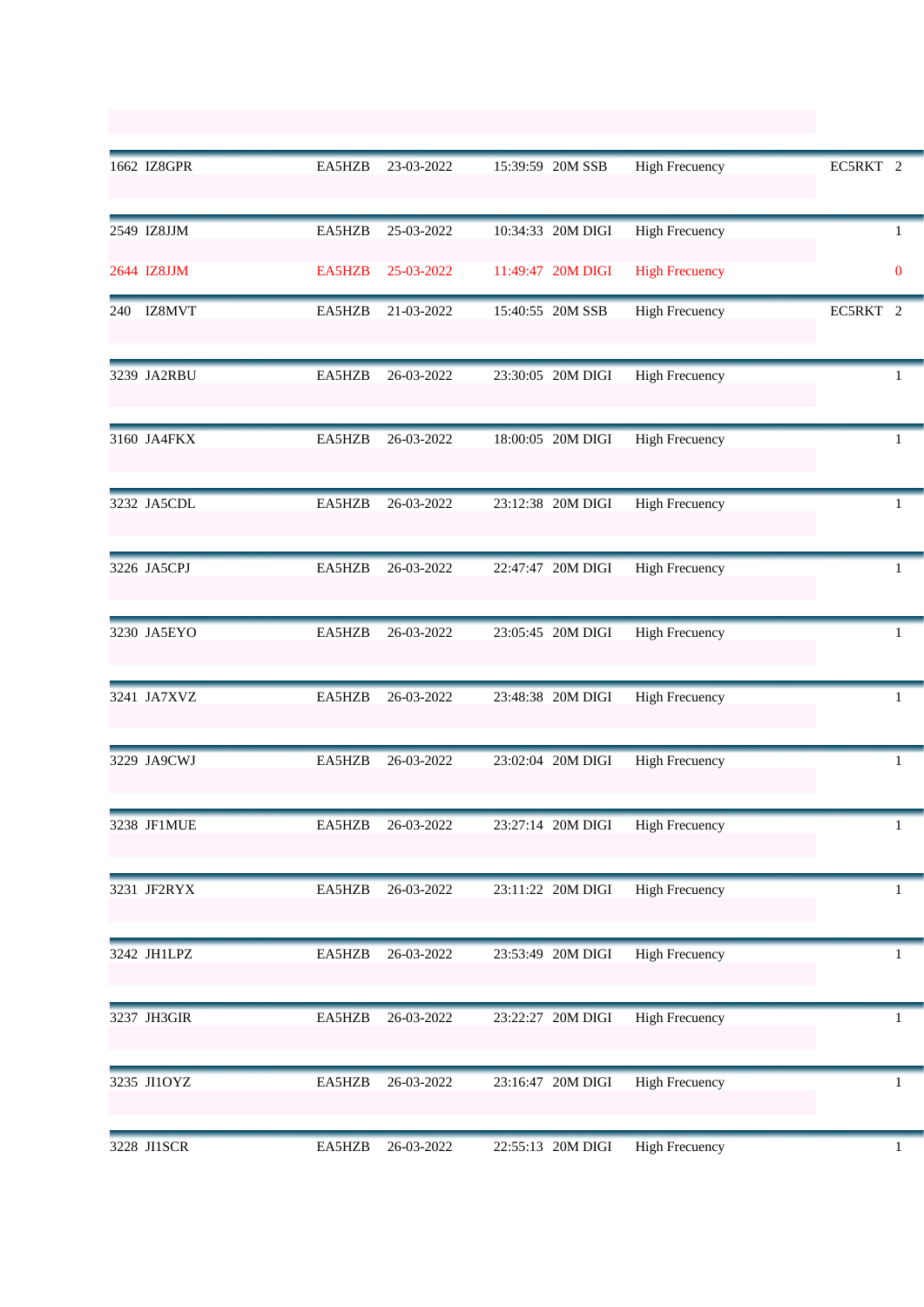|     | 2953 JI3MJK                                         | EA5HZB                               | 25-03-2022                                           | 23:05:14 20M DIGI                                                            | <b>High Frecuency</b>                                                                            |                                                                       |
|-----|-----------------------------------------------------|--------------------------------------|------------------------------------------------------|------------------------------------------------------------------------------|--------------------------------------------------------------------------------------------------|-----------------------------------------------------------------------|
|     | 3164 JP1TRJ                                         | EA5HZB                               | 26-03-2022                                           | 18:20:01 20M DIGI                                                            | <b>High Frecuency</b>                                                                            | 1                                                                     |
|     | 3236 JR1EMO                                         | EA5HZB                               | 26-03-2022                                           | 23:19:16 20M DIGI                                                            | <b>High Frecuency</b>                                                                            | 1                                                                     |
|     | 3227 JR7RHO                                         | EA5HZB                               | 26-03-2022                                           | 22:49:17 20M DIGI                                                            | <b>High Frecuency</b>                                                                            | 1                                                                     |
|     | 2435 KB2ELA                                         | EA5HZB                               | 24-03-2022                                           | 22:31:07 20M DIGI                                                            | <b>High Frecuency</b>                                                                            | 1                                                                     |
|     | 2432 KE8CB                                          | EA5HZB                               | 24-03-2022                                           | 22:20:29 20M DIGI                                                            | <b>High Frecuency</b>                                                                            | 1                                                                     |
| 116 | LA9BM                                               | EA5HZB                               | 21-03-2022                                           | 10:52:45 20M SSB                                                             | <b>High Frecuency</b>                                                                            | EC5RKT 2                                                              |
| 75  | LA9ED                                               | EA5HZB                               | 21-03-2022                                           | 10:23:41 20M SSB                                                             | <b>High Frecuency</b>                                                                            | EC5RKT 2                                                              |
|     | 1391 LB8BH                                          | EA5HZB                               | 23-03-2022                                           | 10:34:23 20M SSB                                                             | <b>High Frecuency</b>                                                                            | EC5RKT 2                                                              |
| 113 | LX1ATO                                              | EA5HZB                               | 21-03-2022                                           | 10:51:47 20M SSB                                                             | <b>High Frecuency</b>                                                                            | EC5RKT 2                                                              |
| 758 | LX1ATO<br>1630 LX1ATO<br>1658 LX1ATO<br>2153 LX1ATO | EA5HZB<br>EA5HZB<br>EA5HZB<br>EA5HZB | 22-03-2022<br>23-03-2022<br>23-03-2022<br>24-03-2022 | 15:10:11 20M SSB<br>15:15:04 20M SSB<br>15:37:56 20M SSB<br>15:06:12 20M SSB | <b>High Frecuency</b><br><b>High Frecuency</b><br><b>High Frecuency</b><br><b>High Frecuency</b> | EC5RKT <sub>2</sub><br>EC5RKT<br>2<br>EC5RKT 0<br>EC5RKT <sub>2</sub> |
|     | 603 LX1FF                                           | EA5HZB                               | 22-03-2022                                           | 10:20:43 20M SSB                                                             | <b>High Frecuency</b>                                                                            | EC5RKT 2                                                              |
|     | 2729 LX1GA                                          | EA5HZB                               | 25-03-2022                                           | 15:33:52 20M SSB                                                             | <b>High Frecuency</b>                                                                            | EC5RKT 2                                                              |
|     | 1644 LX1LA                                          | EA5HZB                               | 23-03-2022                                           | 15:26:49 20M SSB                                                             | <b>High Frecuency</b>                                                                            | EC5RKT 2                                                              |
| 210 | LX2AM                                               | EA5HZB                               | 21-03-2022                                           | 15:12:06 20M SSB                                                             | <b>High Frecuency</b>                                                                            | EC5RKT 2                                                              |
|     | 645 LX2AM<br>1399 LX2AM                             | EA5HZB<br>EA5HZB                     | 22-03-2022<br>23-03-2022                             | 10:51:04 20M SSB<br>10:37:31 20M SSB                                         | <b>High Frecuency</b><br><b>High Frecuency</b>                                                   | EC5RKT 2<br>EC5RKT 2                                                  |
|     | 1417 LX2RC                                          | EA5HZB                               | 23-03-2022                                           | 10:40:55 20M SSB                                                             | <b>High Frecuency</b>                                                                            | EC5RKT 2                                                              |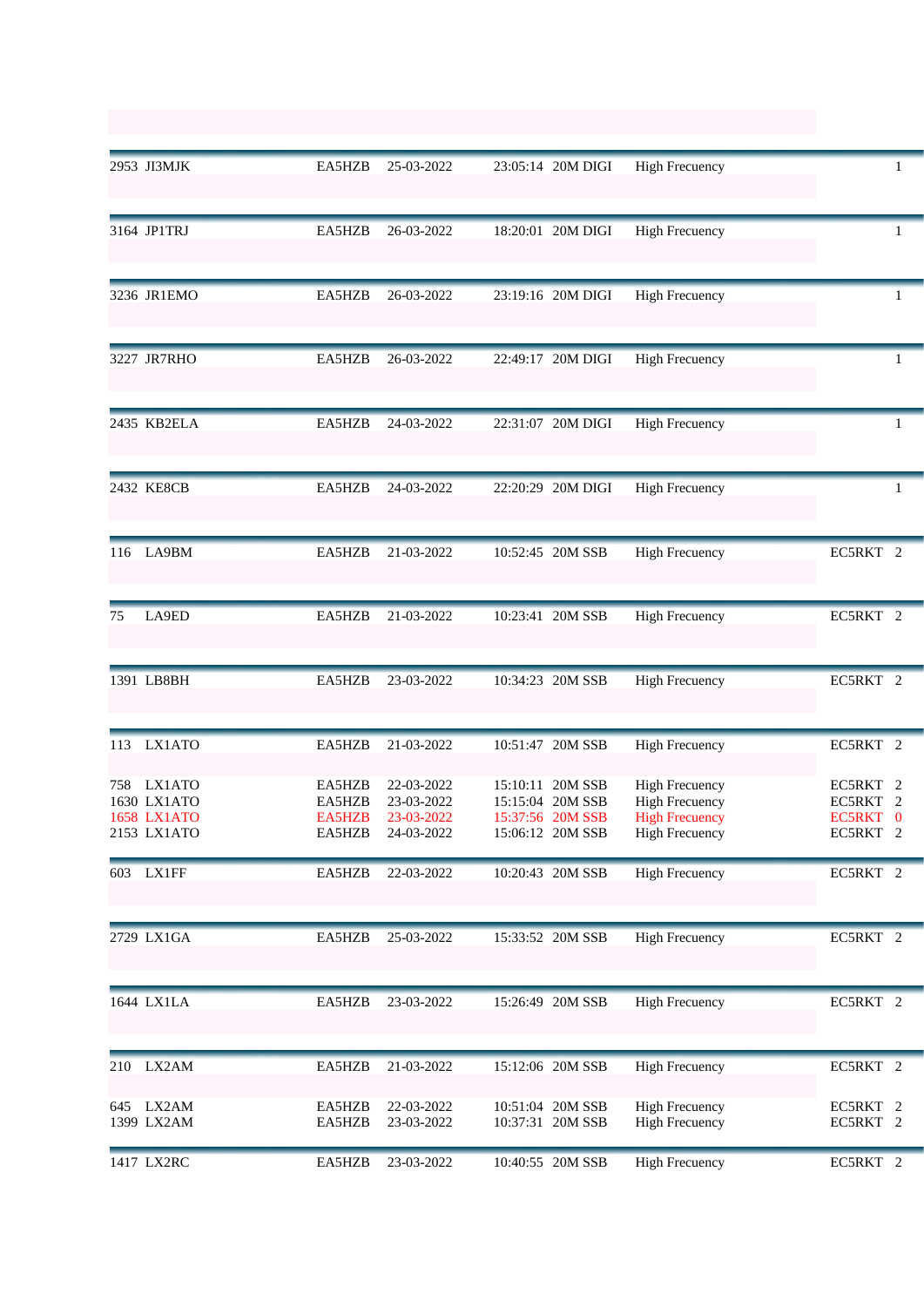|     | 1394 LY2BIS                  | EA5HZB           | 23-03-2022               | 10:35:06 20M SSB                     | <b>High Frecuency</b>                          | EC5RKT 2             |
|-----|------------------------------|------------------|--------------------------|--------------------------------------|------------------------------------------------|----------------------|
|     | 2663 LY3TW                   | EA5HZB           | 25-03-2022               | 12:24:50 20M DIGI                    | <b>High Frecuency</b>                          | 1                    |
|     | 1667 LZ1MPI                  | EA5HZB           | 23-03-2022               | 15:42:29 20M SSB                     | <b>High Frecuency</b>                          | EC5RKT 2             |
|     | 1465 LZ1ST                   | EA5HZB           | 23-03-2022               | 10:51:17 20M SSB                     | <b>High Frecuency</b>                          | EC5RKT 2             |
|     | 3102 LZ2EW                   | EA5HZB           | 26-03-2022               | 15:18:18 20M DIGI                    | <b>High Frecuency</b>                          | EC5RKT 2             |
|     | 214 LZ2LG                    | EA5HZB           | 21-03-2022               | 15:13:59 20M SSB                     | <b>High Frecuency</b>                          | EC5RKT 2             |
| 76  | LZ2LP                        | EA5HZB           | 21-03-2022               | 10:25:20 20M SSB                     | <b>High Frecuency</b>                          | EC5RKT 2             |
|     | 1471 LZ2SE                   | EA5HZB           | 23-03-2022               | 10:52:33 20M SSB                     | <b>High Frecuency</b>                          | EC5RKT 2             |
|     | 3039 LZ2VQ                   | EA5HZB           | 26-03-2022               | 11:10:51 20M DIGI                    | <b>High Frecuency</b>                          | 1                    |
|     | 1454 LZ4DJ                   | EA5HZB           | 23-03-2022               | 10:49:08 20M SSB                     | <b>High Frecuency</b>                          | EC5RKT 2             |
| 95  | LZ5KL/M                      | EA5HZB           | 21-03-2022               | 10:43:42 20M SSB                     | <b>High Frecuency</b>                          | EC5RKT 2             |
|     | 1461 LZ5KL/M<br>2212 LZ5KL/M | EA5HZB<br>EA5HZB | 23-03-2022<br>24-03-2022 | 10:50:33 20M SSB<br>15:51:39 20M SSB | <b>High Frecuency</b><br><b>High Frecuency</b> | EC5RKT 2<br>EC5RKT 2 |
| 623 | <b>MOCKX</b>                 | EA5HZB           | 22-03-2022               | 10:34:13 20M SSB                     | <b>High Frecuency</b>                          | EC5RKT 2             |
| 802 | <b>MODLL</b>                 | EA5HZB           | 22-03-2022               | 15:45:27 20M SSB                     | <b>High Frecuency</b>                          | EC5RKT 2             |
|     | 3103 M0GWC                   | EA5HZB           | 26-03-2022               | 15:22:16 20M DIGI                    | <b>High Frecuency</b>                          | EC5RKT 2             |
|     | 2062 M0HJS                   | EA5HZB           | 24-03-2022               | 10:49:49 20M DIGI                    | <b>High Frecuency</b>                          |                      |
|     | 1421 M0HWA                   | EA5HZB           | 23-03-2022               | 10:42:36 20M SSB                     | <b>High Frecuency</b>                          | EC5RKT 2             |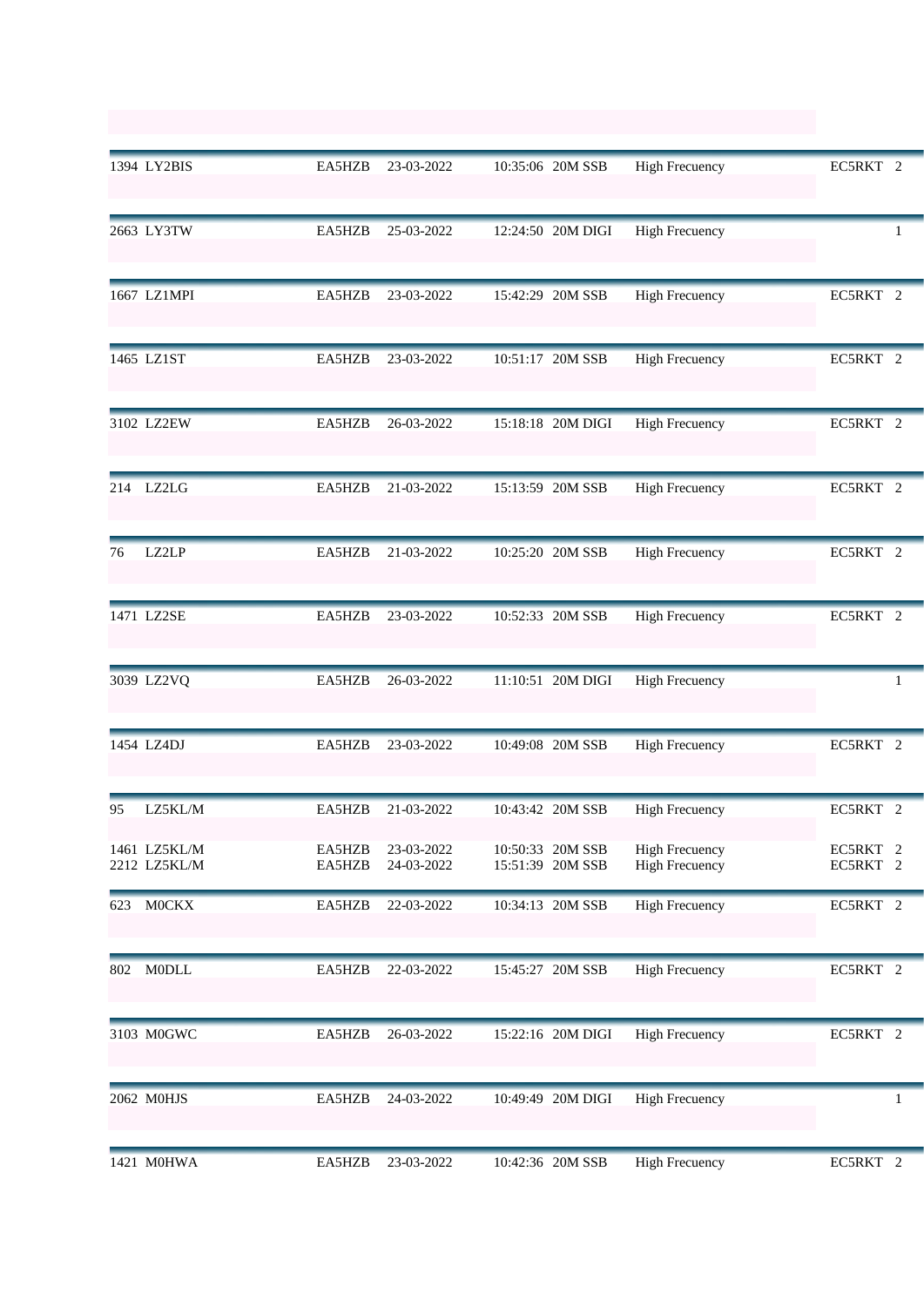|     | 3032 M0KLG   | EA5HZB | 26-03-2022 | 10:52:19 20M DIGI | <b>High Frecuency</b> | EC5RKT 2            |
|-----|--------------|--------|------------|-------------------|-----------------------|---------------------|
|     | 1491 M0KPW   | EA5HZB | 23-03-2022 | 10:56:12 20M SSB  | <b>High Frecuency</b> | EC5RKT 2            |
|     | 1668 M0MML   | EA5HZB | 23-03-2022 | 15:42:48 20M SSB  | <b>High Frecuency</b> | EC5RKT 2            |
|     | 2706 M0PBR   | EA5HZB | 25-03-2022 | 15:10:44 20M SSB  | <b>High Frecuency</b> | EC5RKT 2            |
|     | 2760 M0PCR   | EA5HZB | 25-03-2022 | 15:57:25 20M SSB  | <b>High Frecuency</b> | EC5RKT 2            |
|     | 2195 MOPKZ   | EA5HZB | 24-03-2022 | 15:42:31 20M SSB  | <b>High Frecuency</b> | EC5RKT <sup>2</sup> |
|     | 2037 M0PSC   | EA5HZB | 24-03-2022 | 10:13:49 20M SSB  | <b>High Frecuency</b> | EC5RKT 2            |
|     | 2167 M0PYA   | EA5HZB | 24-03-2022 | 15:18:43 20M SSB  | <b>High Frecuency</b> | EC5RKT 2            |
|     | 1657 M0ROL   | EA5HZB | 23-03-2022 | 15:37:19 20M SSB  | <b>High Frecuency</b> | EC5RKT 2            |
|     | 1349 M0WGD   | EA5HZB | 23-03-2022 | 10:10:04 20M SSB  | <b>High Frecuency</b> | EC5RKT 2            |
|     | 2211 M0WGD   | EA5HZB | 24-03-2022 | 15:51:00 20M SSB  | <b>High Frecuency</b> | EC5RKT 2            |
|     | 2749 M0XPO/P | EA5HZB | 25-03-2022 | 15:51:47 20M SSB  | <b>High Frecuency</b> | EC5RKT <sub>2</sub> |
|     | 2182 M0ZEM   | EA5HZB | 24-03-2022 | 15:31:18 20M SSB  | <b>High Frecuency</b> | EC5RKT 2            |
| 631 | M3ARB        | EA5HZB | 22-03-2022 | 10:41:13 20M SSB  | <b>High Frecuency</b> | EC5RKT 2            |
| 776 | M3HGH        | EA5HZB | 22-03-2022 | 15:24:08 20M SSB  | <b>High Frecuency</b> | EC5RKT 2            |
|     | 1652 M3OPW   | EA5HZB | 23-03-2022 | 15:32:08 20M SSB  | <b>High Frecuency</b> | EC5RKT 2            |
|     | 2231 M3UWF   | EA5HZB | 24-03-2022 | 15:59:40 20M SSB  | <b>High Frecuency</b> | EC5RKT 2            |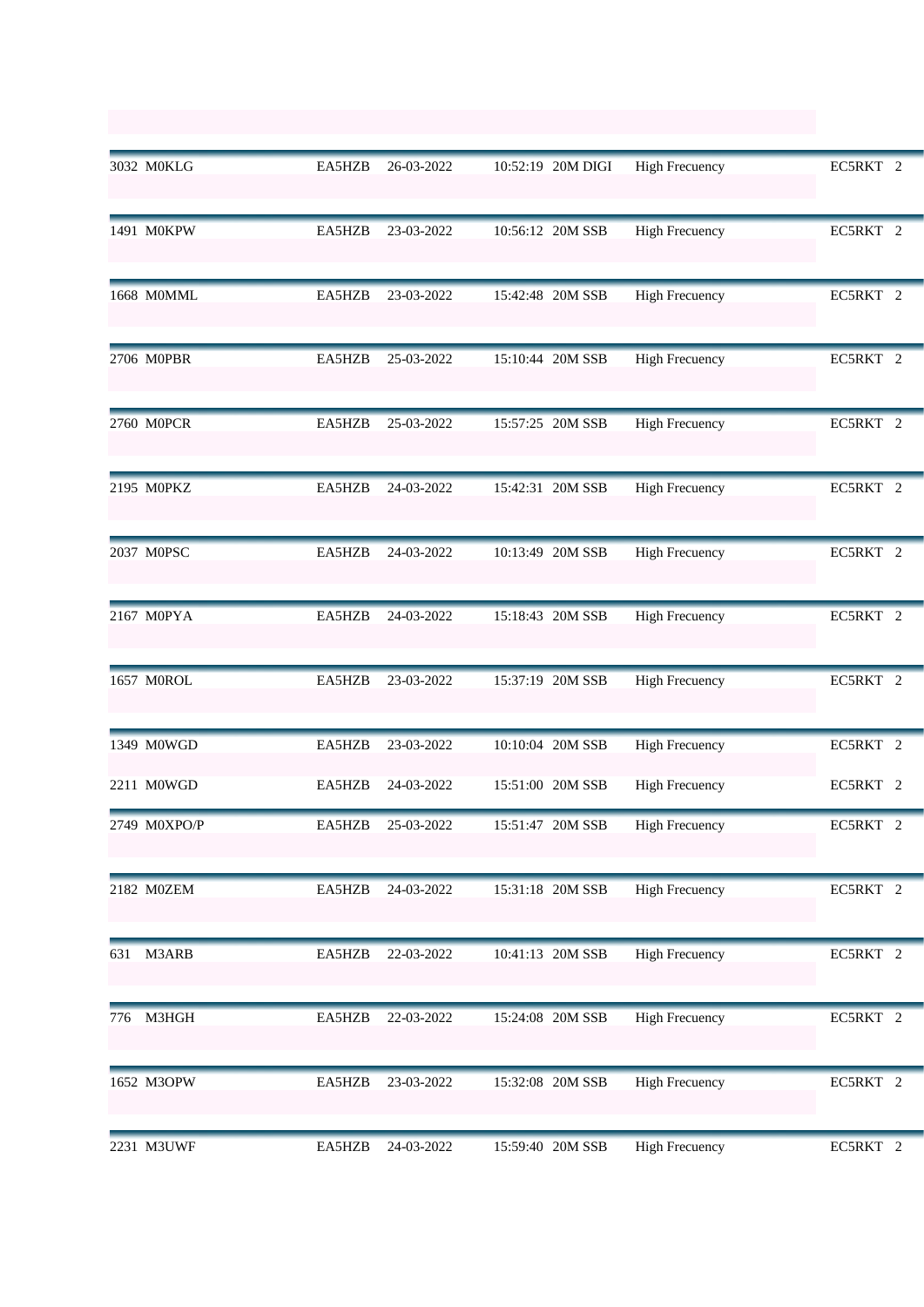|     | 1397 M3ZXX    | EA5HZB | 23-03-2022 | 10:36:43 20M SSB  | <b>High Frecuency</b> | EC5RKT <sub>2</sub> |
|-----|---------------|--------|------------|-------------------|-----------------------|---------------------|
|     | 2176 M5URR    | EA5HZB | 24-03-2022 | 15:25:30 20M SSB  | <b>High Frecuency</b> | EC5RKT 2            |
|     | 2753 M6TJT    | EA5HZB | 25-03-2022 | 15:55:13 20M SSB  | <b>High Frecuency</b> | EC5RKT 2            |
| 635 | M6WVV/M       | EA5HZB | 22-03-2022 | 10:44:46 20M SSB  | <b>High Frecuency</b> | EC5RKT 2            |
| 622 | M6WYD         | EA5HZB | 22-03-2022 | 10:33:34 20M SSB  | <b>High Frecuency</b> | EC5RKT 2            |
|     | 780 M7BBZ     | EA5HZB | 22-03-2022 | 15:29:09 20M SSB  | <b>High Frecuency</b> | EC5RKT 2            |
|     | 2045 M7BBZ    | EA5HZB | 24-03-2022 | 10:18:46 20M SSB  | <b>High Frecuency</b> | EC5RKT 2            |
|     | 2735 M7BSF    | EA5HZB | 25-03-2022 | 15:39:19 20M SSB  | <b>High Frecuency</b> | EC5RKT 2            |
|     | 1663 M7BVJ    | EA5HZB | 23-03-2022 | 15:40:38 20M SSB  | <b>High Frecuency</b> | EC5RKT 2            |
|     | 2746 M7CJD    | EA5HZB | 25-03-2022 | 15:49:35 20M SSB  | <b>High Frecuency</b> | EC5RKT 2            |
| 107 | M7CSZ         | EA5HZB | 21-03-2022 | 10:49:12 20M SSB  | <b>High Frecuency</b> | EC5RKT 2            |
|     | 2438 M7DIA    | EA5HZB | 24-03-2022 | 22:50:45 40M DIGI | <b>High Frecuency</b> |                     |
|     | 2655 M7DTE    | EA5HZB | 25-03-2022 | 12:08:18 20M DIGI | <b>High Frecuency</b> | 1                   |
|     | 1646 M7MEX    | EA5HZB | 23-03-2022 | 15:28:33 20M SSB  | <b>High Frecuency</b> | EC5RKT 2            |
|     | 2164 M7PLO    | EA5HZB | 24-03-2022 | 15:15:45 20M SSB  | <b>High Frecuency</b> | EC5RKT 2            |
| 234 | M7SPE/M       | EA5HZB | 21-03-2022 | 15:34:02 20M SSB  | <b>High Frecuency</b> | EC5RKT 2            |
| 247 | <b>MM0GGI</b> | EA5HZB | 21-03-2022 | 15:45:46 20M SSB  | <b>High Frecuency</b> | EC5RKT 2            |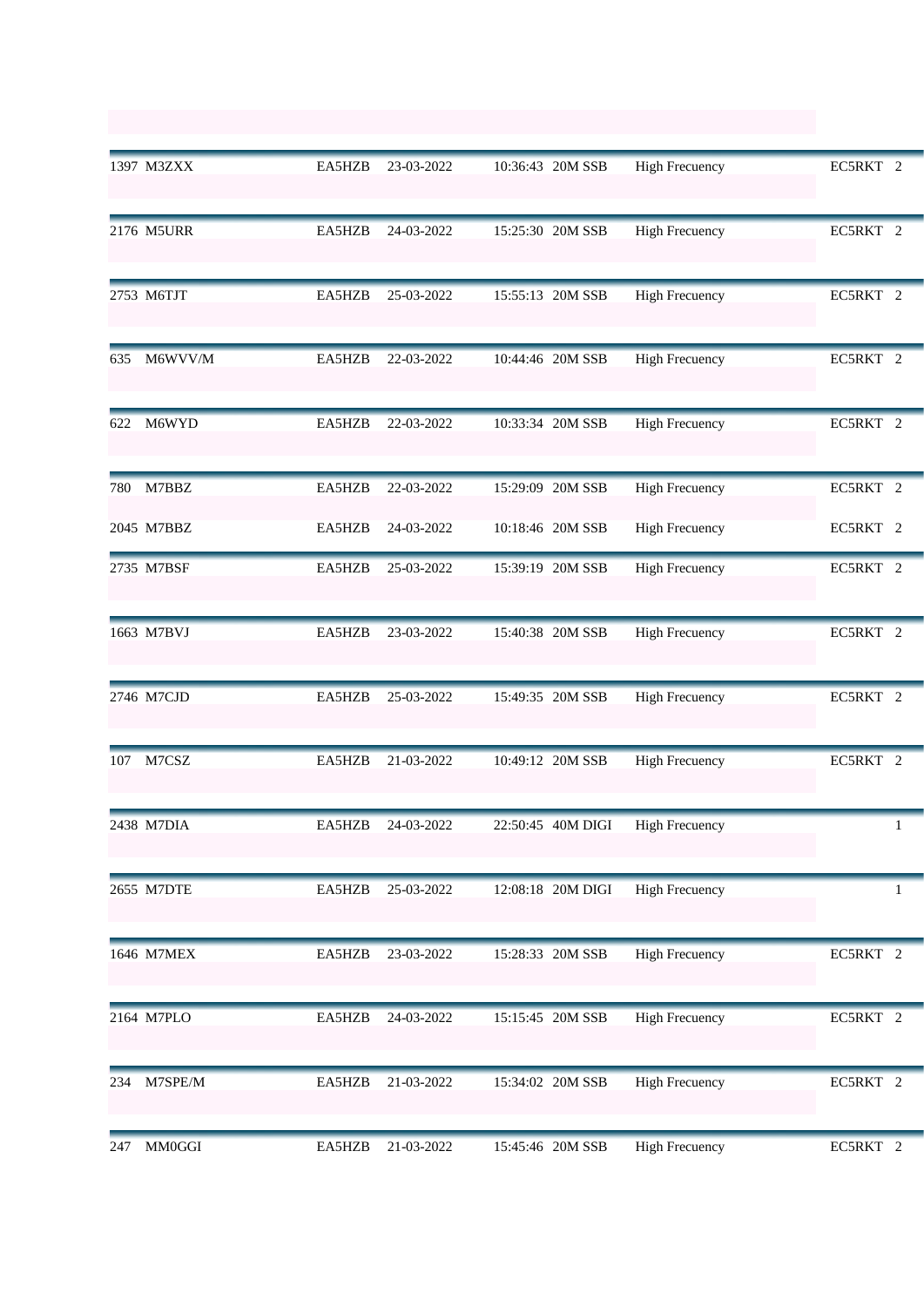| 782 | MM0INH        | EA5HZB | 22-03-2022 | 15:30:28 20M SSB  | <b>High Frecuency</b> | EC5RKT 2 |
|-----|---------------|--------|------------|-------------------|-----------------------|----------|
|     | 2439 MM3NDH   | EA5HZB | 24-03-2022 | 22:54:46 40M DIGI | <b>High Frecuency</b> | 1        |
|     | 3089 MOKHR    | EA5HZB | 26-03-2022 | 13:12:48 20M DIGI | <b>High Frecuency</b> |          |
|     | 1423 MW7IHR   | EA5HZB | 23-03-2022 | 10:43:15 20M SSB  | <b>High Frecuency</b> | EC5RKT 2 |
| 759 | OD5RI         | EA5HZB | 22-03-2022 | 15:10:43 20M SSB  | <b>High Frecuency</b> | EC5RKT 2 |
|     | 2958 OD5ZZ    | EA5HZB | 25-03-2022 | 23:27:16 20M DIGI | <b>High Frecuency</b> | 1        |
|     | 1699 OE2AOP   | EA5HZB | 23-03-2022 | 15:58:15 20M SSB  | <b>High Frecuency</b> | EC5RKT 2 |
| 110 | OE2OGL        | EA5HZB | 21-03-2022 | 10:49:59 20M SSB  | <b>High Frecuency</b> | EC5RKT 2 |
| 843 | <b>OE3EJB</b> | EA5HZB | 22-03-2022 | 15:58:18 20M SSB  | <b>High Frecuency</b> | EC5RKT 2 |
|     | 2149 OE3GDS   | EA5HZB | 24-03-2022 | 15:03:51 20M SSB  | <b>High Frecuency</b> | EC5RKT 2 |
|     | 2662 OE3IPU   | EA5HZB | 25-03-2022 | 12:21:21 20M DIGI | <b>High Frecuency</b> |          |
|     | 3109 OE3KJO   | EA5HZB | 26-03-2022 | 15:37:46 20M DIGI | <b>High Frecuency</b> | EC5RKT 2 |
|     | 1268 OE3OOG   | EA5HZB | 22-03-2022 | 22:47:11 40M DIGI | <b>High Frecuency</b> |          |
|     | 3042 OE4NAU   | EA5HZB | 26-03-2022 | 11:13:20 20M DIGI | <b>High Frecuency</b> | 1        |
| 765 | <b>OE5HEL</b> | EA5HZB | 22-03-2022 | 15:14:21 20M SSB  | <b>High Frecuency</b> | EC5RKT 2 |
|     | 3104 OE5RPP   | EA5HZB | 26-03-2022 | 15:23:42 20M DIGI | <b>High Frecuency</b> | EC5RKT 2 |
|     |               |        |            |                   |                       |          |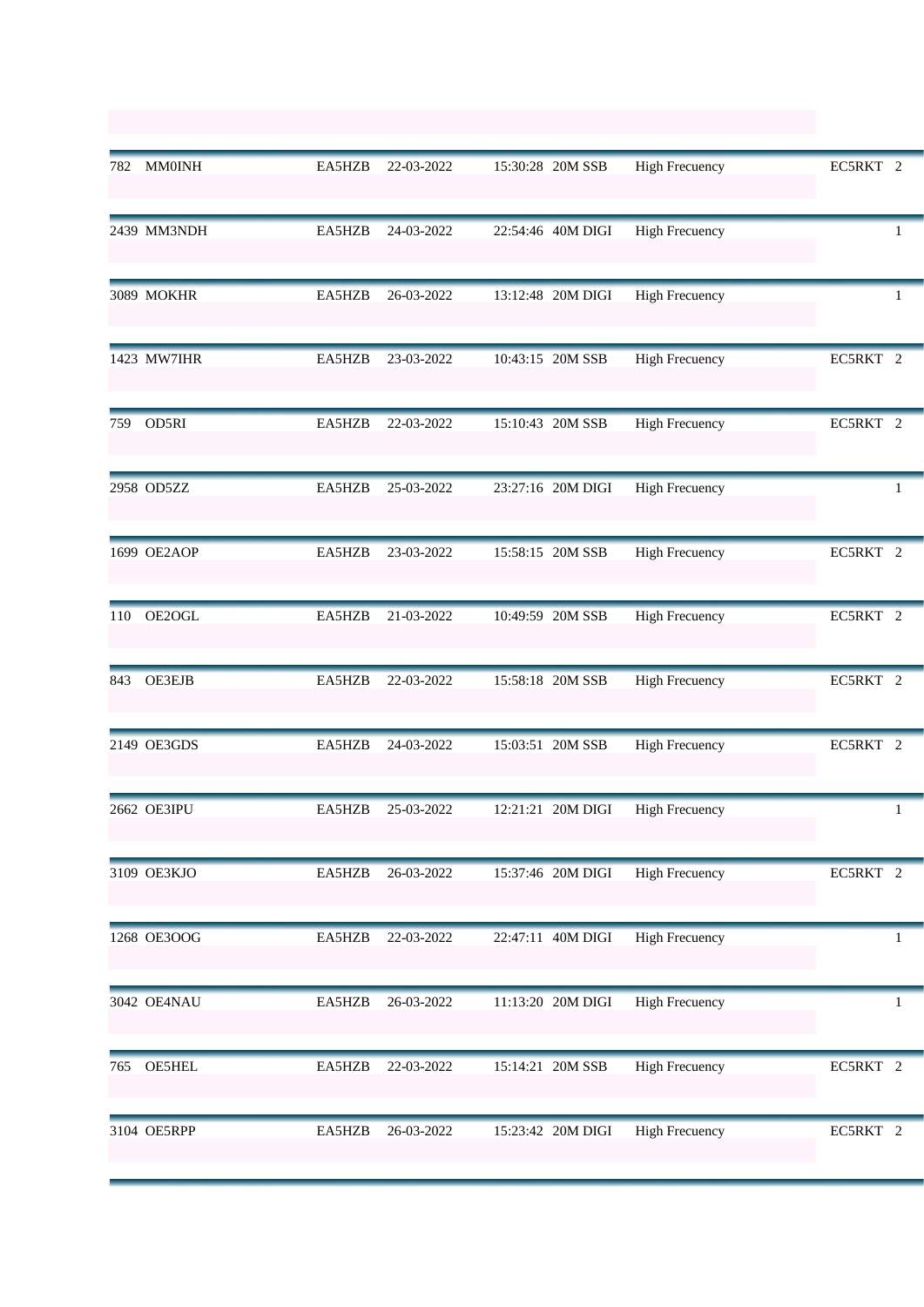|     | 1645 OE6BFF | EA5HZB | 23-03-2022 | 15:27:43 20M SSB  | <b>High Frecuency</b> | EC5RKT 2 |
|-----|-------------|--------|------------|-------------------|-----------------------|----------|
|     | 2688 OE6TNO | EA5HZB | 25-03-2022 | 12:44:18 20M DIGI | <b>High Frecuency</b> | 1        |
|     | 2038 OE7KNK | EA5HZB | 24-03-2022 | 10:14:28 20M SSB  | <b>High Frecuency</b> | EC5RKT 2 |
|     | 1669 OE8VRM | EA5HZB | 23-03-2022 | 15:43:37 20M SSB  | <b>High Frecuency</b> | EC5RKT 2 |
| 239 | OE8WSK      | EA5HZB | 21-03-2022 | 15:37:50 20M SSB  | <b>High Frecuency</b> | EC5RKT 2 |
|     | 2035 OH1EBL | EA5HZB | 24-03-2022 | 10:10:41 20M SSB  | <b>High Frecuency</b> | EC5RKT 2 |
|     | 3040 OH3OJ  | EA5HZB | 26-03-2022 | 11:12:14 20M DIGI | <b>High Frecuency</b> | 1        |
|     | 1277 OH6FYP | EA5HZB | 22-03-2022 | 23:15:35 40M DIGI | <b>High Frecuency</b> | 1        |
|     | 2615 OH6RE  | EA5HZB | 25-03-2022 | 11:21:52 20M DIGI | <b>High Frecuency</b> | 1        |
|     | 1404 OK1ANN | EA5HZB | 23-03-2022 | 10:38:44 20M SSB  | <b>High Frecuency</b> | EC5RKT 2 |
|     | 3150 OK1AYM | EA5HZB | 26-03-2022 | 17:30:00 20M DIGI | <b>High Frecuency</b> | 1        |
|     | 1562 OK1DBE | EA5HZB | 23-03-2022 | 12:11:47 20M DIGI | <b>High Frecuency</b> | 1        |
|     | 2558 OK1HEH | EA5HZB | 25-03-2022 | 10:37:33 20M DIGI | <b>High Frecuency</b> | 1        |
|     | 1412 OK1KRJ | EA5HZB | 23-03-2022 | 10:40:12 20M SSB  | <b>High Frecuency</b> | EC5RKT 2 |
| 92  | OK2BRX      | EA5HZB | 21-03-2022 | 10:40:10 20M SSB  | <b>High Frecuency</b> | EC5RKT 2 |
| 790 | OK2DUB      | EA5HZB | 22-03-2022 | 15:38:40 20M SSB  | <b>High Frecuency</b> | EC5RKT 2 |
|     | 3099 OK2WMC | EA5HZB | 26-03-2022 | 15:10:15 20M DIGI | <b>High Frecuency</b> | EC5RKT 2 |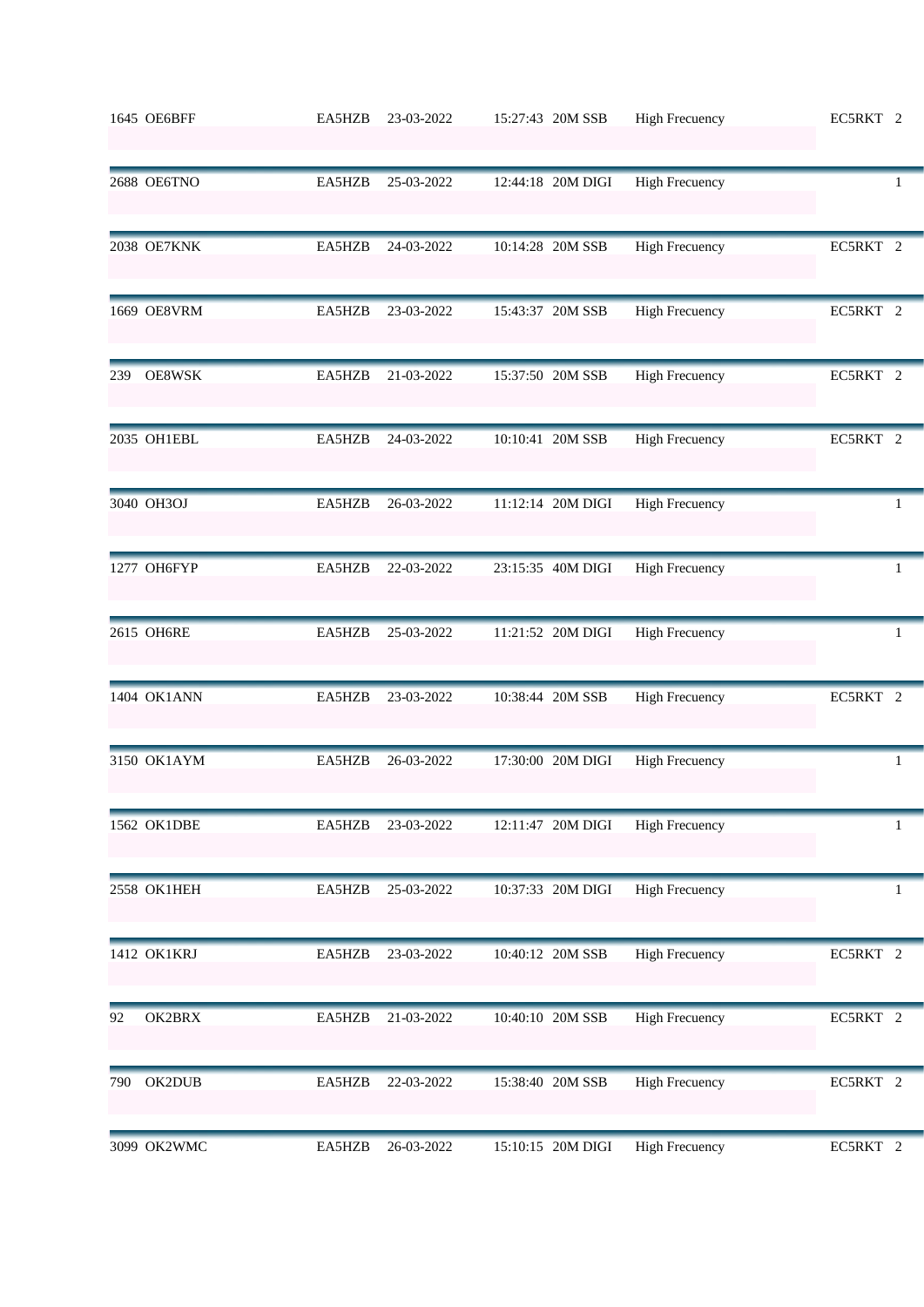|     | 1437 OM1MZ    | EA5HZB | 23-03-2022 | 10:46:00 20M SSB  | <b>High Frecuency</b> | EC5RKT 2 |
|-----|---------------|--------|------------|-------------------|-----------------------|----------|
|     | 1641 OM6AT    | EA5HZB | 23-03-2022 | 15:24:23 20M SSB  | <b>High Frecuency</b> | EC5RKT 2 |
|     | 2704 ON/DH7TM | EA5HZB | 25-03-2022 | 15:09:39 20M SSB  | <b>High Frecuency</b> | EC5RKT 2 |
|     | 1361 ON2THI   | EA5HZB | 23-03-2022 | 10:18:11 20M SSB  | <b>High Frecuency</b> | EC5RKT 2 |
| 769 | ON3BVY        | EA5HZB | 22-03-2022 | 15:18:53 20M SSB  | <b>High Frecuency</b> | EC5RKT 2 |
| 613 | ON3GMB        | EA5HZB | 22-03-2022 | 10:25:34 20M SSB  | <b>High Frecuency</b> | EC5RKT 2 |
|     | 2161 ON3LI    | EA5HZB | 24-03-2022 | 15:13:24 20M SSB  | <b>High Frecuency</b> | EC5RKT 2 |
| 669 | ON3MAT        | EA5HZB | 22-03-2022 | 11:00:41 20M SSB  | <b>High Frecuency</b> | EC5RKT 2 |
| 236 | <b>ON3MKK</b> | EA5HZB | 21-03-2022 | 15:35:26 20M SSB  | <b>High Frecuency</b> | EC5RKT 2 |
|     | 1364 ON3NX    | EA5HZB | 23-03-2022 | 10:20:44 20M SSB  | <b>High Frecuency</b> | EC5RKT 2 |
|     | 2186 ON3PLS   | EA5HZB | 24-03-2022 | 15:33:35 20M SSB  | <b>High Frecuency</b> | EC5RKT 2 |
|     | 1638 ON3URT   | EA5HZB | 23-03-2022 | 15:20:40 20M SSB  | <b>High Frecuency</b> | EC5RKT 2 |
| 235 | ON4AQC        | EA5HZB | 21-03-2022 | 15:34:54 20M SSB  | <b>High Frecuency</b> | EC5RKT 2 |
|     | 2183 ON4CAJ   | EA5HZB | 24-03-2022 | 15:31:37 20M SSB  | <b>High Frecuency</b> | EC5RKT 2 |
|     | 1285 ON4CDR   | EA5HZB | 22-03-2022 | 23:47:05 40M DIGI | <b>High Frecuency</b> |          |
|     | 1446 ON4JY    | EA5HZB | 23-03-2022 | 10:48:04 20M SSB  | <b>High Frecuency</b> | EC5RKT 2 |
|     |               |        |            |                   |                       |          |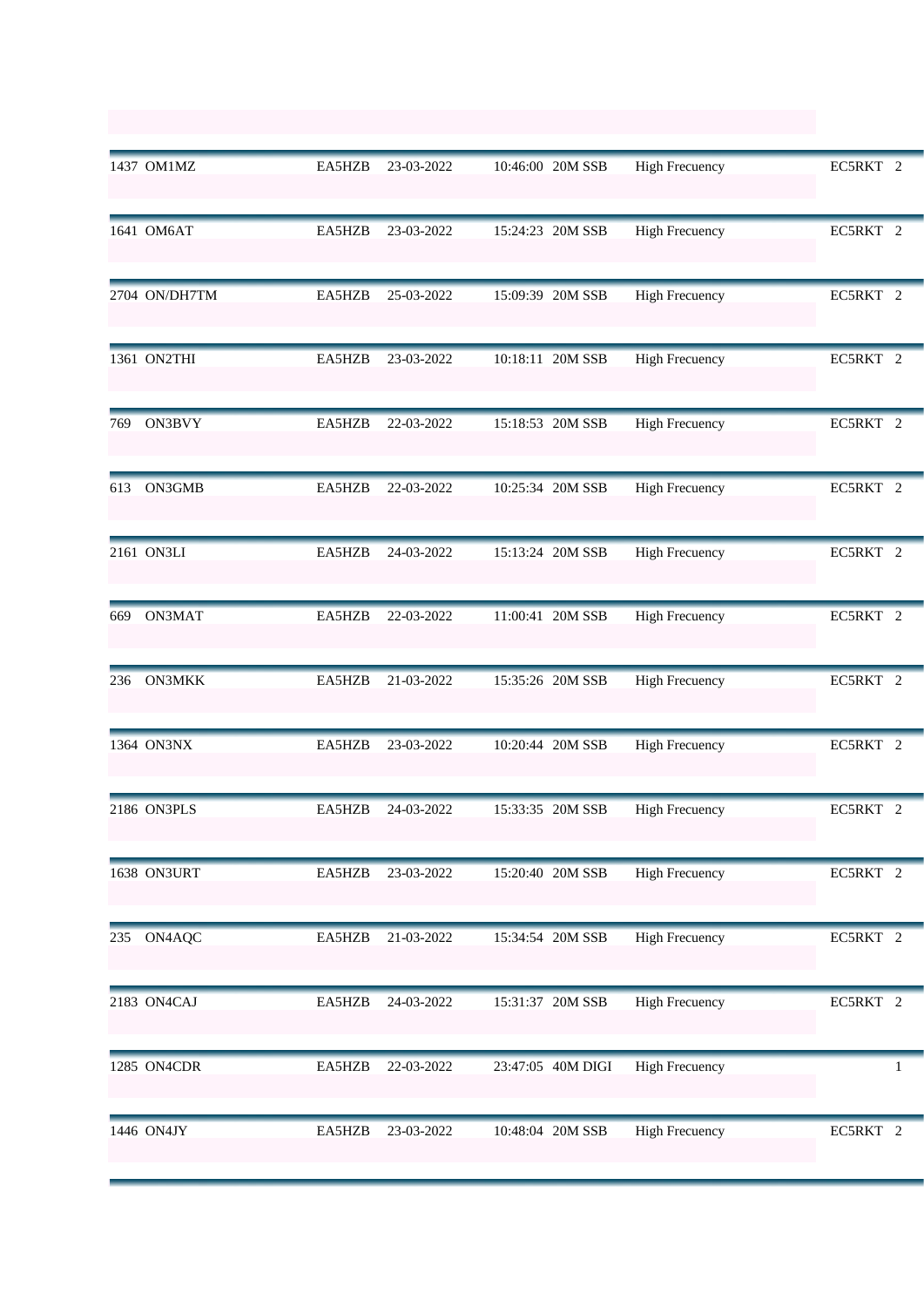|     | 1695 ON4KAG   | EA5HZB | 23-03-2022 | 15:56:50 20M SSB  | <b>High Frecuency</b> | EC5RKT 2     |
|-----|---------------|--------|------------|-------------------|-----------------------|--------------|
|     | 1499 ON4LBY   | EA5HZB | 23-03-2022 | 10:59:31 20M SSB  | <b>High Frecuency</b> | EC5RKT 2     |
|     | 1365 ON4PE    | EA5HZB | 23-03-2022 | 10:21:12 20M SSB  | <b>High Frecuency</b> | EC5RKT 2     |
|     | 2998 ON4PE    | EA5HZB | 26-03-2022 | 10:08:16 20M DIGI | <b>High Frecuency</b> | EC5RKT 2     |
|     | 3026 ON5HE    | EA5HZB | 26-03-2022 | 10:45:48 20M DIGI | <b>High Frecuency</b> | EC5RKT 2     |
|     | 3022 ON7JV    | EA5HZB | 26-03-2022 | 10:42:50 20M DIGI | <b>High Frecuency</b> | EC5RKT 2     |
| 213 | ON7MI         | EA5HZB | 21-03-2022 | 15:13:33 20M SSB  | <b>High Frecuency</b> | EC5RKT 2     |
| 221 | ON7TWA/M      | EA5HZB | 21-03-2022 | 15:19:18 20M SSB  | <b>High Frecuency</b> | EC5RKT 2     |
| 57  | ON7VOX        | EA5HZB | 21-03-2022 | 10:08:28 20M SSB  | <b>High Frecuency</b> | EC5RKT 2     |
|     | 1424 ON8DIP   | EA5HZB | 23-03-2022 | 10:43:43 20M SSB  | <b>High Frecuency</b> | EC5RKT 2     |
| 626 | ON8SS         | EA5HZB | 22-03-2022 | 10:37:34 20M SSB  | <b>High Frecuency</b> | EC5RKT 2     |
| 203 | ON8WT/F       | EA5HZB | 21-03-2022 | 15:07:46 20M SSB  | <b>High Frecuency</b> | EC5RKT 2     |
|     | 1286 OO0Q     | EA5HZB | 22-03-2022 | 23:51:07 40M DIGI | <b>High Frecuency</b> | 1            |
|     | 3158 OO0Q     | EA5HZB | 26-03-2022 | 17:46:34 20M DIGI | <b>High Frecuency</b> | $\mathbf{1}$ |
|     | 2036 OR4U     | EA5HZB | 24-03-2022 | 10:12:34 20M SSB  | <b>High Frecuency</b> | EC5RKT 2     |
|     | 3233 OZ1BJF   | EA5HZB | 26-03-2022 | 23:13:11 20M DIGI | <b>High Frecuency</b> | 1            |
|     | 2034 OZ6C     | EA5HZB | 24-03-2022 | 10:09:17 20M SSB  | <b>High Frecuency</b> | EC5RKT 2     |
|     | 1623 PA0EHK   | EA5HZB | 23-03-2022 | 15:08:55 20M SSB  | <b>High Frecuency</b> | EC5RKT 2     |
| 661 | <b>PA0ION</b> | EA5HZB | 22-03-2022 | 10:58:24 20M SSB  | <b>High Frecuency</b> | EC5RKT 2     |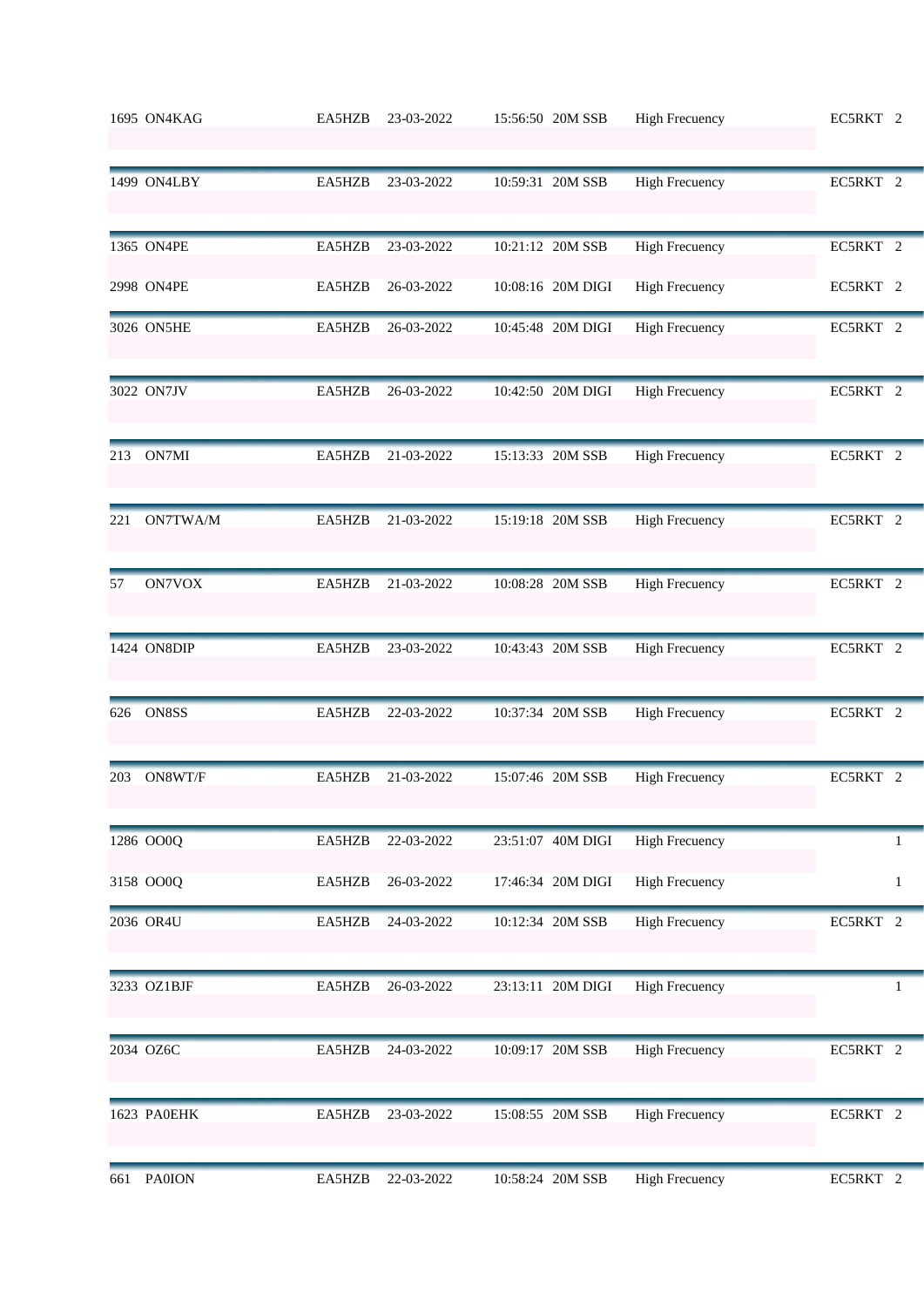|     | 1476 PA0WNT | EA5HZB | 23-03-2022 | 10:53:25 20M SSB  | <b>High Frecuency</b> | EC5RKT 2     |
|-----|-------------|--------|------------|-------------------|-----------------------|--------------|
|     | 1680 PA1JR  | EA5HZB | 23-03-2022 | 15:48:16 20M SSB  | <b>High Frecuency</b> | EC5RKT 2     |
| 219 | PA2HB       | EA5HZB | 21-03-2022 | 15:18:03 20M SSB  | <b>High Frecuency</b> | EC5RKT 2     |
|     | 3010 PA3DOE | EA5HZB | 26-03-2022 | 10:35:48 20M DIGI | <b>High Frecuency</b> | EC5RKT 2     |
| 633 | PA3DTF      | EA5HZB | 22-03-2022 | 10:42:57 20M SSB  | <b>High Frecuency</b> | EC5RKT 2     |
|     | 2740 PA3GLK | EA5HZB | 25-03-2022 | 15:43:57 20M SSB  | <b>High Frecuency</b> | EC5RKT 2     |
|     | 1691 PA3WIM | EA5HZB | 23-03-2022 | 15:55:13 20M SSB  | <b>High Frecuency</b> | EC5RKT 2     |
|     | 2764 PA3XYL | EA5HZB | 25-03-2022 | 16:00:09 20M SSB  | <b>High Frecuency</b> | EC5RKT 2     |
|     | 2573 PA5PEK | EA5HZB | 25-03-2022 | 10:53:04 40M DIGI | <b>High Frecuency</b> | 1            |
|     | 2089 PA5ST  | EA5HZB | 24-03-2022 | 10:59:23 20M DIGI | <b>High Frecuency</b> | $\mathbf{1}$ |
|     | 2657 PA5ST  | EA5HZB | 25-03-2022 | 12:12:53 20M DIGI | <b>High Frecuency</b> | $\mathbf{1}$ |
|     | 2808 PA7FB  | EA5HZB | 25-03-2022 | 16:44:07 20M DIGI | High Frecuency        |              |
|     | 2763 PB4DX  | EA5HZB | 25-03-2022 | 15:59:32 20M SSB  | <b>High Frecuency</b> | EC5RKT 2     |
|     | 2743 PD0A   | EA5HZB | 25-03-2022 | 15:47:30 20M SSB  | <b>High Frecuency</b> | EC5RKT 2     |
|     | 566 PD0FK   | EA5HZB | 22-03-2022 | 10:03:02 20M SSB  | <b>High Frecuency</b> | EC5RKT 2     |
|     | 3095 PD0JMY | EA5HZB | 26-03-2022 | 15:02:20 20M DIGI | <b>High Frecuency</b> | EC5RKT 2     |
|     | 3148 PD0LH  | EA5HZB | 26-03-2022 | 17:28:03 20M DIGI | <b>High Frecuency</b> | 1            |
|     | 3101 PD0LH  | EA5HZB | 26-03-2022 | 15:17:13 20M DIGI | <b>High Frecuency</b> | EC5RKT 2     |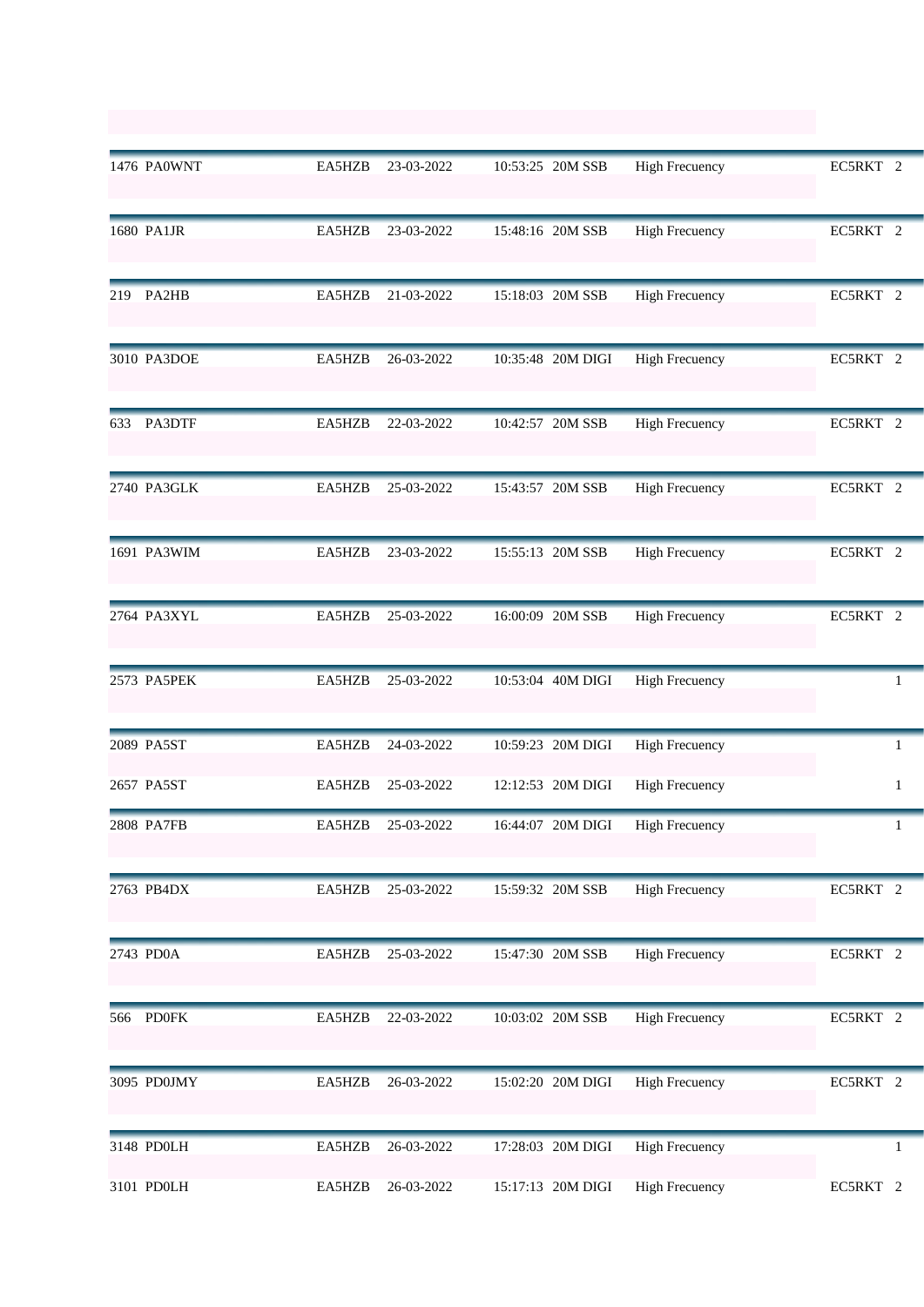|                                              | 2081 PD0ONP  | EA5HZB | 24-03-2022 | 10:56:49 20M DIGI | <b>High Frecuency</b> |          |
|----------------------------------------------|--------------|--------|------------|-------------------|-----------------------|----------|
| 788<br>1348 PD1HS<br>206 PD1JN<br>2696 PD1LB | PD0RUD       | EA5HZB | 22-03-2022 | 15:37:19 20M SSB  | <b>High Frecuency</b> | EC5RKT 2 |
|                                              | 3126 PD0WAG  | EA5HZB | 26-03-2022 | 16:55:34 20M DIGI | <b>High Frecuency</b> | 1        |
|                                              | 1266 PD1BER  | EA5HZB | 22-03-2022 | 22:41:35 40M DIGI | <b>High Frecuency</b> | 1        |
|                                              |              | EA5HZB | 23-03-2022 | 10:08:41 20M SSB  | <b>High Frecuency</b> | EC5RKT 2 |
|                                              | 811 PD1IPN   | EA5HZB | 22-03-2022 | 15:50:09 20M SSB  | <b>High Frecuency</b> | EC5RKT 2 |
|                                              |              | EA5HZB | 21-03-2022 | 15:09:48 20M SSB  | <b>High Frecuency</b> | EC5RKT 2 |
|                                              | 767 PD1LAM/M | EA5HZB | 22-03-2022 | 15:15:56 20M SSB  | <b>High Frecuency</b> | EC5RKT 2 |
|                                              |              | EA5HZB | 25-03-2022 | 15:04:23 20M SSB  | <b>High Frecuency</b> | EC5RKT 2 |
|                                              | 1561 PD1MB   | EA5HZB | 23-03-2022 | 12:10:49 20M DIGI | <b>High Frecuency</b> | 1        |
|                                              | 1261 PD1RVD  | EA5HZB | 22-03-2022 | 22:29:39 40M DIGI | <b>High Frecuency</b> | 1        |
|                                              | 1426 PD2AFO  | EA5HZB | 23-03-2022 | 10:44:08 20M SSB  | <b>High Frecuency</b> | EC5RKT 2 |
|                                              | 2722 PD2EW   | EA5HZB | 25-03-2022 | 15:26:29 20M SSB  | <b>High Frecuency</b> | EC5RKT 2 |
|                                              | 1481 PD2LFB  | EA5HZB | 23-03-2022 | 10:54:34 20M SSB  | <b>High Frecuency</b> | EC5RKT 2 |
|                                              | 766 PD2MIC   | EA5HZB | 22-03-2022 | 15:15:13 20M SSB  | <b>High Frecuency</b> | EC5RKT 2 |
|                                              | 1619 PD2TW   | EA5HZB | 23-03-2022 | 15:04:18 20M SSB  | <b>High Frecuency</b> | EC5RKT 2 |
|                                              | 2997 PD2WL   | EA5HZB | 26-03-2022 | 10:02:59 20M DIGI | <b>High Frecuency</b> | EC5RKT 2 |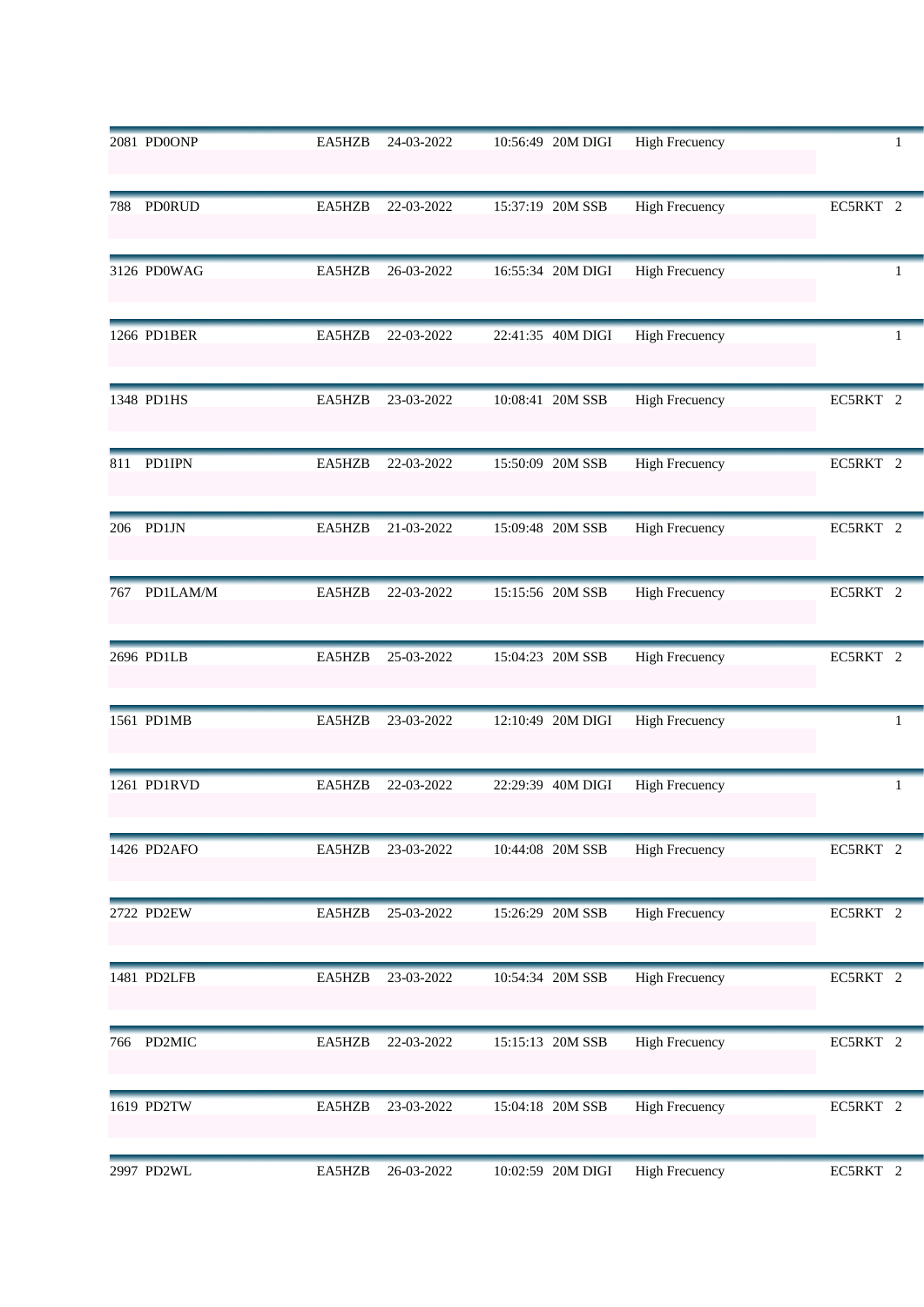|     | 3038 PD3FAW | EA5HZB | 26-03-2022 | 11:08:41 20M DIGI | <b>High Frecuency</b> | 1            |
|-----|-------------|--------|------------|-------------------|-----------------------|--------------|
|     | 2641 PD5BUS | EA5HZB | 25-03-2022 | 11:40:20 20M DIGI | <b>High Frecuency</b> | 1            |
|     | 2724 PD7BDN | EA5HZB | 25-03-2022 | 15:28:49 20M SSB  | <b>High Frecuency</b> | EC5RKT 2     |
|     | 205 PD7EDY  | EA5HZB | 21-03-2022 | 15:09:11 20M SSB  | <b>High Frecuency</b> | EC5RKT 2     |
|     | 2686 PD7RF  | EA5HZB | 25-03-2022 | 12:41:56 20M DIGI | <b>High Frecuency</b> | 1            |
|     | 2626 PD9FJ  | EA5HZB | 25-03-2022 | 11:30:25 20M DIGI | <b>High Frecuency</b> | 1            |
|     | 1647 PE1AWD | EA5HZB | 23-03-2022 | 15:29:37 20M SSB  | <b>High Frecuency</b> | EC5RKT 2     |
|     | 1418 PE1MCF | EA5HZB | 23-03-2022 | 10:41:25 20M SSB  | <b>High Frecuency</b> | EC5RKT 2     |
|     | 2443 PY2YW  | EA5HZB | 24-03-2022 | 23:20:17 20M DIGI | <b>High Frecuency</b> | 1            |
|     | 2667 R1AV   | EA5HZB | 25-03-2022 | 12:28:01 20M DIGI | <b>High Frecuency</b> | 1            |
|     | 3001 R1AV   | EA5HZB | 26-03-2022 | 10:20:24 20M DIGI | <b>High Frecuency</b> | EC5RKT 2     |
|     | 2950 R2AL   | EA5HZB | 25-03-2022 | 22:48:02 20M DIGI | <b>High Frecuency</b> |              |
|     | 2656 R3DCK  | EA5HZB | 25-03-2022 | 12:10:19 20M DIGI | <b>High Frecuency</b> | $\mathbf{1}$ |
|     | 3105 R4FET  | EA5HZB | 26-03-2022 | 15:25:26 20M DIGI | <b>High Frecuency</b> | EC5RKT 2     |
|     | 231 R6DNB   | EA5HZB | 21-03-2022 | 15:30:51 20M SSB  | <b>High Frecuency</b> | EC5RKT 2     |
| 756 | RA4CLU      | EA5HZB | 22-03-2022 | 15:08:00 20M SSB  | <b>High Frecuency</b> | EC5RKT 2     |
|     | 3154 RD1A   | EA5HZB | 26-03-2022 | 17:35:30 20M DIGI | <b>High Frecuency</b> | 1            |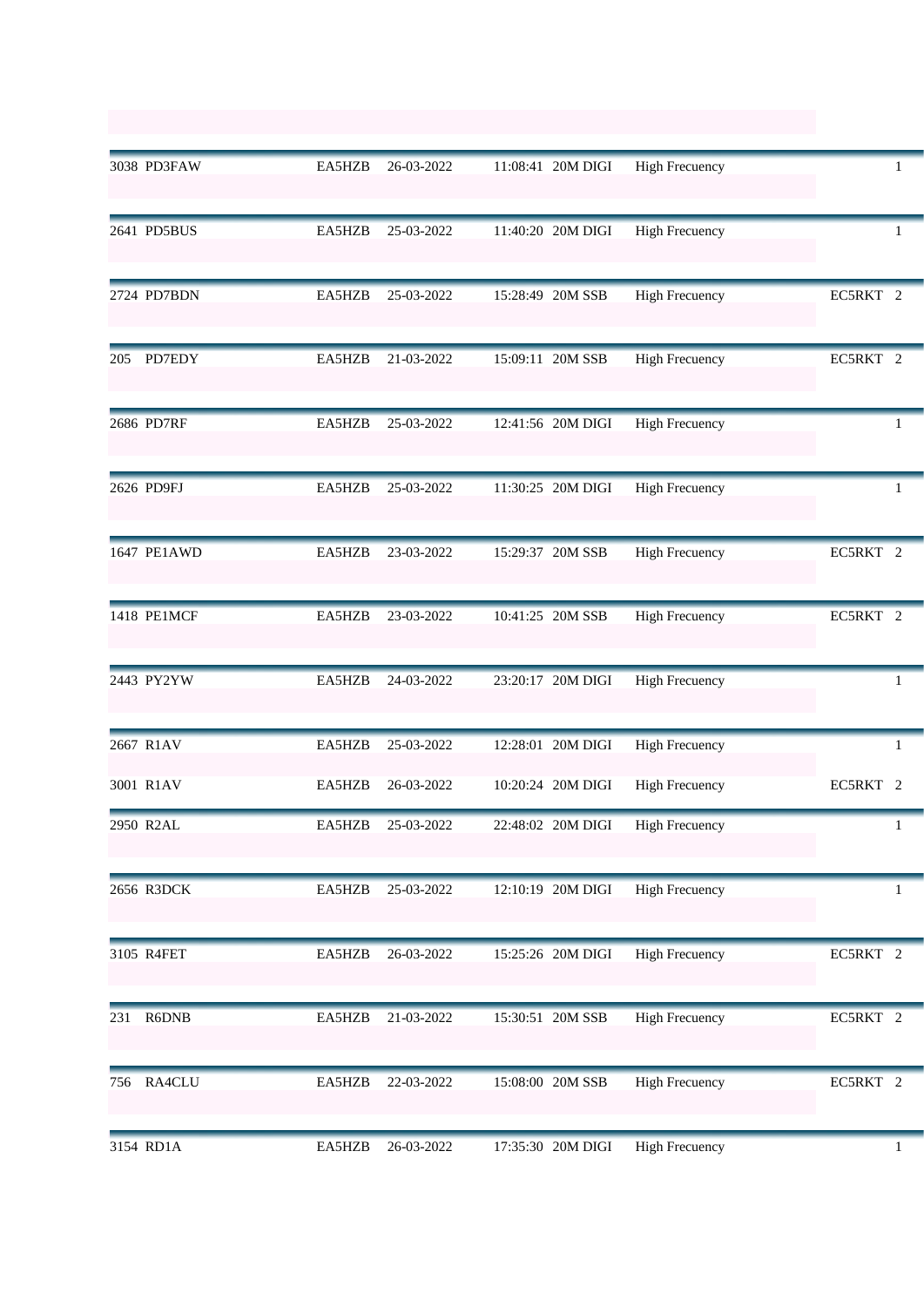| 611 | RG1A          | EA5HZB | 22-03-2022 | 10:23:48 20M SSB  | <b>High Frecuency</b> | EC5RKT 2      |
|-----|---------------|--------|------------|-------------------|-----------------------|---------------|
|     | 3161 RK3LG    | EA5HZB | 26-03-2022 | 18:03:51 20M DIGI | <b>High Frecuency</b> | 1             |
|     | 1618 RU0GCR   | EA5HZB | 23-03-2022 | 15:03:57 20M SSB  | <b>High Frecuency</b> | EC5RKT 2      |
|     | 813 RU7D      | EA5HZB | 22-03-2022 | 15:50:52 20M SSB  | <b>High Frecuency</b> | EC5RKT 2      |
|     | 2150 RU7D     | EA5HZB | 24-03-2022 | 15:04:54 20M SSB  | <b>High Frecuency</b> | EC5RKT 2      |
|     | 1264 RX3ASQ   | EA5HZB | 22-03-2022 | 22:36:50 40M DIGI | <b>High Frecuency</b> | 1             |
|     | 3234 RX4CD    | EA5HZB | 26-03-2022 | 23:14:53 20M DIGI | <b>High Frecuency</b> | 1             |
|     | 1284 S51TA    | EA5HZB | 22-03-2022 | 23:44:05 40M DIGI | <b>High Frecuency</b> | 1             |
|     | 3156 S51TA    | EA5HZB | 26-03-2022 | 17:40:03 20M DIGI | <b>High Frecuency</b> | 1             |
|     | 1730 S51TC    | EA5HZB | 23-03-2022 | 16:22:45 20M DIGI | <b>High Frecuency</b> | 1             |
|     | 2177 S53CR    | EA5HZB | 24-03-2022 | 15:26:36 20M SSB  | <b>High Frecuency</b> | EC5RKT 2      |
|     | 3088 S55SG    | EA5HZB | 26-03-2022 | 13:10:20 20M DIGI | <b>High Frecuency</b> | 1             |
|     | 3009 S55SG    | EA5HZB | 26-03-2022 | 10:34:18 20M DIGI | <b>High Frecuency</b> | EC5RKT<br>- 2 |
|     | 2441 S57MGP   | EA5HZB | 24-03-2022 | 23:02:12 40M DIGI | <b>High Frecuency</b> | 1             |
|     | 2999 S57MGP   | EA5HZB | 26-03-2022 | 10:10:23 20M DIGI | <b>High Frecuency</b> | EC5RKT 2      |
|     | 3152 S58KX    | EA5HZB | 26-03-2022 | 17:31:32 20M DIGI | <b>High Frecuency</b> | 1             |
|     | 3240 SA0TTT   | EA5HZB | 26-03-2022 | 23:38:06 20M DIGI | <b>High Frecuency</b> | 1             |
| 755 | SM7NYV        | EA5HZB | 22-03-2022 | 15:03:40 20M SSB  | <b>High Frecuency</b> | EC5RKT 2      |
| 834 | <b>SM7NYV</b> | EA5HZB | 22-03-2022 | 15:57:01 20M SSB  | <b>High Frecuency</b> | EC5RKT 0      |
|     | 1265 SP2EWQ   | EA5HZB | 22-03-2022 | 22:38:09 40M DIGI | <b>High Frecuency</b> | 1             |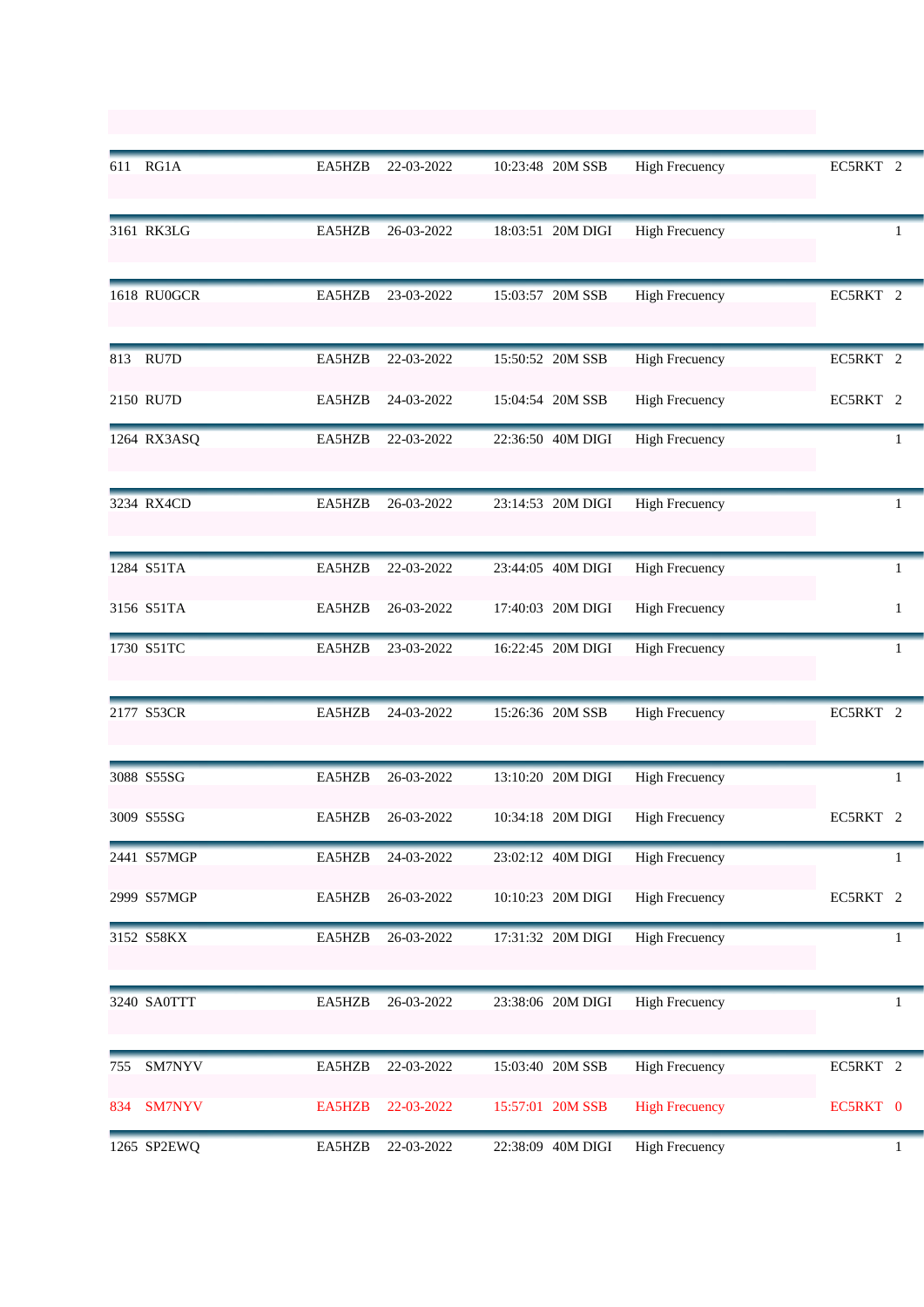|     | 1280 SP3HUU   | EA5HZB | 22-03-2022 | 23:28:08 40M DIGI | <b>High Frecuency</b> |          |
|-----|---------------|--------|------------|-------------------|-----------------------|----------|
|     | 595 SP5BXY    | EA5HZB | 22-03-2022 | 10:16:20 20M SSB  | <b>High Frecuency</b> | EC5RKT 2 |
|     | 2199 SP6BRT   | EA5HZB | 24-03-2022 | 15:45:48 20M SSB  | <b>High Frecuency</b> | EC5RKT 2 |
|     | 2449 SP6ECQ   | EA5HZB | 24-03-2022 | 23:40:51 40M DIGI | <b>High Frecuency</b> | 1        |
|     | 2946 SP6EFY   | EA5HZB | 25-03-2022 | 22:37:01 20M DIGI | <b>High Frecuency</b> | -1       |
|     | 2225 SP9LRD   | EA5HZB | 24-03-2022 | 15:57:25 20M SSB  | <b>High Frecuency</b> | EC5RKT 2 |
| 223 | SP9WAT        | EA5HZB | 21-03-2022 | 15:21:55 20M SSB  | <b>High Frecuency</b> | EC5RKT 2 |
| 800 | SQ6ODB        | EA5HZB | 22-03-2022 | 15:44:53 20M SSB  | <b>High Frecuency</b> | EC5RKT 2 |
|     | 3142 SV1AJO   | EA5HZB | 26-03-2022 | 17:21:08 20M DIGI | <b>High Frecuency</b> | 1        |
|     | 2685 SV1AVT   | EA5HZB | 25-03-2022 | 12:40:52 20M DIGI | <b>High Frecuency</b> | 1        |
|     | 2180 SV1MLX   | EA5HZB | 24-03-2022 | 15:28:10 20M SSB  | <b>High Frecuency</b> | EC5RKT 2 |
| 762 | SV1SMX        | EA5HZB | 22-03-2022 | 15:12:21 20M SSB  | <b>High Frecuency</b> | EC5RKT 2 |
| 646 | SV3HHH        | EA5HZB | 22-03-2022 | 10:51:31 20M SSB  | <b>High Frecuency</b> | EC5RKT 2 |
| 91  | SV3MSX        | EA5HZB | 21-03-2022 | 10:39:37 20M SSB  | <b>High Frecuency</b> | EC5RKT 2 |
| 204 | <b>SV3MSX</b> | EA5HZB | 21-03-2022 | 15:08:25 20M SSB  | <b>High Frecuency</b> | EC5RKT 0 |
|     | 1262 SV3SPA   | EA5HZB | 22-03-2022 | 22:31:03 40M DIGI | <b>High Frecuency</b> |          |
|     | 1636 SV4SUR   | EA5HZB | 23-03-2022 | 15:19:32 20M SSB  | <b>High Frecuency</b> | EC5RKT 2 |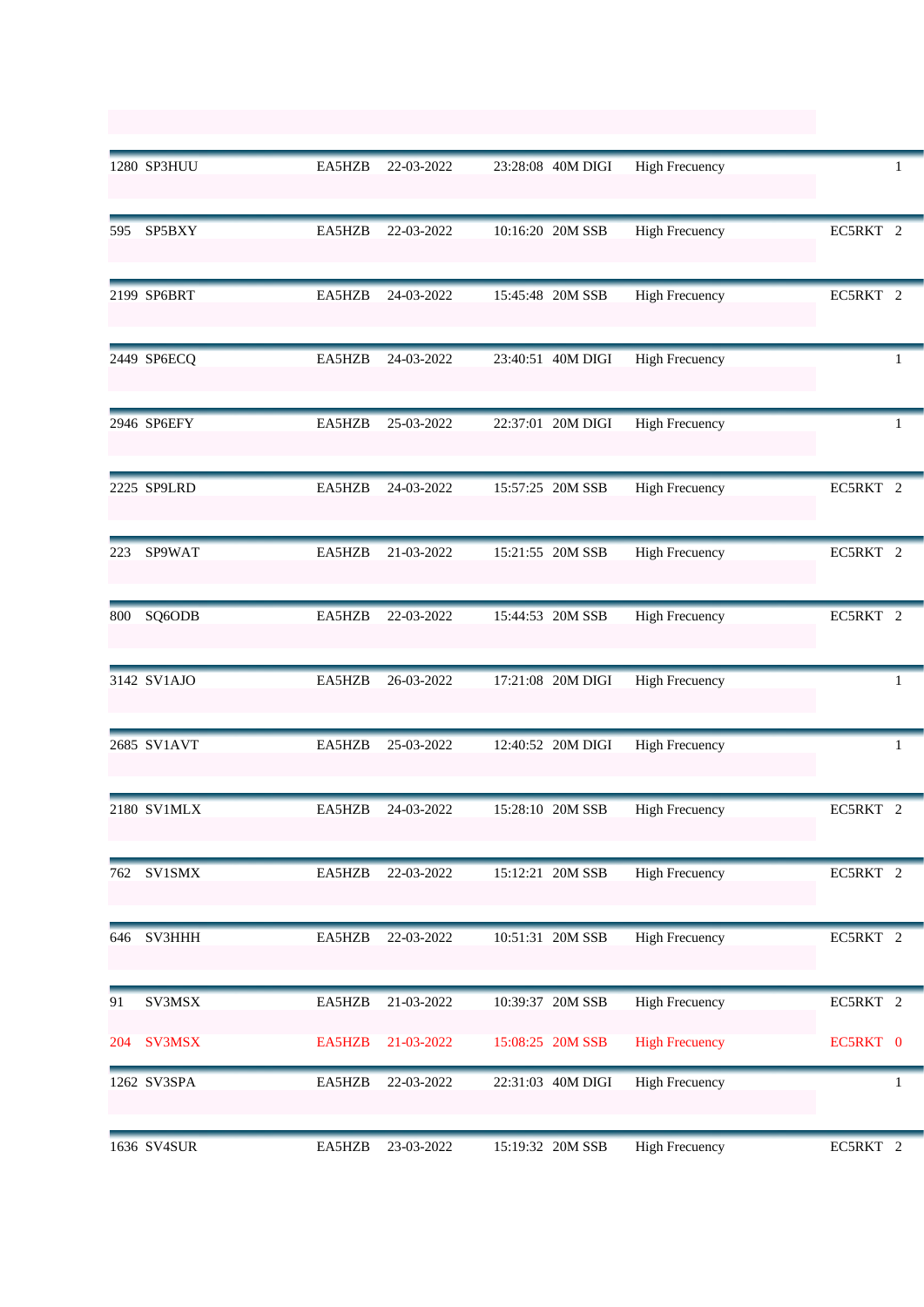|     | 3177 SV5AZP | EA5HZB | 26-03-2022 | 18:31:19 20M DIGI | <b>High Frecuency</b> |              |
|-----|-------------|--------|------------|-------------------|-----------------------|--------------|
|     | 2198 SV7SRO | EA5HZB | 24-03-2022 | 15:45:01 20M SSB  | <b>High Frecuency</b> | EC5RKT 2     |
|     | 1551 SV8DCW | EA5HZB | 23-03-2022 | 12:03:23 20M DIGI | <b>High Frecuency</b> | 1            |
| 222 | SV8DJW      | EA5HZB | 21-03-2022 | 15:21:09 20M SSB  | <b>High Frecuency</b> | EC5RKT 2     |
|     | 3145 SV9KNA | EA5HZB | 26-03-2022 | 17:24:32 20M DIGI | <b>High Frecuency</b> | -1           |
|     | 1692 TA3ZZ  | EA5HZB | 23-03-2022 | 15:56:02 20M SSB  | <b>High Frecuency</b> | EC5RKT 2     |
|     | 3162 TF3PPN | EA5HZB | 26-03-2022 | 18:06:31 20M DIGI | <b>High Frecuency</b> | 1            |
| 822 | TK5CH       | EA5HZB | 22-03-2022 | 15:53:57 20M SSB  | <b>High Frecuency</b> | EC5RKT 2     |
|     | 3243 UA0CW  | EA5HZB | 26-03-2022 | 23:55:48 20M DIGI | <b>High Frecuency</b> | 1            |
|     | 2952 UA0FO  | EA5HZB | 25-03-2022 | 22:58:04 20M DIGI | <b>High Frecuency</b> | $\mathbf{1}$ |
|     | 3159 UA3YSS | EA5HZB | 26-03-2022 | 17:53:07 20M DIGI | <b>High Frecuency</b> | 1            |
|     | 783 UA4H    | EA5HZB | 22-03-2022 | 15:31:14 20M SSB  | <b>High Frecuency</b> | EC5RKT 2     |
|     | 2433 VA3RDO | EA5HZB | 24-03-2022 | 22:22:22 20M DIGI | <b>High Frecuency</b> | 1            |
|     | 2434 VE2BXA | EA5HZB | 24-03-2022 | 22:28:01 20M DIGI | <b>High Frecuency</b> | 1            |
|     | 2957 VK4CWL | EA5HZB | 25-03-2022 | 23:24:41 20M DIGI | <b>High Frecuency</b> | 1            |
|     | 2429 YB4KAR | EA5HZB | 24-03-2022 | 21:59:19 20M DIGI | <b>High Frecuency</b> | 1            |
|     |             |        |            |                   |                       |              |